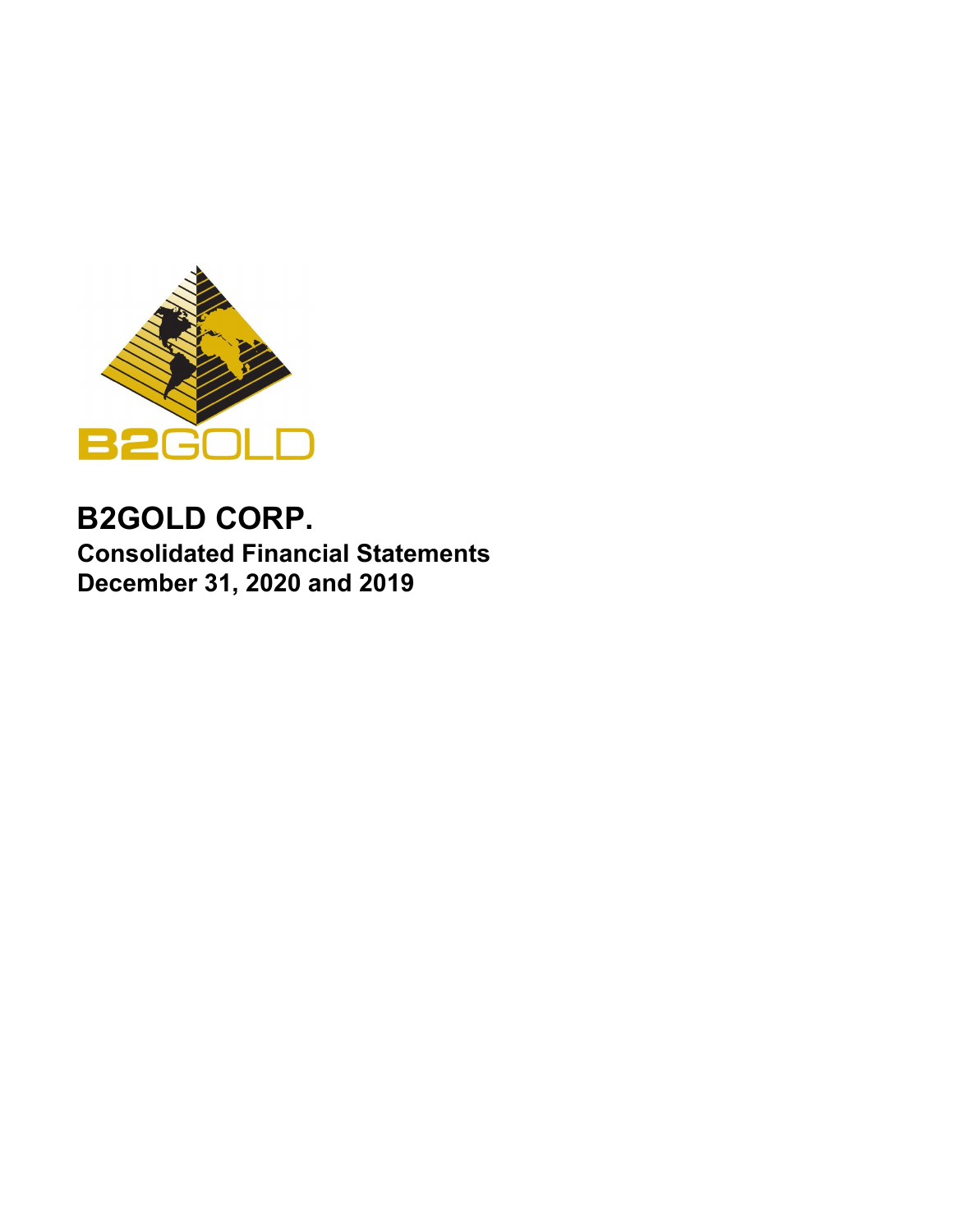

### Report of Independent Registered Public Accounting Firm

To the Shareholders and Board of Directors of B2Gold Corp.

#### **Opinions on the Financial Statements and Internal Control over Financial Reporting**

We have audited the accompanying consolidated balance sheets of B2Gold Corp. and its subsidiaries (together, the Company) as of December 31, 2020 and 2019, and the related consolidated statements of operations, comprehensive income, cash flows and changes in equity for the years then ended, including the related notes (collectively referred to as the consolidated financial statements). We also have audited the Company's internal control over financial reporting as of December 31, 2020, based on criteria established in Internal Control – Integrated Framework (2013) issued by the Committee of Sponsoring Organizations of the Treadway Commission (COSO).

In our opinion, the consolidated financial statements referred to above present fairly, in all material respects, the financial position of the Company as of December 31, 2020 and 2019, and its financial performance and its cash flows for the years then ended in conformity with International Financial Reporting Standards as issued by the International Accounting Standards Board. Also in our opinion, the Company maintained, in all material respects, effective internal control over financial reporting as of December 31, 2020, based on criteria established in Internal Control – Integrated Framework (2013) issued by the COSO.

### **Basis for Opinions**

The Company's management is responsible for these consolidated financial statements, for maintaining effective internal control over financial reporting, and for its assessment of the effectiveness of internal control over financial reporting, included in Management's Annual Report on Internal Control over Financial Reporting on page 29 of the 2020 Management's Discussion & Analysis. Our responsibility is to express opinions on the Company's consolidated financial statements and on the Company's internal control over financial reporting based on our audits. We are a public accounting firm registered with the Public Company Accounting Oversight Board (United States) (PCAOB) and are required to be independent with respect to the Company in accordance with the U.S. federal securities laws and the applicable rules and regulations of the Securities and Exchange Commission and the PCAOB.

We conducted our audits in accordance with the standards of the PCAOB. Those standards require that we plan and perform the audits to obtain reasonable assurance about whether the consolidated financial statements are free of material misstatement, whether due to error or fraud, and whether effective internal control over financial reporting was maintained in all material respects.

Our audits of the consolidated financial statements included performing procedures to assess the risks of material misstatement of the consolidated financial statements, whether due to error or fraud, and performing procedures that respond to those risks. Such procedures included examining, on a test basis, evidence regarding the amounts and disclosures in the consolidated financial statements. Our audits also included evaluating the accounting principles used and significant estimates made by management, as well as evaluating the overall presentation of the consolidated financial statements. Our audit of internal control over financial reporting included obtaining an understanding of internal control over financial

#### PricewaterhouseCoopers LLP

PricewaterhouseCoopers Place, 250 Howe Street, Suite 1400, Vancouver, British Columbia, Canada V6C 3S7 T: +1 604 806 7000, F: +1 604 806 7806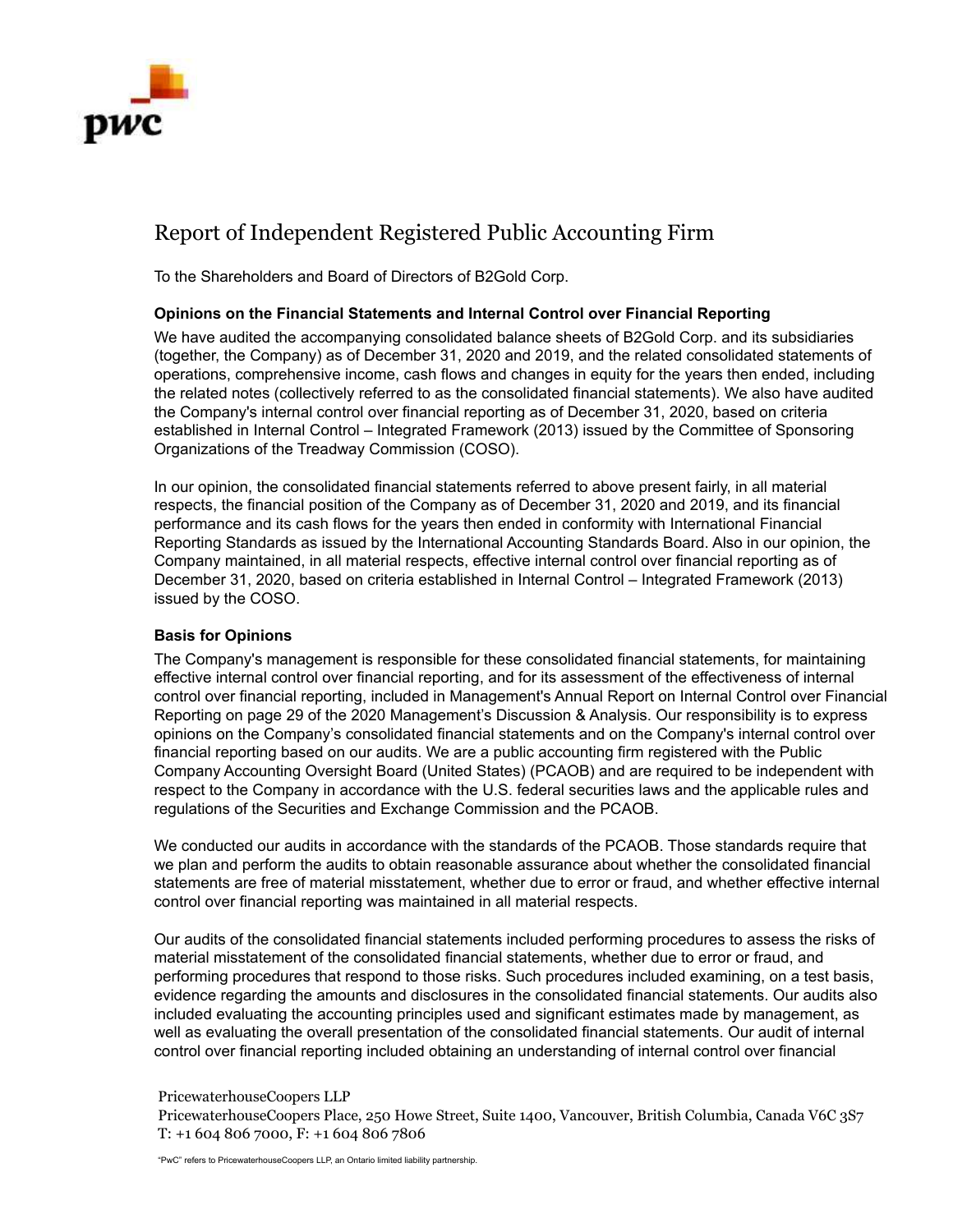

reporting, assessing the risk that a material weakness exists, and testing and evaluating the design and operating effectiveness of internal control based on the assessed risk. Our audits also included performing such other procedures as we considered necessary in the circumstances. We believe that our audits provide a reasonable basis for our opinions.

#### **Definition and Limitations of Internal Control over Financial Reporting**

A company's internal control over financial reporting is a process designed to provide reasonable assurance regarding the reliability of financial reporting and the preparation of financial statements for external purposes in accordance with generally accepted accounting principles. A company's internal control over financial reporting includes those policies and procedures that (i) pertain to the maintenance of records that, in reasonable detail, accurately and fairly reflect the transactions and dispositions of the assets of the company; (ii) provide reasonable assurance that transactions are recorded as necessary to permit preparation of financial statements in accordance with generally accepted accounting principles, and that receipts and expenditures of the company are being made only in accordance with authorizations of management and directors of the company; and (iii) provide reasonable assurance regarding prevention or timely detection of unauthorized acquisition, use, or disposition of the company's assets that could have a material effect on the financial statements.

Because of its inherent limitations, internal control over financial reporting may not prevent or detect misstatements. Also, projections of any evaluation of effectiveness to future periods are subject to the risk that controls may become inadequate because of changes in conditions, or that the degree of compliance with the policies or procedures may deteriorate.

### *Critical Audit Matters*

The critical audit matter communicated below is a matter arising from the current period audit of the consolidated financial statements that was communicated or required to be communicated to the audit committee and that (i) relates to accounts or disclosures that are material to the consolidated financial statements and (ii) involved our especially challenging, subjective, or complex judgments. The communication of critical audit matters does not alter in any way our opinion on the consolidated financial statements, taken as a whole, and we are not, by communicating the critical audit matter below, providing a separate opinion on the critical audit matter or on the accounts or disclosures to which it relates.

#### *Impairment reversal of the Masbate Mine long-lived assets*

As described in Notes 3, 4, and 7 to the consolidated financial statements, long-lived assets are tested for impairment, or reversal of a previous impairment, if there is an indicator of impairment or subsequent impairment reversal. As disclosed by management, the increase in the long-term gold price was an indicator of impairment reversal. Accordingly, management performed an impairment reversal test on the Masbate Mine cash-generating unit (CGU) as at September 30, 2020, whereby the carrying value of the Masbate Mine CGU was compared to its recoverable amount, which was determined to be its fair value less costs of disposal (FVLCD). The impairment reversal test concluded that the carrying value of the Masbate Mine CGU was lower than the FVLCD, resulting in a complete reversal of the remaining original impairment loss recorded in 2014. The pre-tax impairment reversal gain recognized was \$174 million for the year ended December 31, 2020. To estimate the recoverable amount of the Masbate Mine's CGU for impairment reversal, management utilized a discounted cash flow model incorporating estimates and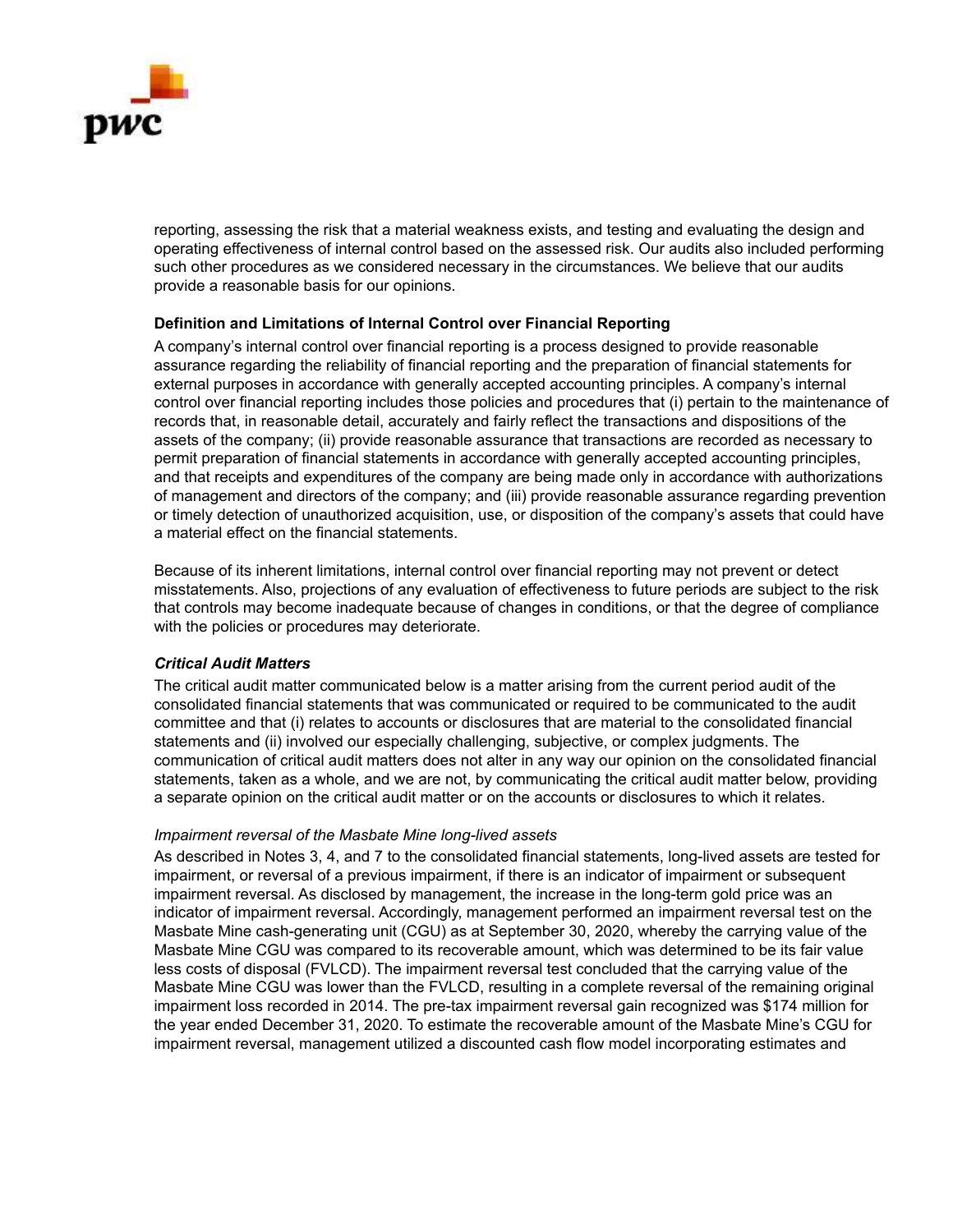

assumptions that included: reserves and resources, future production levels, metallurgical recovery estimates, operating and capital costs, future metal prices and the discount rate. Management estimates reserves and resources based on information compiled by appropriately qualified persons (management's specialists).

The principal considerations for our determination that performing procedures relating to the impairment reversal of the Masbate Mine long-lived assets is a critical audit matter are (i) there was significant judgment by management, when estimating the recoverable amount of the Masbate Mine CGU; (ii) the use of management's specialists in the preparation of reserve and resource estimates; and (iii) there was a high degree of auditor judgment, subjectivity, and effort in performing procedures to evaluate management's discounted cash flow model and the significant assumptions, including: reserves and resources, future production levels, metallurgical recovery estimates, operating and capital costs, future metal prices and the discount rate. In addition, the audit effort involved the use of professionals with specialized skill and knowledge to assist in performing procedures to evaluate the discount rate.

Addressing the matter involved performing procedures and evaluating audit evidence in connection with forming our overall opinion on the consolidated financial statements. These procedures included testing the effectiveness of controls relating to management's impairment reversal test, including controls over the determination of the recoverable amount of the Masbate Mine CGU. These procedures also included, among others, testing management's process for determining the recoverable amount; evaluating the appropriateness of the discounted cash flow model; testing the completeness and accuracy of underlying data used in the model; and evaluating the significant assumptions used by management. Evaluating management's assumptions with respect to future production levels, metallurgical recovery estimates, operating and capital costs and future metal prices involved evaluating whether these assumptions were reasonable considering: (i) the current and past performance of the Masbate Mine CGU; (ii) the consistency with external market and industry data; and (iii) whether these assumptions were consistent with evidence obtained in other areas of the audit, as applicable. The work of management's specialists was used in performing the procedures to evaluate the reasonableness of reserves and resources. As a basis for using this work, management's specialists' qualifications were understood and the Company's relationship with management's specialists was assessed. The procedures performed also included evaluation of the methods and assumptions used by management's specialists, tests of the data they used, and an evaluation of their findings. Professionals with specialized skill and knowledge were used to assist in the evaluation of the discount rate.

#### **/s/PricewaterhouseCoopers LLP**

Chartered Professional Accountants

Vancouver, Canada February 23, 2021

We have served as the Company's auditor since 2007.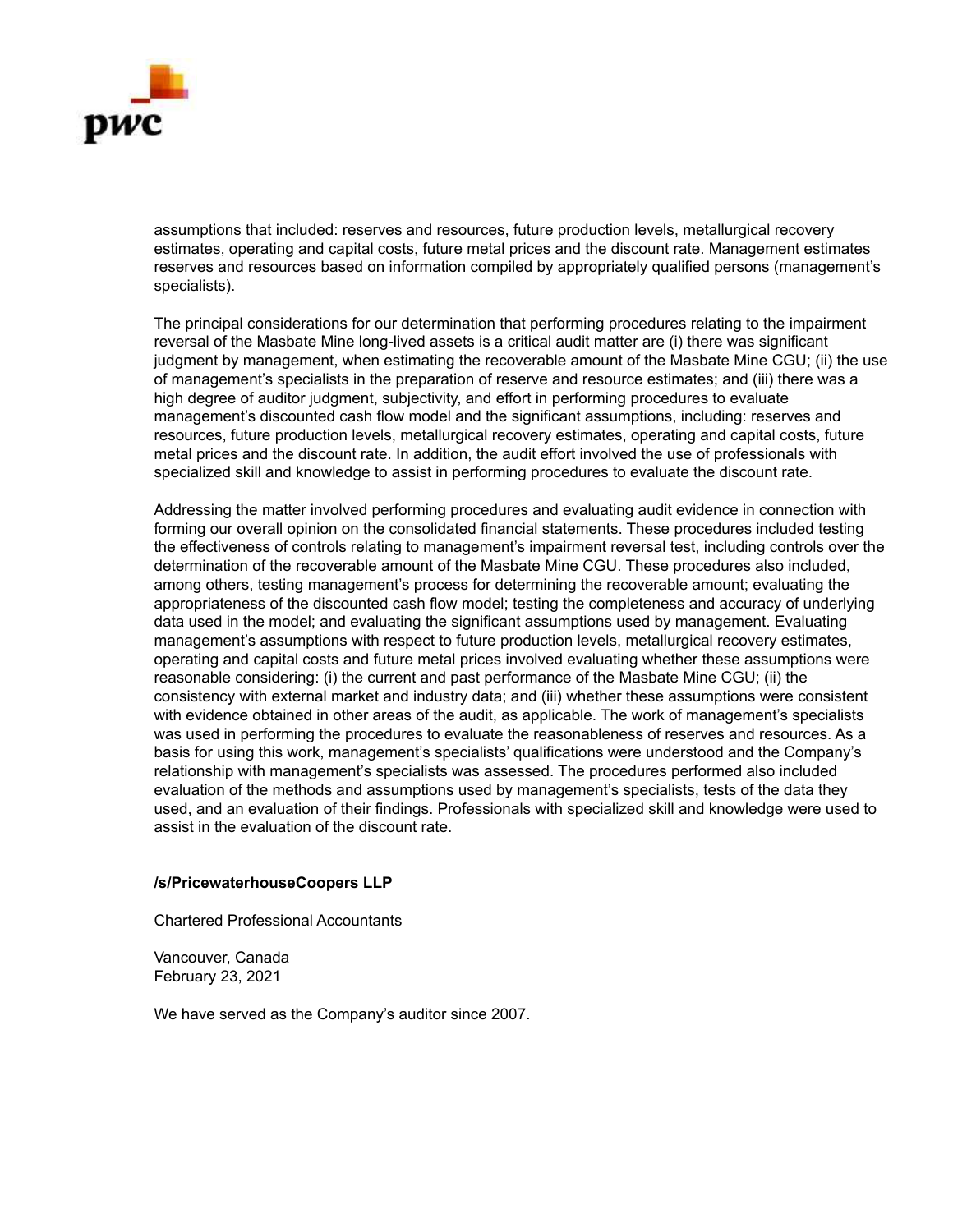### **B2GOLD CORP. CONSOLIDATED STATEMENTS OF OPERATIONS FOR THE YEARS ENDED DECEMBER 31**

(Expressed in thousands of United States dollars, except shares and per share amounts)

|                                                                                                      | 2020          | 2019            |
|------------------------------------------------------------------------------------------------------|---------------|-----------------|
| Gold revenue                                                                                         | 1,788,928     | \$<br>1,155,637 |
| Cost of sales                                                                                        |               |                 |
| Production costs (Note 19)                                                                           | (407, 865)    | (374, 178)      |
| Depreciation and depletion                                                                           | (301, 491)    | (251, 306)      |
| Royalties and production taxes                                                                       | (121, 285)    | (79, 693)       |
| <b>Total cost of sales</b>                                                                           | (830, 641)    | (705, 177)      |
| <b>Gross profit</b>                                                                                  | 958,287       | 450,460         |
| General and administrative                                                                           | (45, 605)     | (54, 558)       |
| Share-based payments (Note 11)                                                                       | (17, 129)     | (17, 139)       |
| Reversal of impairment of long-lived assets (Note 7)                                                 | 174,309       | 100,477         |
| Gain on sale of Nicaraguan Group (Note 7)                                                            |               | 40,129          |
| Write-down of mineral property interests (Note 7)                                                    | (11, 353)     | (7, 277)        |
| Community relations                                                                                  | (6, 484)      | (3,227)         |
| Share of net income of associate (Note 7)                                                            | 22,167        | 1,114           |
| Foreign exchange (losses) gains                                                                      | (15, 301)     | 1,633           |
| Other                                                                                                | (5, 957)      | (3,604)         |
| <b>Operating income</b>                                                                              | 1,052,934     | 508,008         |
| Interest and financing expense                                                                       | (15, 803)     | (26, 550)       |
| (Losses) gains on derivative instruments (Note 14)                                                   | (5,706)       | 1,580           |
| Other                                                                                                | 3,003         | (649)           |
| Income from continuing operations before taxes                                                       | 1,034,428     | 482,389         |
| Current income tax, withholding and other taxes (Note 16)                                            | (309, 913)    | (114, 449)      |
| Deferred income tax expense (Note 16)                                                                | (52, 102)     | (59,081)        |
| Net income from continuing operations                                                                | 672,413       | 308,859         |
| Net income from discontinued operations attributable to shareholders of the Company (Note 7)         |               | 6,982           |
| Net income                                                                                           | \$<br>672,413 | \$<br>315,841   |
| Attributable to:                                                                                     |               |                 |
| Shareholders of the Company                                                                          | \$<br>628,063 | \$<br>293,382   |
| Non-controlling interests (Note 13)                                                                  | 44,350        | 22,459          |
| Net income                                                                                           | \$<br>672,413 | \$<br>315,841   |
|                                                                                                      |               |                 |
| Earnings per share from continuing operations (attributable to shareholders of the Company)(Note 11) |               |                 |
| Basic                                                                                                | \$<br>0.60    | \$<br>0.28      |
| <b>Diluted</b>                                                                                       | \$<br>0.59    | \$<br>0.28      |
| Earnings per share (attributable to shareholders of the Company) (Note 11)                           |               |                 |
| Basic                                                                                                | \$<br>0.60    | \$<br>0.29      |
| Diluted                                                                                              | \$<br>0.59    | \$<br>0.29      |
| Weighted average number of common shares outstanding (in thousands) (Note 11)                        |               |                 |
| Basic                                                                                                | 1,043,385     | 1,014,100       |
| Diluted                                                                                              | 1,056,302     | 1,022,915       |
|                                                                                                      |               |                 |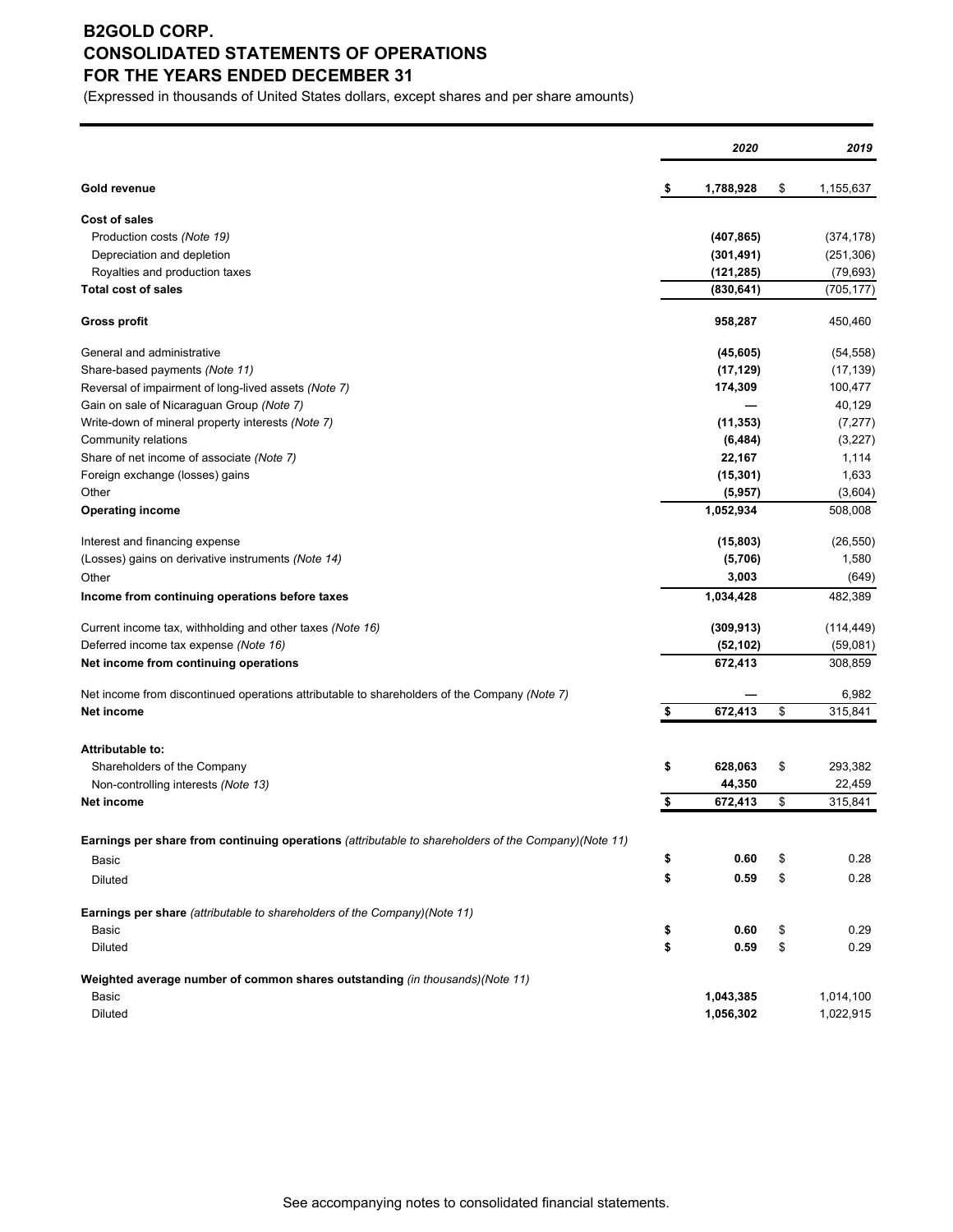### **B2GOLD CORP. CONSOLIDATED STATEMENTS OF COMPREHENSIVE INCOME FOR THE YEARS ENDED DECEMBER 31**

(Expressed in thousands of United States dollars)

|                                                                 |    | 2020    | 2019          |
|-----------------------------------------------------------------|----|---------|---------------|
| Net income                                                      | \$ | 672,413 | \$<br>315,841 |
| Other comprehensive income                                      |    |         |               |
| Items that will not be subsequently reclassified to net income: |    |         |               |
| Unrealized gain on investments                                  |    | 6,538   | 1,082         |
| Other comprehensive income                                      |    | 6,538   | 1,082         |
|                                                                 |    |         |               |
| Total comprehensive income                                      |    | 678,951 | \$<br>316,923 |
| Other comprehensive income attributable to:                     |    |         |               |
| Shareholders of the Company                                     | \$ | 6,538   | \$<br>1,082   |
| Non-controlling interests                                       |    |         |               |
|                                                                 | s. | 6,538   | \$<br>1,082   |
| Total comprehensive income attributable to:                     |    |         |               |
| Shareholders of the Company                                     | \$ | 634,601 | \$<br>294,464 |
| Non-controlling interests                                       |    | 44,350  | 22,459        |
|                                                                 | \$ | 678,951 | \$<br>316,923 |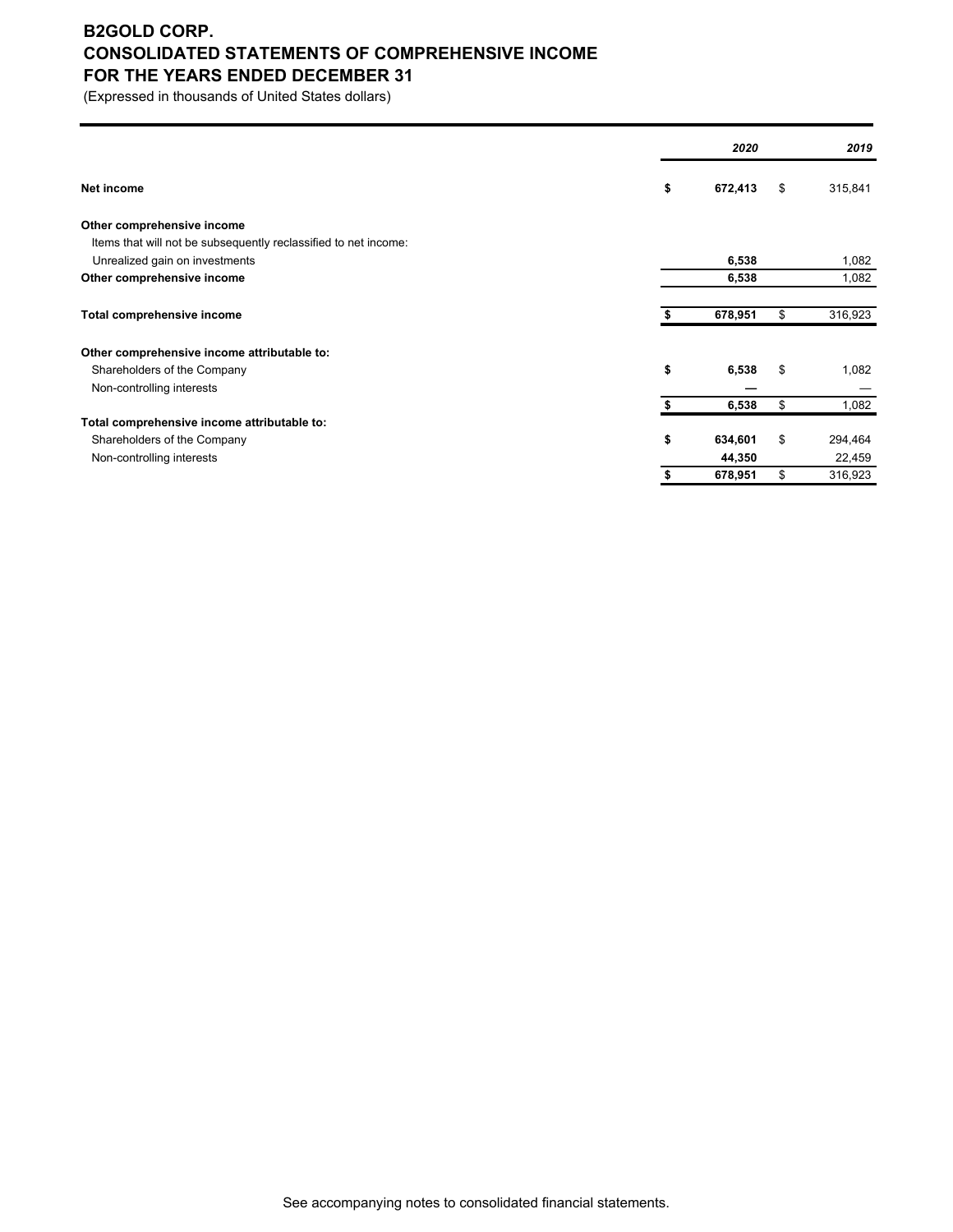### **B2GOLD CORP. CONSOLIDATED STATEMENTS OF CASH FLOWS FOR THE YEARS ENDED DECEMBER 31**

(Expressed in thousands of United States dollars)

|                                                                                       | 2020          | 2019          |
|---------------------------------------------------------------------------------------|---------------|---------------|
| <b>Operating activities</b>                                                           |               |               |
| Net income from continuing operations                                                 | \$<br>672,413 | \$<br>308,859 |
| Mine restoration provisions settled (Note 10)                                         | (425)         | (124)         |
| Non-cash charges, net (Note 17)                                                       | 198,058       | 187,720       |
| Changes in non-cash working capital (Note 17)                                         | 86,777        | (45,049)      |
| Changes in long-term value added tax receivables                                      | (6, 178)      | (1,968)       |
| Cash provided by operating activities of continuing operations                        | 950,645       | 449.438       |
| Cash provided by operating activities of discontinued operations                      |               | 42,535        |
| Cash provided by operating activities                                                 | 950,645       | 491,973       |
| <b>Financing activities</b>                                                           |               |               |
| Revolving credit facility, drawdowns net of transaction costs (Note 9)                | 250,000       | (5, 574)      |
| Repayment of revolving credit facility (Note 9)                                       | (450,000)     | (200,000)     |
| Equipment loan facilities, drawdowns net of transaction costs (Note 9)                | 41,416        | 3,463         |
| Repayment of equipment loan facilities (Note 9)                                       | (28, 445)     | (24, 140)     |
| Cash proceeds from stock option exercises (Note 11)                                   | 46,152        | 72,932        |
| Dividends paid (Note 11)                                                              | (115, 266)    | (10, 268)     |
| Interest and commitment fees paid                                                     | (12, 451)     | (22, 373)     |
| Distributions to non-controlling interests (Note 13)                                  | (9,206)       |               |
| Principal payments on lease arrangements (Note 9)                                     | (3,637)       | (3, 146)      |
| Restricted cash movement                                                              | 2,572         | 1,407         |
| Cash used by financing activities of continuing operations                            | (278, 865)    | (187, 699)    |
| Cash used by financing activities of discontinued operations                          |               | (364)         |
| Cash used by financing activities                                                     | (278, 865)    | (188,063)     |
| <b>Investing activities</b>                                                           |               |               |
| Expenditures on mining interests:                                                     |               |               |
| Fekola Mine                                                                           | (184, 037)    | (132, 847)    |
| Masbate Mine                                                                          | (34, 041)     | (25, 894)     |
| Otjikoto Mine                                                                         | (66, 815)     | (56,085)      |
| Gramalote Project                                                                     | (19, 498)     | (5, 187)      |
| Other exploration and development (Note 17)                                           | (48, 182)     | (41, 147)     |
| Cash proceeds from sale of Nicaraguan Group, net of transaction costs (Notes 5 and 7) | 15,525        | 51,530        |
| Non-refundable deposit received on Toega property (Note 7)                            | 9,000         |               |
| Cash paid into reclamation accounts                                                   | (11, 575)     | (4,000)       |
| Other                                                                                 | 1,667         | 1,271         |
| Cash used by investing activities of continuing operations                            | (337, 956)    | (212, 359)    |
| Cash used by investing activities of discontinued operations                          |               | (54, 431)     |
| Cash used by investing activities                                                     | (337, 956)    | (266, 790)    |
| Increase in cash and cash equivalents                                                 | 333,824       | 37,120        |
| Effect of exchange rate changes on cash and cash equivalents                          | 5,265         | 724           |
| Cash and cash equivalents, beginning of year                                          | 140,596       | 102,752       |
| Cash and cash equivalents, end of year                                                | \$<br>479,685 | \$<br>140,596 |
|                                                                                       |               |               |

**Supplementary cash flow information** *(Note 17)*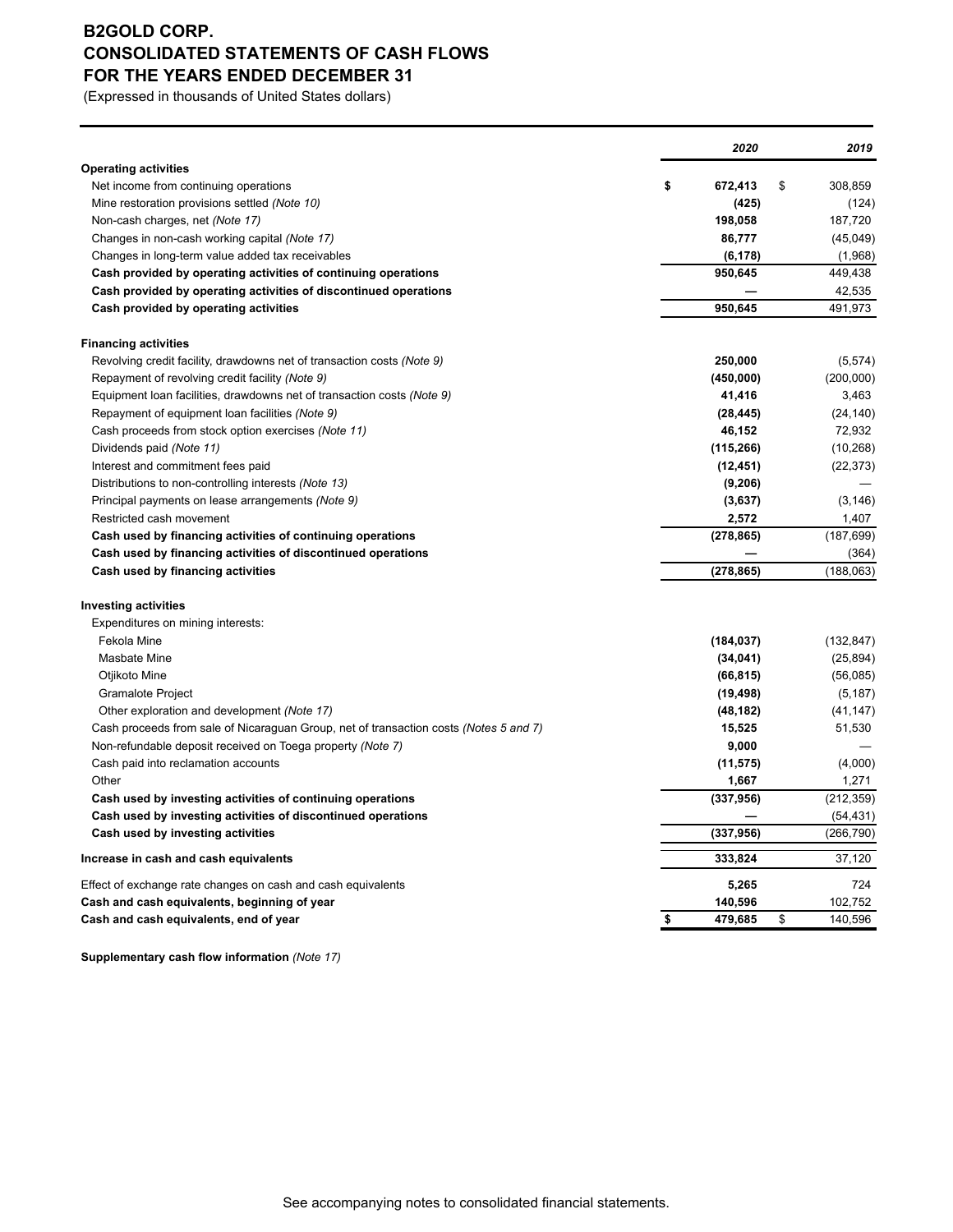### **B2GOLD CORP. CONSOLIDATED BALANCE SHEETS**

(Expressed in thousands of United States dollars)

|                                                                     |                    |          | As at<br>December 31,<br>2020 |      | As at<br>December 31,<br>2019 |
|---------------------------------------------------------------------|--------------------|----------|-------------------------------|------|-------------------------------|
| Assets                                                              |                    |          |                               |      |                               |
| Current                                                             |                    |          |                               |      |                               |
| Cash and cash equivalents                                           |                    |          | \$<br>479,685                 | \$   | 140,596                       |
| Accounts receivable, prepaids and other (Note 5)                    |                    |          | 21,306                        |      | 37,890                        |
| Value-added and other tax receivables                               |                    |          | 11,797                        |      | 11,070                        |
| Inventories (Note 6)                                                |                    |          | 238,055                       |      | 217,923                       |
| Assets classified as held for sale (Note 7)                         |                    |          | 11,855                        |      | 22,021                        |
|                                                                     |                    |          | 762,698                       |      | 429,500                       |
| Value-added tax receivables                                         |                    |          | 35,383                        |      | 25,153                        |
| <b>Mining interests</b> (Note 7 and Note 22 – Schedules)            |                    |          |                               |      |                               |
| -Owned by subsidiaries and joint operations                         |                    |          | 2,387,020                     |      | 2,046,731                     |
| - Investments in joint ventures and associates                      |                    |          | 76,235                        |      | 130,736                       |
| Other assets (Note 8)                                               |                    |          | 76,496                        |      | 49,615                        |
| Deferred income taxes (Note 16)                                     |                    |          | 24,547                        |      | 1,336                         |
|                                                                     |                    |          | \$<br>3,362,379               | \$   | 2,683,071                     |
| Liabilities                                                         |                    |          |                               |      |                               |
| Current                                                             |                    |          |                               |      |                               |
| Accounts payable and accrued liabilities                            |                    |          | \$<br>89,062                  | - \$ | 83,370                        |
| Current income and other taxes payable                              |                    |          | 154,709                       |      | 53,396                        |
| Current portion of long-term debt (Note 9)                          |                    |          | 34,111                        |      | 26,030                        |
| Other current liabilities                                           |                    |          | 8,211                         |      | 2,266                         |
|                                                                     |                    |          | 286,093                       |      | 165,062                       |
| Long-term debt (Note 9)                                             |                    |          | 75,911                        |      | 235,821                       |
| Mine restoration provisions (Note 10)                               |                    |          | 104,282                       |      | 75,419                        |
| Deferred income taxes (Note 16)                                     |                    |          | 220,903                       |      | 145,590                       |
| <b>Employee benefits obligation</b>                                 |                    |          | 5,874                         |      | 4,736                         |
| Other long-term liabilities                                         |                    |          | 8,726                         |      | 4,791                         |
|                                                                     |                    |          | 701,789                       |      | 631,419                       |
| Equity                                                              |                    |          |                               |      |                               |
| Shareholders' equity                                                |                    |          |                               |      |                               |
| Share capital (Note 11)                                             |                    |          |                               |      |                               |
| Issued: 1,051,138,175 common shares (Dec. 31, 2019 - 1,030,399,987) |                    |          | 2,407,734                     |      | 2,339,874                     |
| Contributed surplus                                                 |                    |          | 48,472                        |      | 56,685                        |
| Accumulated other comprehensive loss                                |                    |          | (138, 533)                    |      | (145, 071)                    |
| Retained earnings (deficit)                                         |                    |          | 254,343                       |      | (261, 245)                    |
|                                                                     |                    |          | 2,572,016                     |      | 1,990,243                     |
| Non-controlling interests (Note 13)                                 |                    |          | 88,574                        |      | 61,409                        |
|                                                                     |                    |          | 2,660,590                     |      | 2,051,652                     |
|                                                                     |                    |          | \$<br>3,362,379               | \$   | 2,683,071                     |
| Commitments (Note 21)<br>Approved by the Board                      | "Clive T. Johnson" | Director | "Robert J. Gayton"            |      | Director                      |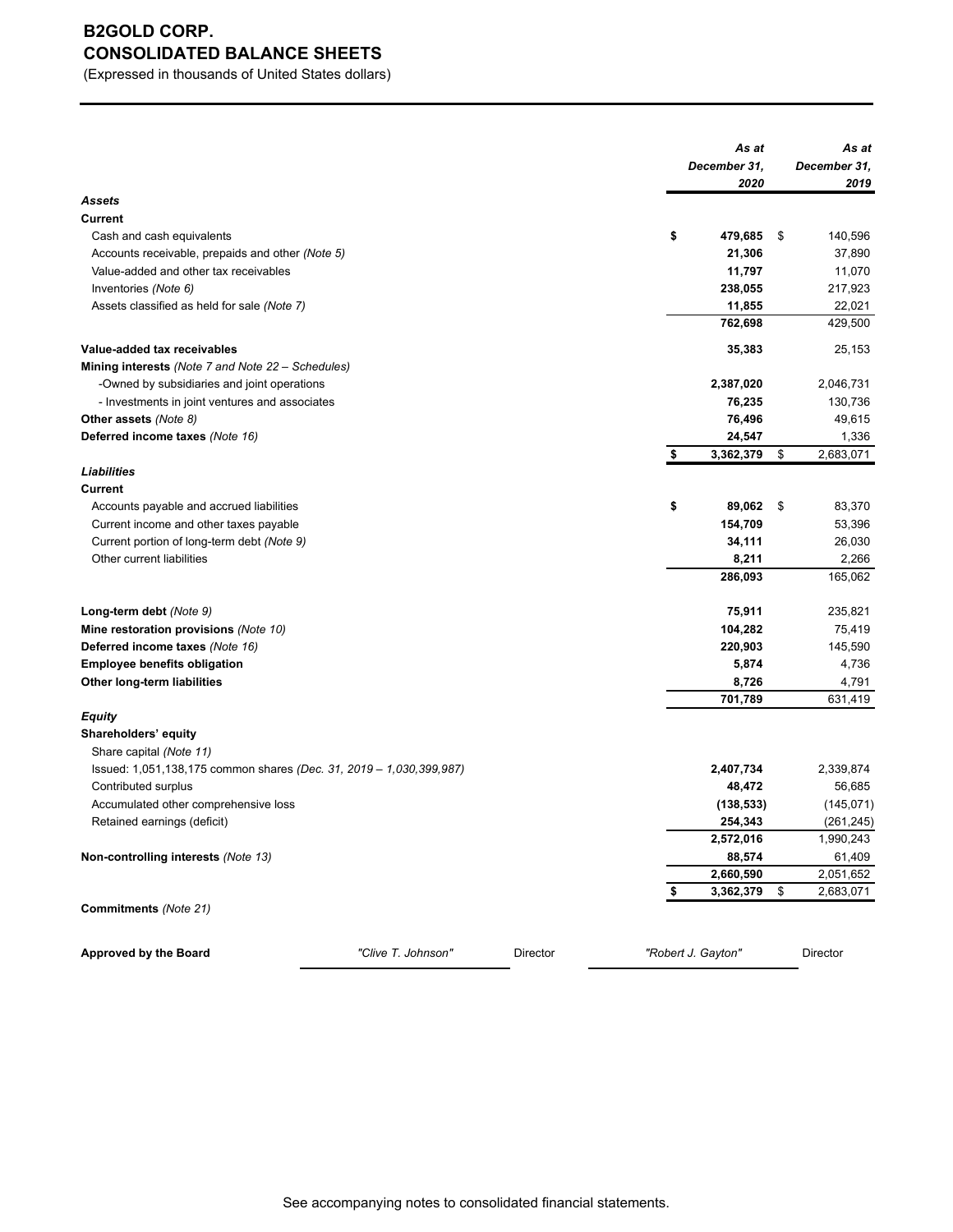### **B2GOLD CORP. CONSOLIDATED STATEMENTS OF CHANGES IN EQUITY FOR THE YEARS ENDED DECEMBER 31**

(Expressed in thousands of United States dollars)

|                                                           |                           |                         |                        | 2020                                                 |                                          |                                  |                     |
|-----------------------------------------------------------|---------------------------|-------------------------|------------------------|------------------------------------------------------|------------------------------------------|----------------------------------|---------------------|
|                                                           | <b>Shares</b><br>('000's) | <b>Share</b><br>capital | Contributed<br>surplus | <b>Accumulated</b><br>other<br>comprehensive<br>loss | <b>Retained</b><br>earnings<br>(deficit) | Non-<br>controlling<br>interests | Total<br>equity     |
| Balance at December 31, 2019                              | 1,030,400                 | $$2,339,874$ \$         | 56,685 \$              | $(145,071)$ \$                                       | $(261, 245)$ \$                          | 61,409                           | \$2,051,652         |
| Net income                                                |                           |                         |                        |                                                      | 628,063                                  | 44,350                           | 672,413             |
| Dividends paid (Note 11)                                  |                           |                         | 696                    |                                                      | (116, 101)                               |                                  | (115, 405)          |
| Unrealized gain on investments                            |                           |                         |                        | 6,538                                                |                                          |                                  | 6,538               |
| Shares issued on exercise of<br>stock options (Note 11)   | 19,265                    | 44,651                  |                        |                                                      |                                          |                                  | 44,651              |
| Shares issued on vesting of RSUs<br>(Note 11)             | 1,473                     | 3,960                   | (3,960)                |                                                      |                                          |                                  |                     |
| Distributions to non-controlling interests<br>(Note 13)   |                           |                         |                        |                                                      |                                          | (14, 103)                        | (14, 103)           |
| Interest on loan to non-controlling<br>interest (Note 13) |                           |                         |                        |                                                      | 3,626                                    | (3,082)                          | 544                 |
| Share-based payments (Note 11)                            |                           |                         | 14,300                 |                                                      |                                          |                                  | 14,300              |
| Transfer to share capital on exercise of<br>stock options |                           | 19,249                  | (19, 249)              |                                                      |                                          |                                  |                     |
| Balance at December 31, 2020                              | 1,051,138                 | $$2,407,734$ \$         | 48,472 \$              | $(138, 533)$ \$                                      | 254,343 \$                               |                                  | 88,574 \$ 2,660,590 |

|                                                           |                           |                         |                        | 2019                                          |                 |                                  |                 |
|-----------------------------------------------------------|---------------------------|-------------------------|------------------------|-----------------------------------------------|-----------------|----------------------------------|-----------------|
|                                                           | <b>Shares</b><br>('000's) | <b>Share</b><br>capital | Contributed<br>surplus | Accumulated<br>other<br>comprehensive<br>loss | <b>Deficit</b>  | Non-<br>controlling<br>interests | Total<br>equity |
| Balance at December 31, 2018                              | 994,622                   | $$2,234,050$ \$         | 70,889 \$              | $(146, 153)$ \$                               | $(547, 839)$ \$ | 41,906                           | \$<br>1,652,853 |
| Net income                                                |                           |                         |                        |                                               | 293,382         | 22,459                           | 315,841         |
| Dividends paid (Note 11)                                  |                           |                         |                        |                                               | (10, 268)       |                                  | (10, 268)       |
| Unrealized gain on investments                            |                           |                         |                        | 1,082                                         |                 |                                  | 1,082           |
| Shares issued on exercise of stock<br>options (Note 11)   | 34,116                    | 71,568                  |                        |                                               |                 |                                  | 71,568          |
| Shares pending issuance on exercise<br>of stock options   | 579                       | 1,500                   |                        |                                               |                 |                                  | 1,500           |
| Shares issued on vesting of RSUs<br>(Note 11)             | 1,083                     | 2,895                   | (2,895)                |                                               |                 |                                  |                 |
| Interest on loan to non-controlling<br>interest (Note 13) |                           |                         |                        |                                               | 3,480           | (2,956)                          | 524             |
| Share-based payments (Note 11)                            |                           |                         | 18,552                 |                                               |                 |                                  | 18,552          |
| Transfer to share capital on exercise of<br>stock options |                           | 29,861                  | (29, 861)              |                                               |                 |                                  |                 |
| Balance at December 31, 2019                              | 1,030,400                 | \$2,339,874             | 56,685 \$<br>\$.       | $(145.071)$ \$                                | $(261, 245)$ \$ | 61,409                           | \$2,051,652     |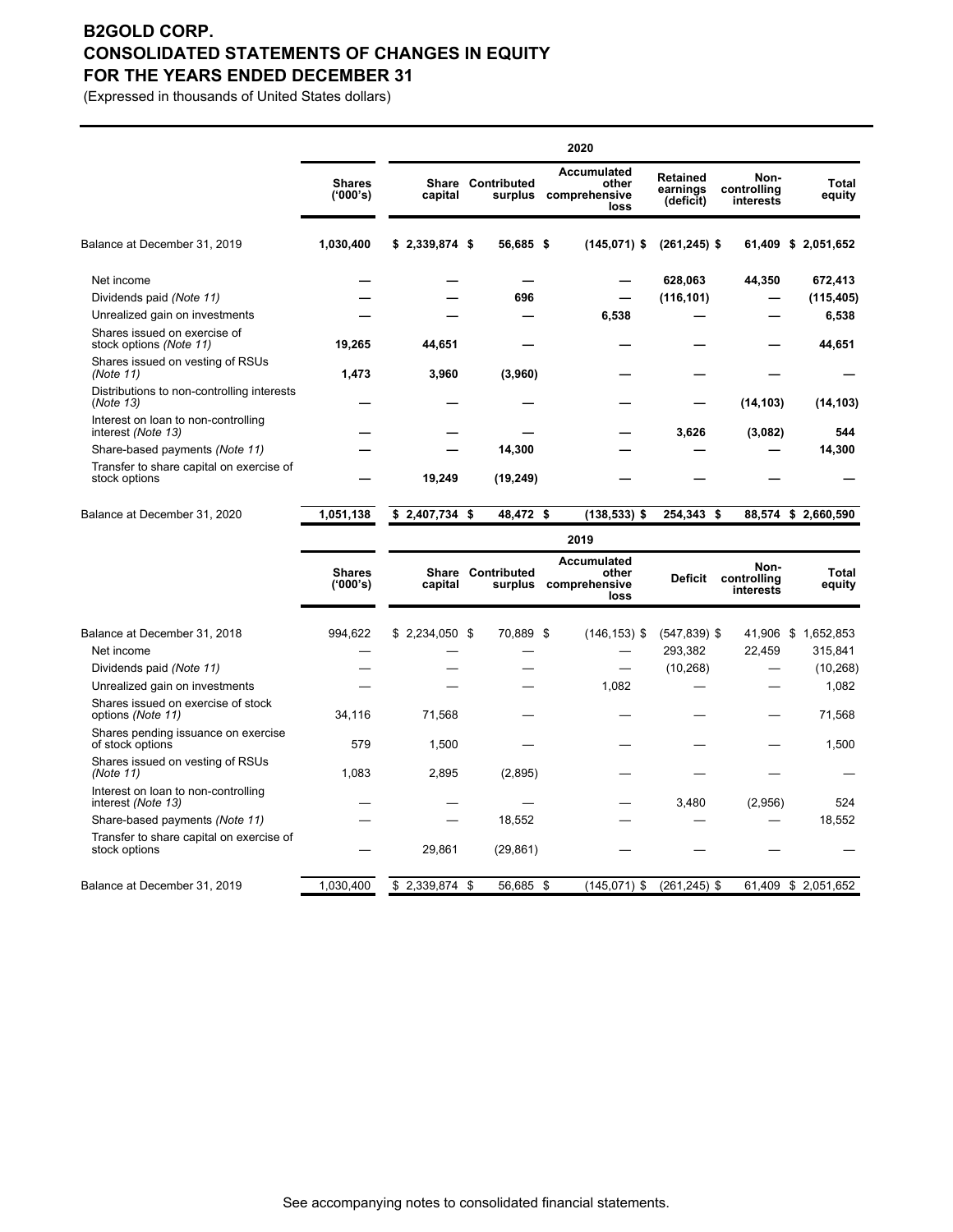(All tabular amounts are in thousands of United States dollars unless otherwise stated)

#### *1 Nature of operations*

B2Gold Corp. ("B2Gold" or the "Company") is a Vancouver-based gold producer with three operating mines. The Company operates the Fekola Mine in Mali, the Masbate Mine in the Philippines and the Otjikoto Mine in Namibia. Up until October 14, 2019, the Company operated two additional mines in Nicaragua - El Limon and La Libertad (see Note 7). The Company also has a 50% joint operation interest in the Gramalote Project in Colombia (see Note 7) and an 81% interest in the Kiaka Project in Burkina Faso. In addition, the Company has a portfolio of other evaluation and exploration assets in Mali, Burkina Faso, Namibia, Uzbekistan and Finland.

B2Gold is a public company listed on the Toronto Stock Exchange under the symbol "BTO", the NYSE American LLC under the symbol "BTG" and the Namibian Stock Exchange under the symbol "B2G". B2Gold's head office is located at Suite 3100, Three Bentall Centre, 595 Burrard Street, Vancouver, British Columbia, V7X 1J1.

#### *2 Basis of preparation*

These consolidated financial statements have been prepared in accordance with International Financial Reporting Standards as issued by the International Accounting Standards Board ("IFRS"). These consolidated financial statements were authorized for issue by the Board of Directors on February 23, 2021.

#### *3 Summary of significant accounting policies*

The significant accounting policies used in the preparation of these financial statements are as follows:

#### *Principles of consolidation*

The financial statements of the Company consolidate the accounts of B2Gold and its subsidiaries. All intercompany transactions, balances, and unrealized gains and losses from intercompany transactions are eliminated on consolidation.

The Company's most significant wholly-owned and partially owned subsidiaries are presented below:

| -                        | Fekola SA ("Fekola")                                           | 80  |
|--------------------------|----------------------------------------------------------------|-----|
| -                        | B2Gold Namibia (Pty) Ltd. ("Otiikoto")                         | 90  |
| -                        | Philippines Gold Processing & Refining Corporation ("Masbate") | 100 |
| -                        | Filminera Resources Corporation ("Masbate")                    | 40  |
| $\overline{\phantom{0}}$ | Kiaka SA ("Kiaka")                                             | 81  |

Subsidiaries are entities controlled by the Company. Control exists when the Company has power over an investee, when the Company is exposed, or has rights, to variable returns from the investee and when the Company has the ability to affect those returns through its power over the investee. Subsidiaries are fully consolidated from the date on which control is obtained by B2Gold and are de-consolidated from the date that control ceases.

The Company holds its interest in the Masbate Gold Project (which operates the Masbate Mine) through two indirectlyowned subsidiaries. B2Gold has a 100% interest in Philippines Gold Processing & Refining Corporation ("PGPRC") and a 40% interest in Filminera Resources Corporation ("FRC"). The remaining 60% interest in FRC is held by a Philippinesregistered company that is owned by a Philippine shareholder. The Company consolidates the Masbate Gold Project as a result of its ownership interests and the contractual relationship between the entities. FRC owns the majority of the Masbate Gold Project tenements. PGPRC owns the process plant and is responsible for the sale of all gold. PGPRC and FRC have a contractual relationship, which includes PGPRC purchasing all of the ore production from FRC at a price equal to the cost for the ore plus a predetermined margin. For accounting purposes, this contractual relationship gives the Company control to consolidate FRC.

The Company's 50% interest in the Gramalote Project located in Colombia operates as an incorporated joint arrangement with AngloGold Ashanti Limited ("AngloGold"). This joint arrangement is accounted for as a joint operation (Note 7). The Company and AngloGold jointly control the operations of the Gramalote Project. The Company consolidates its share of the assets and liabilities of this joint operation.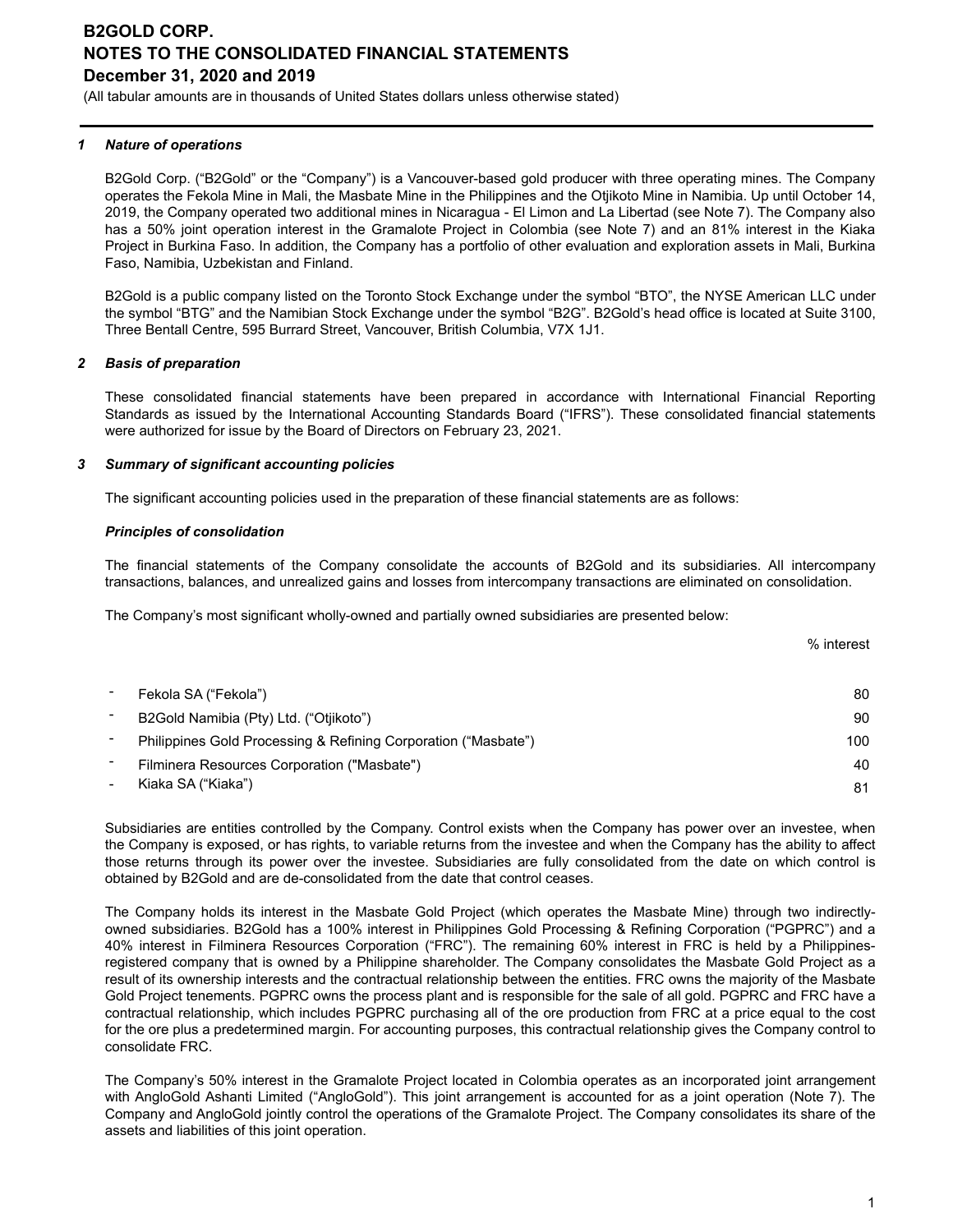(All tabular amounts are in thousands of United States dollars unless otherwise stated)

The Company's interest in Calibre Mining Corp. ("Calibre", see Note 7) is accounted for as an investment in associate. The Company does not control this entity, but does exert significant influence over its operations. The Company accounts for its interest in this associate using the equity method.

The Company established a trust arrangement under its Incentive Plan (Note 11) for the benefit of its directors, officers, employees and service providers. The Company consolidates this trust as it has the power to control its financial and operating policies and obtain the benefits from its activities.

#### *Investments in joint arrangements and associates*

A joint arrangement is a contractual arrangement whereby two or more parties undertake an economic activity that is subject to joint control. Joint control is the contractually agreed sharing of control of an arrangement, which exists only when decisions about the relevant activities require the unanimous consent of the parties sharing control.

The Company considers whether a joint arrangement is a joint operation or joint venture. The parties to a joint operation have the rights to the underlying assets and are exposed to the underlying liabilities of the joint arrangement. The Company accounts for investment in joint operations by consolidating its share of the operations underlying assets, liabilities, revenues and expenses. The parties to a joint venture have an interest in the underlying net assets of the joint arrangement. Investments in joint ventures are accounted for using the equity method. The equity method involves recording the initial investment at cost. Additional funding into an investee is recorded as an increase in the carrying value of the investment. The carrying amount is adjusted by the Company's share of post-acquisition net income or loss, dilution gains or losses (resulting from changes in ownership interest), depreciation or amortization.

An associate is an entity over which the Company has significant influence, but not control. Investments in associates are also accounted for using the equity method.

#### *Foreign currency translation*

#### *Functional and presentation currency*

Items included in the financial statements of each of the group's entities are measured using the currency of the primary economic environment in which the entity operates ("the functional currency"). The consolidated financial statements are presented in United States dollars, which is the group's presentation currency. The Company's mining operations operate within an economic environment where the functional currency is the United States dollar. References to "\$" or "US\$" are to United States dollars, while references to "Cdn. \$" are to Canadian dollars.

#### *Transactions and balances*

Transactions denominated in foreign currencies are translated into the United States dollar as follows:

- Monetary assets and liabilities are translated at the rates of exchange at the Consolidated Balance Sheet date;
- Non-monetary assets and liabilities are translated at historical exchange rates prevailing at each transaction date;
- Revenue and expenses are translated at the exchange rate at the date of the transaction, except depreciation, depletion and amortization, which are translated at historical exchange rates, and share-based compensation expense, which is translated at the rates of exchange applicable at the date of grant of the share-based compensation; and
- Exchange gains and losses on translation are included in earnings. When the gain or loss on certain non-monetary items, such as long-term investments classified as fair value through other comprehensive income ("OCI") is recognized in OCI, the translation differences are also recognized in OCI.

#### *Group companies*

For any subsidiaries or joint ventures whose functional currency differs from the United States dollar, foreign currency balances and transactions are translated into the United States dollar as follows:

- Assets and liabilities are translated at the rates of exchange at the Consolidated Balance Sheet date;
- Revenue and expenses are translated at average exchange rates throughout the reporting period or at rates that approximate the actual exchange rates; items such as depreciation are translated at the monthly average exchange rate; and
- Exchange gains and losses on translation are included in OCI.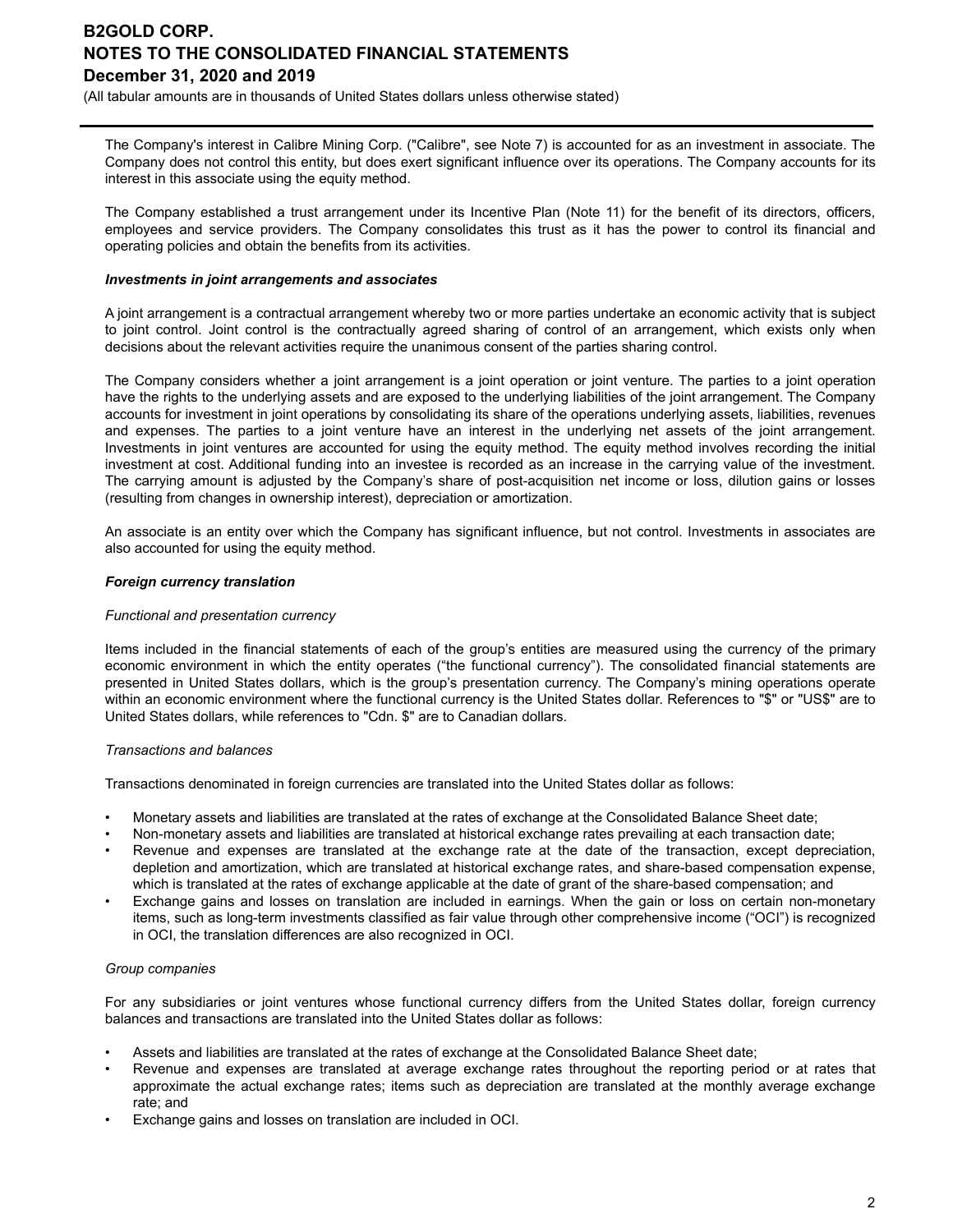(All tabular amounts are in thousands of United States dollars unless otherwise stated)

The exchange gains and losses are recognized in earnings upon the substantial disposition, liquidation or closure of the entity that gave rise to such amounts.

#### *Financial instruments*

The Company recognizes financial assets and liabilities on the Consolidated Balance Sheet when the Company becomes party to the contractual provisions of the instrument.

#### *Cash and cash equivalents*

Cash and cash equivalents include cash on hand, deposits held with banks, and other short-term highly liquid investments with original maturities of three months or less. Cash and cash equivalents are classified as financial assets and subsequently measured at amortized cost.

#### *Accounts receivable, accounts payable and accrued liabilities*

Accounts receivable, accounts payable and accrued liabilities are non-interest bearing and are initially measured at fair value, subsequently recorded at amortized cost which approximates fair value due to the short term to maturity. Where necessary, accounts receivable are net of expected credit losses. Accounts receivable are classified as financial assets subsequently measured at amortized cost and accounts payable and accrued liabilities are classified as financial liabilities and subsequently measured at amortized cost.

#### *Long-term investments*

Equity investments in entities that are not subsidiaries, joint ventures or investments in associates are designated fair value through profit and loss ("FVTPL") unless they are irrevocably designated, on an individual basis, as fair value through other comprehensive income ("FVOCI"). These investments are measured at fair value on acquisition and at each reporting date. Any unrealized holding gains and losses related to long-term investments designated as FVOCI are excluded from net earnings and are included in OCI. Upon disposal, any accumulated gains and losses remain in equity.

#### *Lease liabilities*

Lease liabilities are interest bearing and are initially measured at the present value and subsequently recorded at amortized cost.

#### *Debt*

The Company initially recognizes all financial liabilities at fair value and classifies them as subsequently measured at either FVTPL or amortized cost, as appropriate. For debt subsequently measured at amortized cost, the effective interest rate method is used. Debt classified as FVTPL is measured at fair value on each financial period-end date with gains and losses flowing through the Consolidated Statement of Operations. For debt that is optionally classified as FVTPL, the part of the fair value change related to the Company's own credit risk is recorded in OCI rather than the Consolidated Statement of Operations.

#### *Derivative instruments*

Derivative instruments, including embedded derivatives, are recorded at FVTPL and accordingly recorded on the balance sheet date at fair value. Unrealized gains and losses on derivatives held for trading are recorded as part of other gains or losses in earnings. Fair values for derivative instruments are determined using valuation techniques, using assumptions based on market conditions existing at the balance sheet date.

#### *Impairment of financial assets held at amortized cost*

At each reporting date, the Company measures the loss allowance for the financial asset held at amortized cost at an amount equal to the lifetime expected credit losses if the credit risk on the financial asset has increased significantly since initial recognition. If at the reporting date, the credit risk on the financial asset has not increased significantly since initial recognition, we measure the loss allowance for the financial asset at an amount equal to twelve month expected credit losses.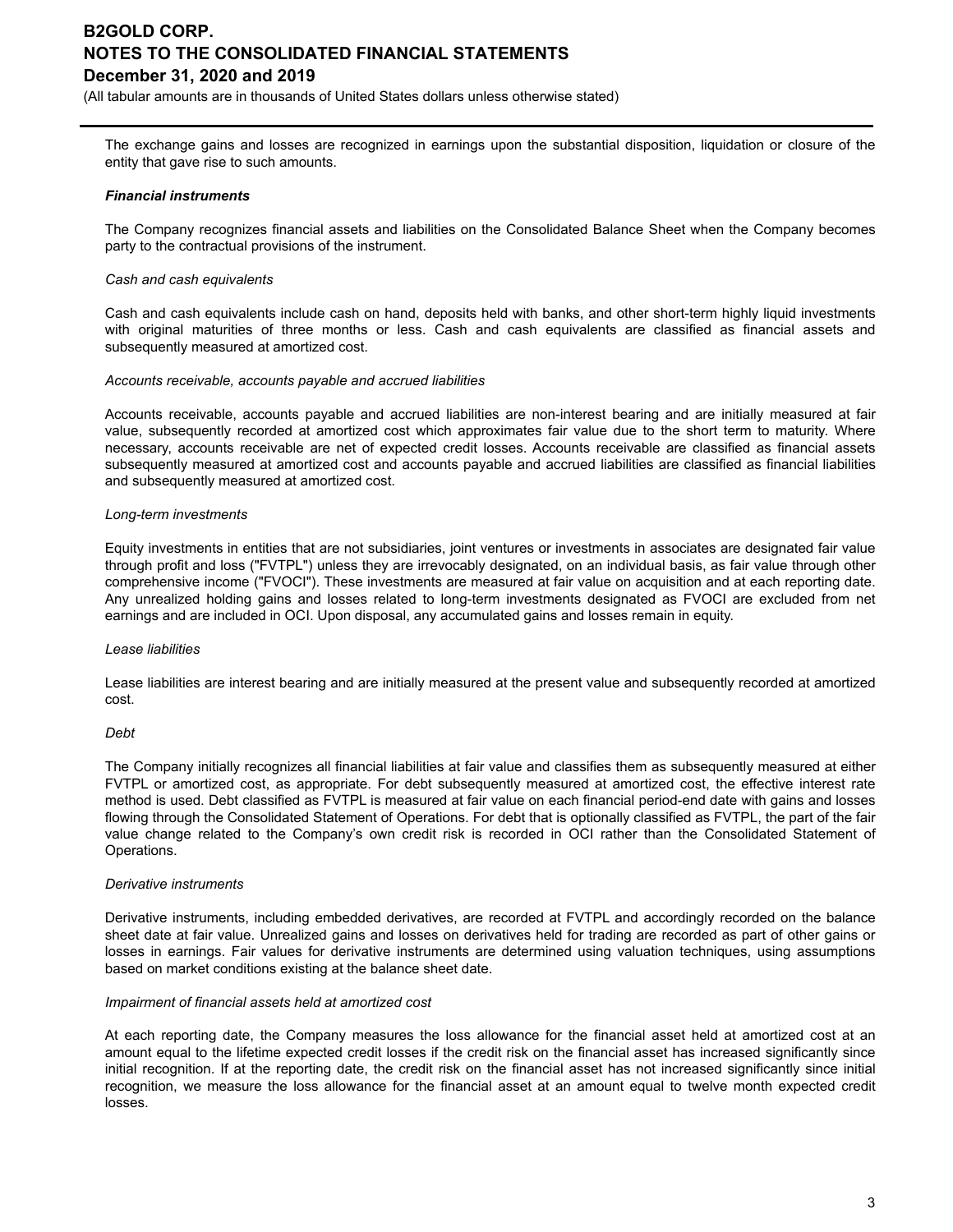(All tabular amounts are in thousands of United States dollars unless otherwise stated)

#### *Derecognition of financial assets*

Financial assets are derecognized when the investments mature or are sold, and substantially all the risks and rewards of ownership have been transferred. Gains and losses on derecognition of financial assets classified as FVTPL or amortized cost are recognized within other non-operating income. Accumulated gains or losses on financial assets classified as FVOCI remain within accumulated other comprehensive income.

#### *Inventories*

Gold and silver bullion, in-process and stockpile inventories are recorded at the lower of average cost and net realizable value. The cost of finished goods and work-in-progress comprises raw materials, direct labour, and other direct costs, as well as stripping in the production stage and related production overheads (based on normal operating capacity) including applicable depreciation on property, plant and equipment. Net realizable value is the estimated selling price less applicable selling expenses.

When inventories have been written down to net realizable value, a new assessment of net realizable value is made in each subsequent period. When the circumstances that caused the write down no longer exist, the amount of the write down is reversed.

Materials and supplies inventories are valued at the lower of average cost and net realizable value. Cost includes acquisition, freight and other directly attributable costs.

#### *Mining interests*

Mining interests include property, plant and equipment, mineral properties and mine development costs, deferred stripping, exploration and evaluation expenditures, capitalized borrowing costs and impairment.

#### *Property, plant and equipment*

Property, plant and equipment are recorded at cost. Repairs and maintenance expenditures are charged to operations; major improvements and replacements which extend the useful life of an asset are capitalized. Property, plant and equipment are amortized over the life of the mine using the units-of-production ("UOP") method based on the recoverable ounces from the estimated proven and probable reserves and a portion of the measured and indicated resources that are reasonably expected to be converted to proven and probable reserves. Mobile equipment, tailings dam and equipment are depreciated on a straight-line basis over three to six years as appropriate, net of residual value. The Company allocates the amount initially recognized in respect of an item of property, plant and equipment to its significant parts and depreciates separately each such part. Residual values, method of amortization and useful lives of the assets are reviewed annually and adjusted if appropriate.

During the commissioning phase of a new mine, pre-production expenditures, net of incidental revenue, are capitalized to plant and equipment. In accordance with the amendments to IAS 16, *Property, plant and equipment,* for new mines commissioned on or after January 1, 2022, revenues and the associated cost of production for any items produced during the commissioning phase are recognized in the Consolidated Statement of Operations. Early adoption of the standard is also permitted, but the Company has chosen not to early adopt.

#### *Mineral properties and mine development costs*

Mineral properties and mine development costs are stated at cost less accumulated depreciation and impairment losses. When production commences, these costs are amortized using the UOP method, based on recoverable ounces from the estimated proven and probable reserves and a portion of measured and indicated resources that are reasonably expected to be converted to proven and probable reserves.

Capitalization of costs incurred ceases when the mining property is capable of operating in the manner intended by management. Costs incurred prior to this point, including depreciation of related plant and equipment, are capitalized and proceeds from sales of ounces produced during this period are offset against capitalized costs.

The Company applies judgement in its assessment of when a mine is capable of operating in the manner intended by management which takes account of the design of the mine and the nature of the initial commissioning phase of the mine.

Non-recoverable costs for projects determined not to be commercially feasible are expensed in the period in which the determination is made or when the carrying value of the project is determined to be impaired.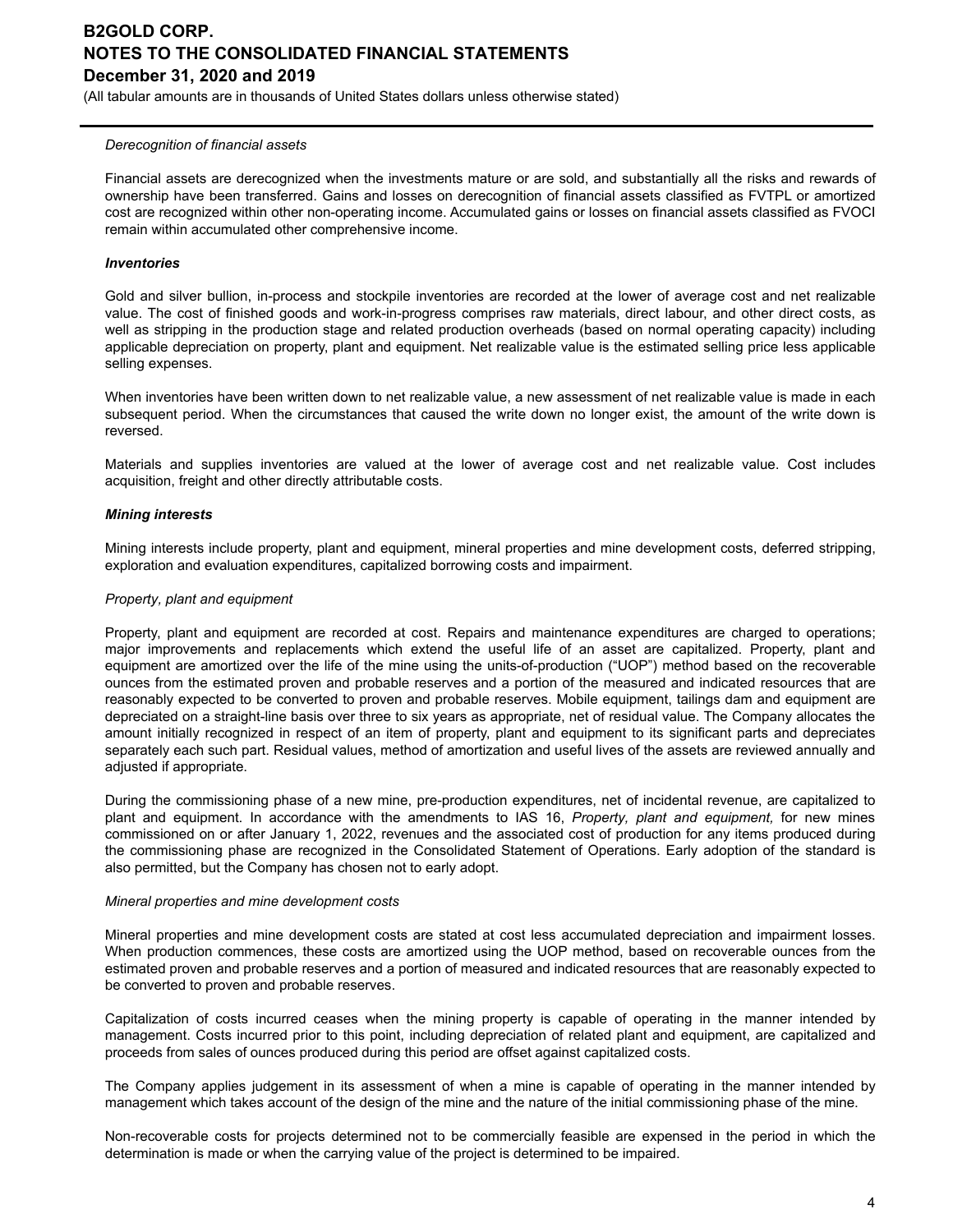(All tabular amounts are in thousands of United States dollars unless otherwise stated)

#### *Deferred stripping*

Stripping costs incurred during the production phase of a mine are considered production costs and are included in the cost of inventory produced during the period in which stripping costs are incurred, unless the stripping activity can be shown to be a betterment of the mineral property. Betterment occurs when stripping activity increases future output of the mine by providing access to additional reserves. Stripping costs incurred to provide access to the ore body for extraction are capitalized as mine development costs and are amortized on a UOP basis over the reserves and resources to which they relate.

#### *Exploration and Evaluation Expenditures*

The Company defers the cost of acquiring, maintaining its interest, exploring and evaluating mineral properties as exploration and evaluation until the properties are placed in production, abandoned, sold or considered to be impaired in value. Once the technical feasibility and commercial viability of the extraction of mineral reserves or resources from a particular mineral property has been determined, exploration and evaluation expenditures are reclassified to "mineral properties and mine development costs". If no mineable ore body is discovered, such costs are expensed in the period in which it is determined the property has no future economic value. Exploration costs that do not relate to any specific property are expensed as incurred.

The establishment of technical feasibility and commercial viability of a mineral property is assessed based on a combination of factors, such as but not limited to:

- The extent to which mineral reserves or mineral resources have been identified through a feasibility study or similar level document;
- The results of optimization studies and further technical evaluation carried out to mitigate project risks identified in the feasibility study;
- The status of environmental permits; and
- The status of mining leases or permits.

In addition, commercial viability is deemed to be achieved when the Company determines that the project will provide a satisfactory return relative to its perceived risks. Ore reserves and resources may be declared for an undeveloped mining project before its commercial viability has been fully determined. Evaluation costs may continue to be capitalized during the period between declaration of reserves and approval to mine as further work is undertaken in order to refine the development case to maximize the project's returns.

#### *Borrowing costs*

Borrowing costs attributable to the acquisition or construction of qualifying assets that take a substantial period of time to make ready for their intended use are added to the cost of the assets, until such time as the assets are substantially complete and ready for their intended use. The amount of borrowing costs capitalized cannot exceed the actual amount of borrowing costs incurred in a period. All other borrowing costs are expensed in the period in which they are incurred.

#### *Impairment and reversals of impairment*

The carrying amounts of long-lived assets are tested for impairment when events or changes in circumstances indicate that the carrying amount may not be recoverable. If there are indicators of impairment, the recoverable amount of the asset is estimated in order to determine the extent of the impairment. An impairment loss is recognized for the amount by which the asset's carrying amount exceeds its recoverable amount and is recorded as an expense in the Consolidated Statement of Operations.

The recoverable amount is the higher of an asset's "fair value less costs of disposal" ("FVLCD") and "value-in-use". Where the asset does not generate cash flows that are independent from other assets, the recoverable amount of the cashgenerating unit to which the asset belongs is determined. FVLCD is determined as the amount that would be obtained from the sale of the asset in an arm's length transaction between knowledgeable and willing parties. For mining assets this would generally be determined based on the present value of the estimated future cash flows arising from the continued development, use or eventual disposal of the asset. In assessing these cash flows and discounting them to the present value, assumptions used are those that an independent market participant would consider appropriate. In assessing "valuein-use", the estimated future cash flows expected to arise from the continuing use of the assets in their present form and from their disposal are discounted to their present value using a pre-tax discount rate that reflects current market assessments of the time value of money and risks specific to the asset.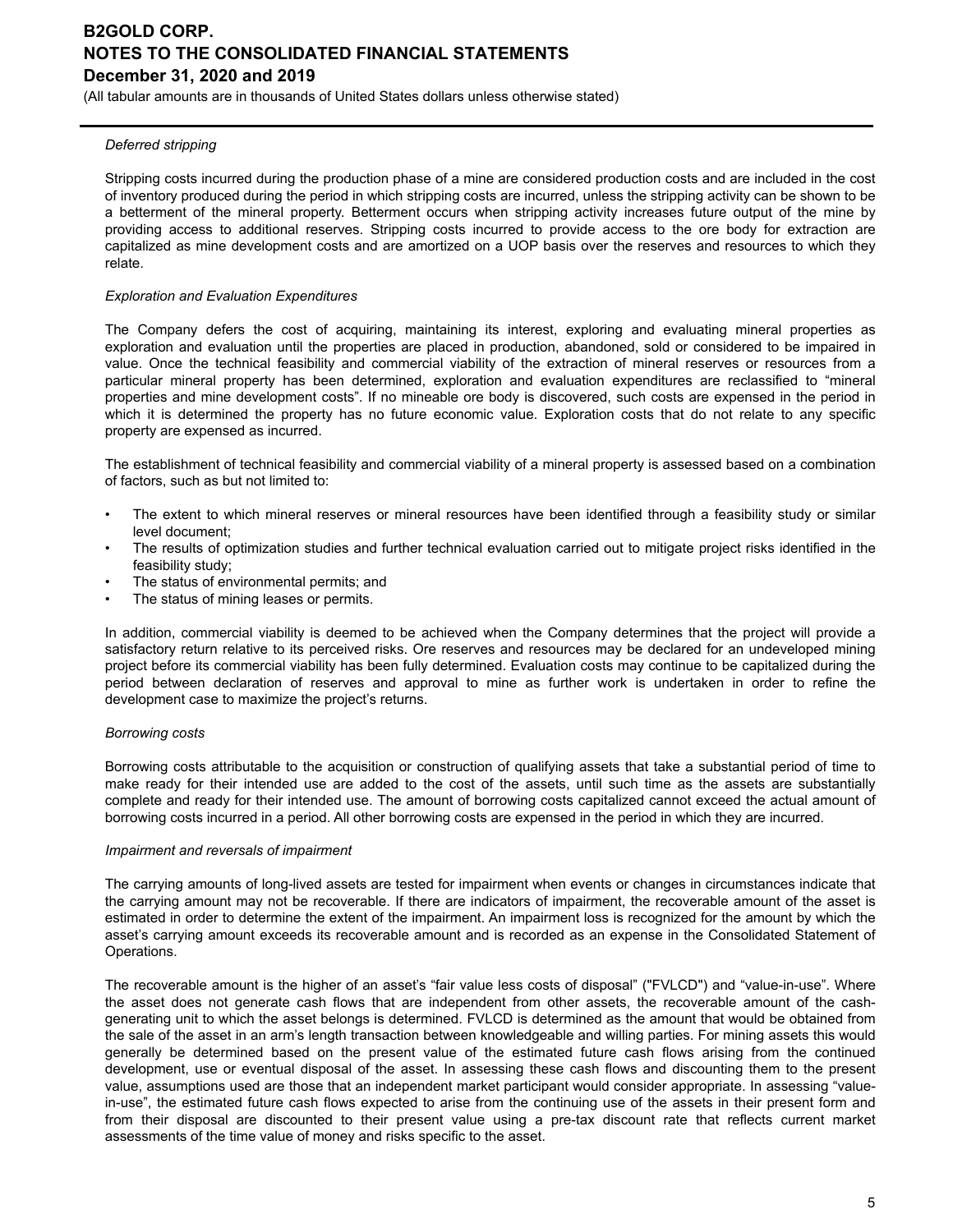(All tabular amounts are in thousands of United States dollars unless otherwise stated)

Impairment losses are evaluated for potential reversals when events or circumstances warrant such consideration. Where an impairment loss is subsequently reversed, the amount of such reversal is limited such that, the revised carrying amount of the asset or cash-generating unit does not exceed the carrying amount that would have been determined had no impairment loss been recognized for the asset or cash-generating unit in the prior years. A reversal of an impairment loss is recognized into earnings immediately.

#### *Leases*

At the inception of a contract, to determine if it contains a lease, the Company assesses whether it conveys the right to control and obtain substantially all of the economic benefits of an identified asset, for a period of time, in exchange for consideration. Where a contract contains a lease, the Company recognizes a right-of-use asset and a lease liability at the commencement date of the lease.

The right-of-use asset is measured at cost less any accumulated depreciation and impairment losses and may be adjusted for any remeasurement of the lease liability. Cost is the amount of the initial lease liability plus any initial direct costs incurred and any lease payments made at or before the commencement date less any incentives received.

The right-of-use assets are included in the cost of property, plant and equipment for the associated mining interest on the Consolidated Balance Sheet. They are depreciated, in accordance with the Company's existing accounting policy, over the shorter of the lease term or the life of the asset.

The lease liability is initially measured at the present value of future lease payments discounted at the interest rate implicit in the contract. If the implicit rate cannot be determined, the incremental borrowing rate over a similar term and with similar security for the funds necessary to obtain an asset of similar value in a similar economic environment is used. The lease payments include fixed payments less any incentives receivable, variable lease payments that depend on an index or rate and amounts expected to be paid under residual value guarantees. Where the lease contains an extension or purchase option, the costs associated with the option are included if it is reasonably expected to be exercised by the Company.

Thereafter, the amount of the lease liability is increased to reflect the accretion of interest and reduced for the lease payments made. In addition, the carrying amount of the lease liability is remeasured to reflect any modifications to the contract terms. Lease liabilities are presented as a component of debt on the Consolidated Balance Sheet.

The Company has elected not to recognize right-of-use assets and lease liabilities for contracts that have a lease term of 12 months or less or are for the use of low value assets. These contracts are recognized as an expense in the Consolidated Statement of Operations in the period the cost is incurred. In addition, for certain asset classes, the Company has elected to treat both lease and non-lease components as a single lease component for the purposes of applying IFRS 16, *Leases*.

#### *Mine restoration provisions*

Future obligations to retire an asset including site closure, dismantling, remediation and on-going treatment and monitoring are initially recognized and recorded as a liability based on estimated future cash flows discounted at a risk free rate. The measurement determination is based on estimated future cash flows, the current risk-free discount rate, and an estimated inflation factor. The value of restoration provisions is adjusted at each reporting period for changes to factors including the expected amount of cash flows required to discharge the liability, the timing of such cash flows and the risk-free interest rate. The liability is added to the carrying amount of the associated asset, and this additional carrying amount is depreciated over the life of the asset. The liability is accreted to full value over time through periodic charges to earnings. This unwinding of the discount is expensed in the Consolidated Statement of Operations. As reclamation work is performed or liabilities are otherwise settled, the recorded amount of the liability is reduced.

#### *Share-based payments*

The cost of stock options and other equity-settled share-based payment arrangements is recorded based on the estimated fair-value at the grant date and charged to earnings over the vesting period.

The Company grants stock options to certain employees and directors. Each tranche is considered a separate award with its own vesting period and grant date fair value. The fair value of each tranche is measured at the date of grant using the Black-Scholes option pricing model. Compensation expense is recognized over the tranche's vesting period by a charge to earnings, with a corresponding increase to contributed surplus based on the number of awards expected to vest. The number of awards expected to vest is reviewed at least annually, with any impact being recognized immediately.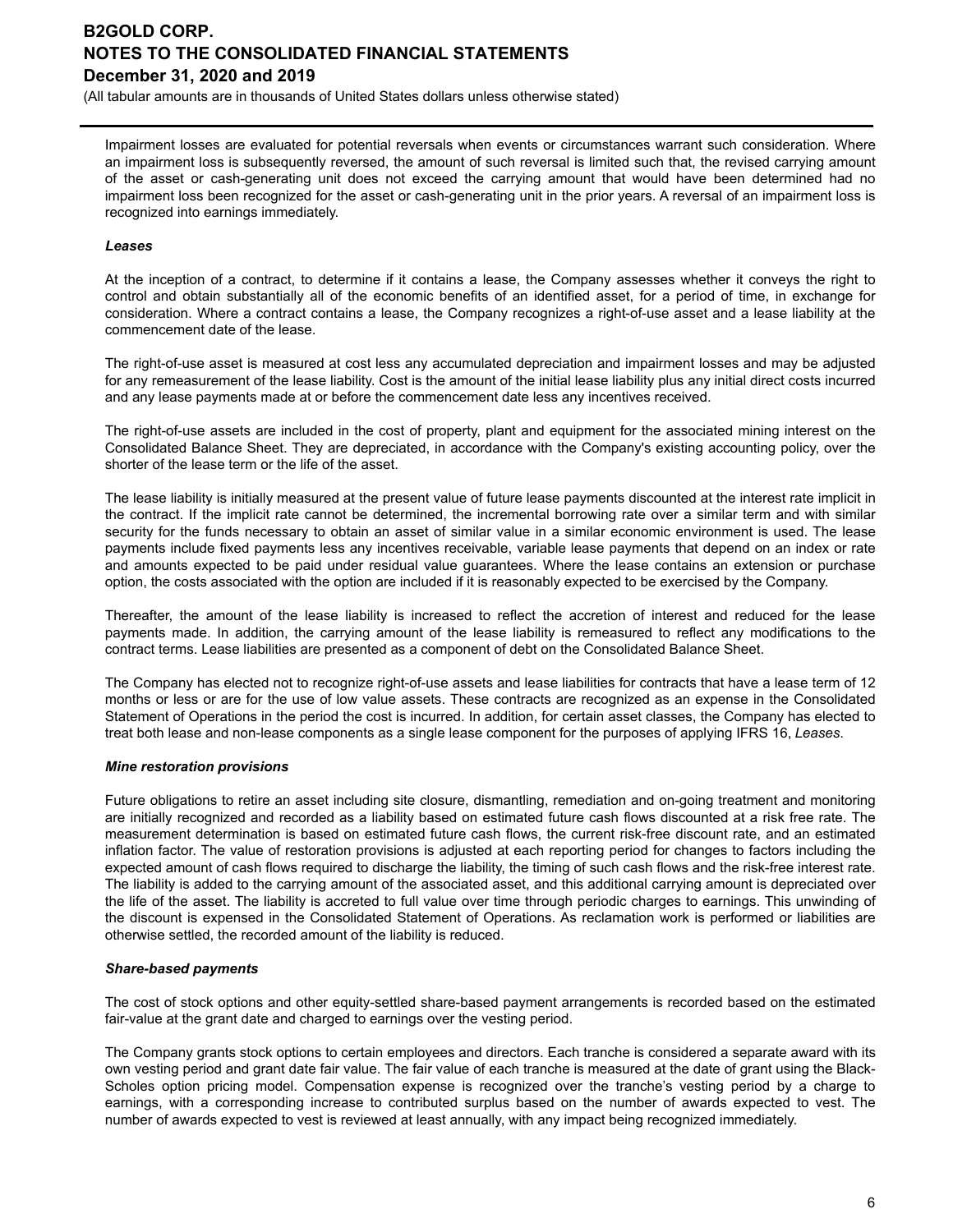(All tabular amounts are in thousands of United States dollars unless otherwise stated)

#### *Current and deferred income taxes*

Income tax comprises current and deferred tax. Income tax is recognized in the Consolidated Statement of Operations except to the extent that it relates to items recognized directly in equity, in which case the income tax is also recognized directly in equity. Taxes on income in interim periods are recorded using the tax rate that would be applicable to expected annual profit.

Current tax is the expected tax payable on taxable income for the year, using tax rates enacted or substantively enacted, at the end of the reporting period.

Deferred tax is recognized in respect of temporary differences arising between the tax bases of assets and liabilities and their carrying amounts in the financial statements. Deferred income tax is determined on a non-discounted basis using tax rates and laws that have been enacted or substantively enacted at the balance sheet date and are expected to apply when the deferred tax asset or liability is reversed. Deferred tax assets are recognized to the extent that it is probable that the assets can be recovered.

Deferred income tax is provided on temporary differences arising on investments in subsidiaries and associates, except, in the case of subsidiaries, where the timing of the reversal of the temporary difference is controlled by the Company and it is probable that the temporary difference will not reverse in the foreseeable future. As an exception, deferred tax assets and liabilities are not recognized if the temporary differences arise from the initial recognition of goodwill or an asset or liability in a transaction (other than in a business combination) that affects neither accounting profit nor taxable profit.

Deferred income tax assets and liabilities are presented as non-current.

#### *Revenue*

Gold revenue is recognized when it is probable that the economic benefits will flow to the Company, delivery has occurred, the sales price is reasonably determinable and collectability is reasonably assured. These criteria are generally met at the time the product is delivered to the customer and, depending on the delivery conditions, title and the risks and rewards of ownership have passed to the customer and acceptance of the product, when contractually required, has been obtained. Gold revenue is measured based on the price specified in the sales contract at the time of sale.

Silver revenue is accounted for as a by-product and is recorded as a credit to operating costs.

#### *Earnings per share*

Basic earnings per share is calculated by dividing the net income for the year attributable to shareholders of the Company by the weighted average number of common shares outstanding during the year.

Diluted earnings per share is calculated using the treasury share method whereby all "in-the-money" options, warrants and equivalents are assumed to have been exercised at the beginning of the year and the proceeds from the exercise are assumed to have been used to purchase common shares at the average market price during the period. Diluted earnings per share excludes all dilutive potential common shares if their effect is anti-dilutive.

#### *4 Significant accounting judgements and estimates*

The preparation of these financial statements in conformity with IFRS requires judgements and estimates that affect the amounts reported. Those judgements and estimates concerning the future may differ from actual results. The following are the areas of accounting policy judgement and accounting estimates applied by management that most significantly affect the Company's financial statements, including those areas of estimation uncertainty that could result in a material adjustment to the carrying amounts of assets and liabilities within the next financial year.

#### *COVID-19 estimation uncertainty*

A global pandemic related to COVID-19 was declared by the World Health Organization in March 2020. The current and expected impacts on global commerce have been and are anticipated to continue to be far-reaching. To date, globally, there has been significant volatility in commodity prices and foreign exchange rates, restrictions on the conduct of business in many jurisdictions, including travel restrictions, and supply chain disruptions. There is significant ongoing global uncertainty surrounding COVID-19 and the extent and duration of the impact that it may have.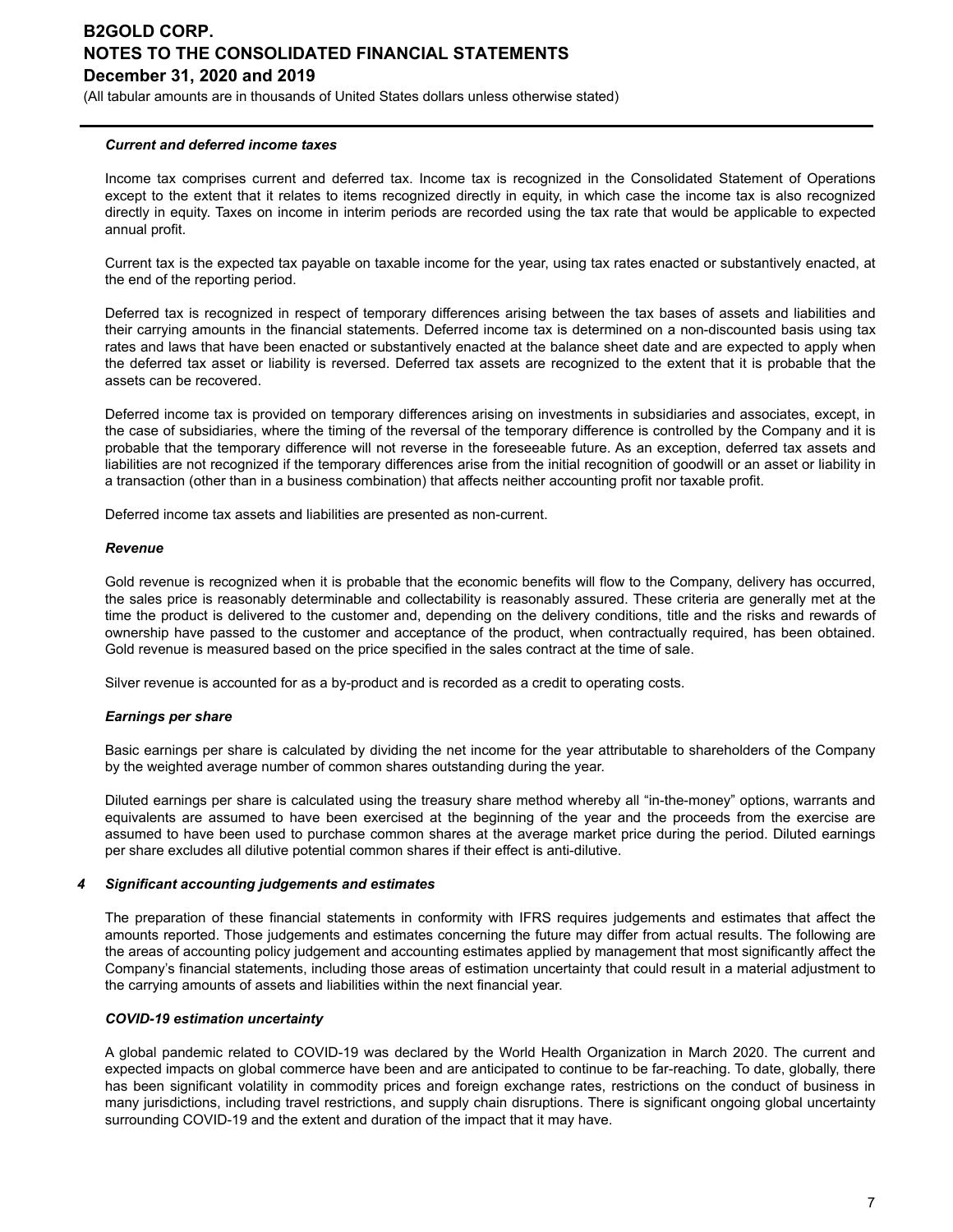(All tabular amounts are in thousands of United States dollars unless otherwise stated)

The areas of judgement and estimation uncertainty for the Company which may be impacted include estimates used to determine recoverable reserves and resources, estimates used to determine the recoverable amounts of long-lived assets, estimates used to determine the recoverable amounts of value-added tax receivables and estimates regarding deferred income taxes and valuation allowances. The impact of COVID-19 on the global economic environment, and the local jurisdictions in which the Company operates, could result in changes to the way the Company runs its mines. These changes could result in revenues or costs being different from the Company's expectations. This impact could be material.

#### *Mineral reserve and resource estimates*

Mineral reserves are estimates of the amount of ore that can be economically and legally extracted from the Company's mining properties. The Company estimates its mineral reserves and mineral resources based on information compiled by appropriately qualified persons relating to the geological data on the size, depth and shape of the ore body, and requires complex geological judgements to interpret the data. The estimation of recoverable reserves is based upon factors such as estimates of foreign exchange rates, commodity prices, future capital requirements, metallurgical recoveries, permitting and production costs along with geological assumptions and judgements made in estimating the size, and grade of the ore body. Changes in the reserve or resource estimates may impact the carrying value of mining interests, mine restoration provisions, recognition of deferred tax assets, depreciation and amortization charges and royalties receivable.

#### *Impairment of long-lived assets*

Long-lived assets are tested for impairment, or reversal of a previous impairment, if there is an indicator of impairment or a subsequent reversal. Calculating the estimated recoverable amount of cash generating units for long-lived asset requires management to make estimates and assumptions that include such factors as reserves and resources, future production levels, metallurgical recovery estimates, operating and capital costs, future metal prices and discount rates. Changes in any of these assumptions or estimates used in determining the recoverable amount could impact the analysis. Such changes could be material.

#### *Value-added tax receivables*

The Company incurs indirect taxes, including value-added tax, on purchases of goods and services at its operating mines and development projects. Indirect tax balances are recorded at their estimated recoverable amounts within current or longterm assets, net of provisions, and reflect the Company's best estimate of their recoverability under existing tax rules in the respective jurisdictions in which they arise. Management's assessment of recoverability considers the probable outcomes of claimed deductions and/or disputes. The provisions and balance sheet classifications made to date may be subject to change and such change may be material.

#### *Uncertain tax positions*

The Company's operations involve the application of complex tax regulations in multiple international jurisdictions. Determining the tax treatment of a transaction requires the Company to apply judgement in its interpretation of the applicable tax law. These positions are not final until accepted by the relevant tax authority. The tax treatment may change based on the result of assessments or audits by the tax authorities often years after the initial filing.

The Company recognizes and records potential liabilities for uncertain tax positions based on its assessment of the amount, or range of amounts, of tax that will be due. The Company adjusts these accruals as new information becomes available. Due to the complexity and uncertainty associated with certain tax treatments, the ultimate resolution could result in a payment that is materially different from the Company's current estimate of the tax liabilities.

#### *Current and deferred income taxes*

The Company is periodically required to estimate the tax basis of assets and liabilities. Where applicable tax laws and regulations are either unclear or subject to varying interpretations, it is possible that changes in these estimates could occur that materially affect the amounts of deferred income tax assets and liabilities recorded in the financial statements. Changes in deferred tax assets and liabilities generally have a direct impact on earnings in the period that the changes occur.

Each period, the Company evaluates the likelihood of whether some portion or all of each deferred tax asset will not be realized. This evaluation is based on historic and future expected levels of taxable income and the associated repatriation of retained earnings, the pattern and timing of reversals of taxable temporary timing differences that give rise to deferred tax liabilities, and tax planning initiatives. Levels of future taxable income are affected by, among other things, future metal prices, production costs, quantities of proven and probable gold reserves, interest rates and foreign currency exchange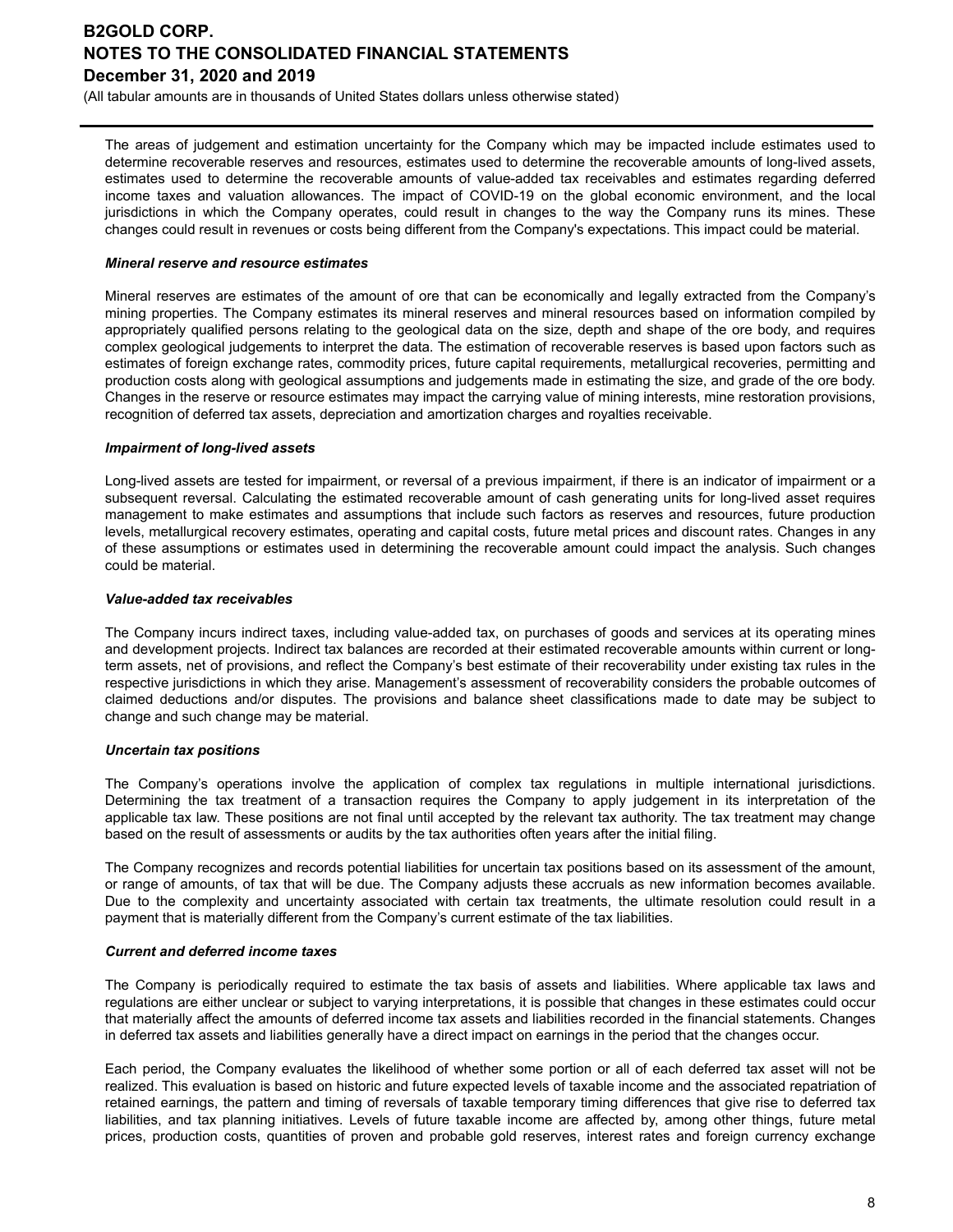(All tabular amounts are in thousands of United States dollars unless otherwise stated)

rates. The availability of retained earnings for distribution depends on future levels of taxable income as well as future reclamation expenditures, capital expenditures, dividends and other uses of available cash flow.

#### *Capitalization of exploration and evaluation expenditures*

The application of the Company's accounting policy for capitalization of exploration and evaluation expenditures requires judgement in determining whether the future economic benefit is likely, either through future exploitation or sale, where properties have not reached a stage which permits a reasonable assessment of the existence of reserves. The deferral policy requires management to make certain judgements and estimates about future events or circumstances, in particular whether an economically viable mine can be established. Judgements and estimates made may change if new information becomes available. If, after an expenditure is capitalized, information becomes available suggesting that the recovery of expenditure is unlikely, the amount capitalized is written off in the Consolidated Statement of Operations in the period when the new information becomes available.

#### *Determination of control or significant influence over investees*

The assessment of whether the Company has a significant influence or control over an investee requires the application of judgement when assessing factors that could give rise to a significant influence or control. Factors evaluated when making a judgement of control or significant influence over an investee include, but are not limited to, ownership percentage, representation on the board of directors, participation in the policy-making process, material transactions and contractual arrangements between the Company and the investee, interchange of managerial personnel, provision of essential technical information and potential voting rights. In evaluating these factors, the Company determines the level of power over the investee the Company has. Changes in the Company's assessment of the factors used in determining if control or significant influence exists over an investee would impact the accounting treatment of the investment in the investee.

#### *Joint arrangements*

The Company is party to a number of arrangements over which it has determined it does not have control. Judgement is required in determining whether joint control over these arrangements exists, which parties have joint control and whether each arrangement is a joint venture or joint operation. In assessing whether the Company has joint control, the activities of each arrangement are analysed to determine which activities most significantly affect the returns of the arrangement over its life. These activities are determined to be the relevant activities of the arrangement. If unanimous consent is required over the decisions about the relevant activities, the parties whose consent is required would have joint control over the arrangement. The judgements around which activities are considered the relevant activities of the arrangement are subject to analysis by each of the parties to the arrangement and may be interpreted differently. When performing this assessment, the Company generally considers decisions about activities such as managing the asset while it is being designed, developed and constructed, during its operating life and during the closure period. The Company may also consider other activities including, but not limited to, the approval of budgets, expansion and disposition of assets, financing, significant operating and capital expenditures, appointment of key management personnel and representation on the Board of Directors. When circumstances or contractual terms change, the Company reassesses the control group and the relevant activities of the arrangement.

If the Company has joint control over an arrangement, an assessment of whether the arrangement is a joint venture or joint operation is required. This assessment is based on whether the Company has rights to the assets, and obligations for the liabilities, relating to the arrangement or whether the Company has rights to the net assets of the arrangement. In making this determination, the Company reviews the legal form of the arrangement, the terms of the contractual arrangement and other relevant facts and circumstances. In a situation where the legal form and the terms of the contractual arrangement does not give the Company rights to the assets and obligations for the liabilities, an assessment of the other relevant facts and circumstances is required. This includes whether the activities of the arrangement are primarily designed for the provision of output to the parties and whether the parties are substantially the only source of cash flows contributing to the arrangement. The consideration of the other relevant facts and circumstances may result in the conclusion that a joint arrangement is a joint operation. This conclusion requires judgement and is specific to each arrangement.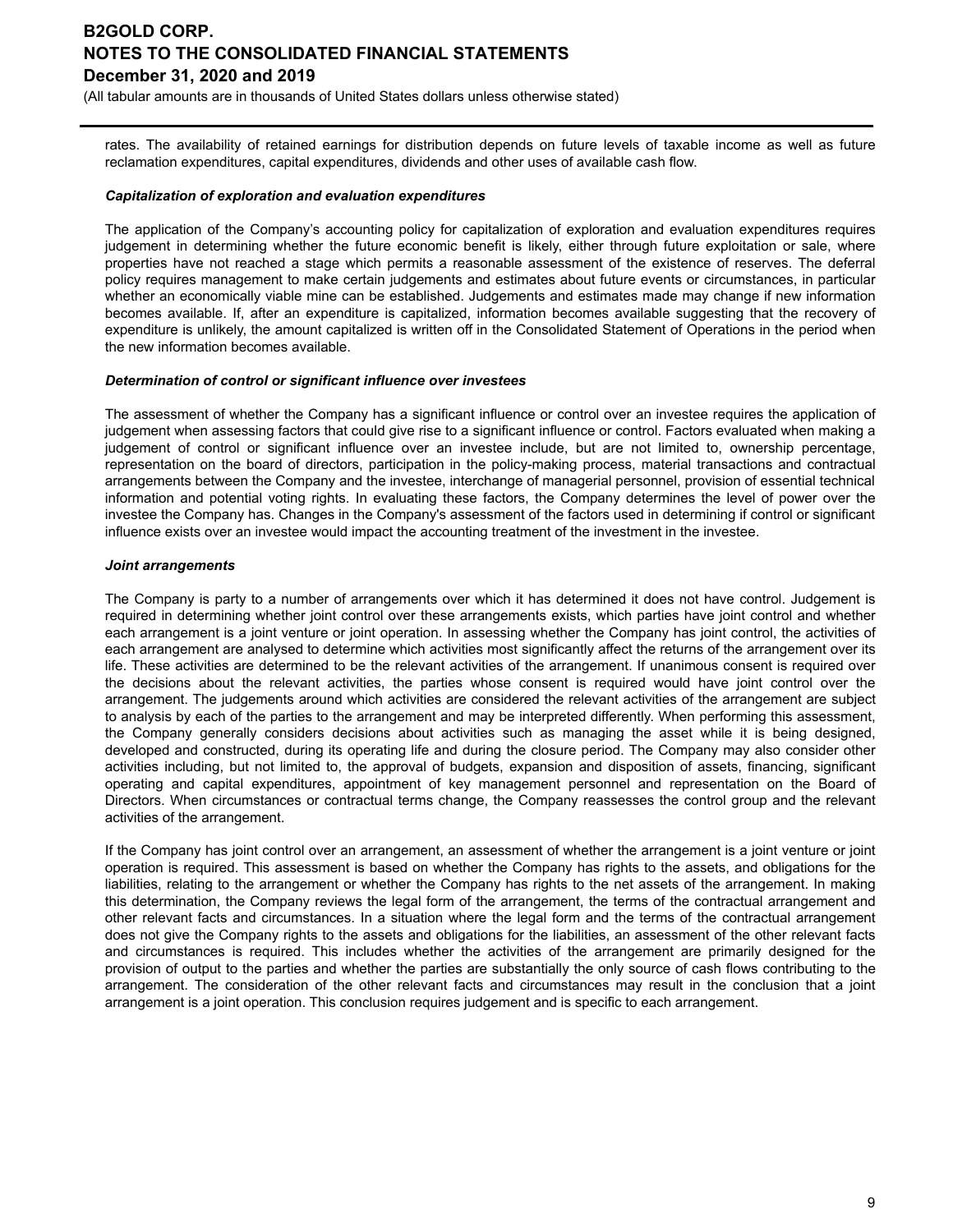(All tabular amounts are in thousands of United States dollars unless otherwise stated)

#### *5 Accounts receivable, prepaids and other*

|                                           | 2020   | 2019   |  |
|-------------------------------------------|--------|--------|--|
|                                           | \$     | \$     |  |
|                                           |        |        |  |
| Supplier advances                         | 5,208  | 13,768 |  |
| Due from associate (Note 7)               |        | 14,441 |  |
| Prepaid expenses                          | 4,903  | 2,221  |  |
| Current portion of derivative instruments | 3,252  |        |  |
| Other receivables                         | 7,943  | 7,460  |  |
|                                           | 21,306 | 37,890 |  |

During the quarter ended March 31, 2020, the Company agreed to extend the term of the deferred consideration due from its associate, Calibre, by six months to April 15, 2021 (the consideration was discounted, see Note 7). On October 15, 2020, Calibre repaid the \$16 million deferred consideration ahead of the revised schedule.

#### *6 Inventories*

|                          | 2020<br>\$ | 2019<br>\$ |
|--------------------------|------------|------------|
| Gold and silver bullion  | 39,157     | 46,484     |
| In-process inventory     | 7,984      | 10,297     |
| Ore stock-pile inventory | 71,115     | 62,695     |
| Materials and supplies   | 119,799    | 98,447     |
|                          | 238,055    | 217,923    |

Ore stock-pile inventory includes amounts for the Fekola Mine of \$44 million (2019 - \$33 million), for the Otjikoto Mine of \$25 million (2019 – \$28 million), and for the Masbate Mine of \$2 million (2019 - \$2 million).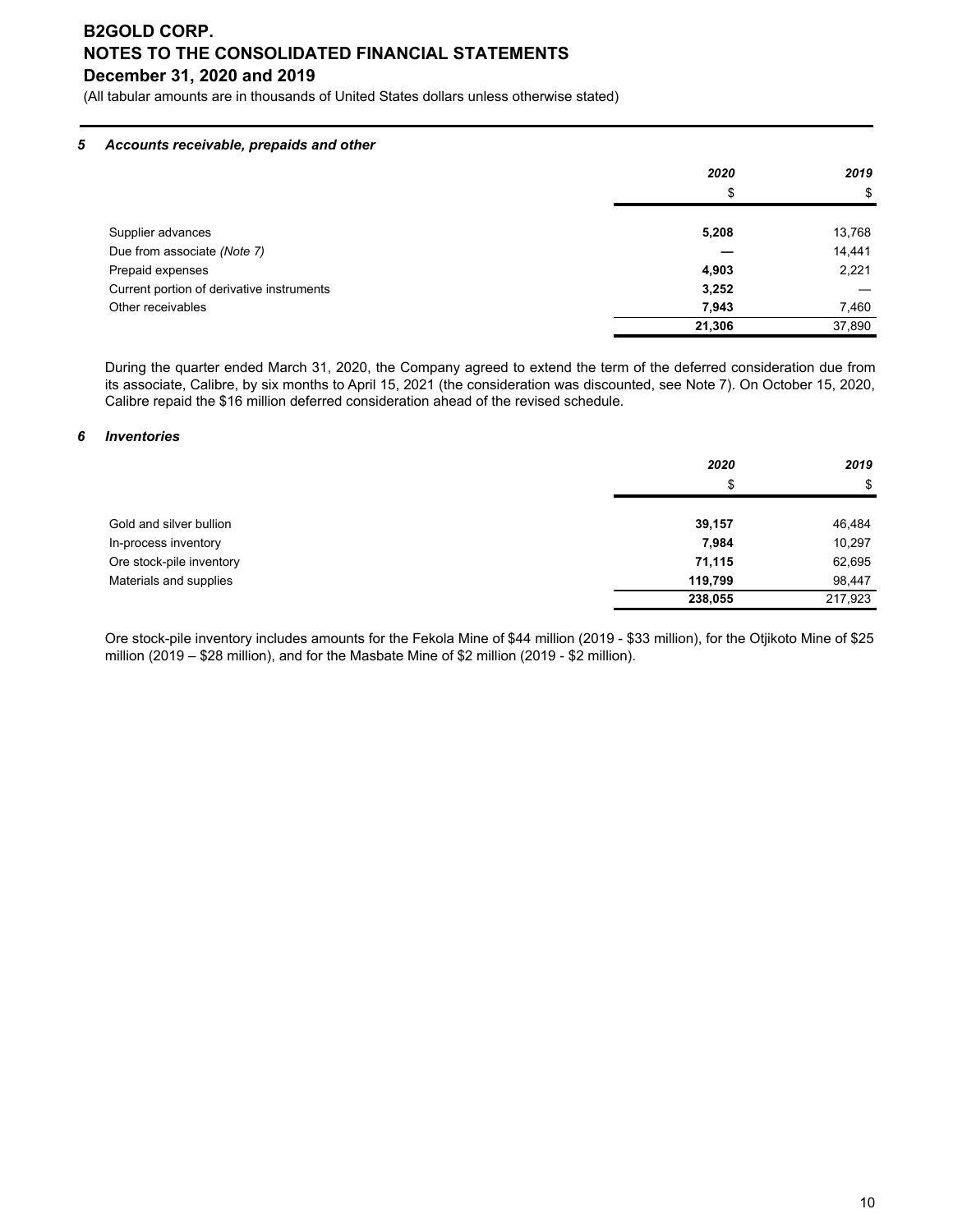(All tabular amounts are in thousands of United States dollars unless otherwise stated)

#### *7 Mining interests*

|                                                                                      | 2020       | 2019       |
|--------------------------------------------------------------------------------------|------------|------------|
|                                                                                      | \$         | \$         |
| Property, plant and equipment (depletable)                                           |            |            |
| Fekola Mine, Mali                                                                    |            |            |
| Cost                                                                                 | 1,516,134  | 1,322,865  |
| Accumulated depreciation and depletion                                               | (416, 559) | (258, 580) |
|                                                                                      | 1,099,575  | 1,064,285  |
| Masbate Mine, Philippines                                                            |            |            |
| Cost, net of impairment                                                              | 1,046,577  | 815,418    |
| Accumulated depreciation and depletion                                               | (361, 438) | (295, 616) |
|                                                                                      | 685,139    | 519,802    |
| Otjikoto Mine, Namibia                                                               |            |            |
| Cost                                                                                 | 696,956    | 638,664    |
| Accumulated depreciation and depletion                                               | (371, 138) | (323, 152) |
|                                                                                      | 325,818    | 315,512    |
| Exploration and evaluation properties (pre-depletable)                               |            |            |
| Gramalote, Colombia, net of impairment                                               | 95,435     |            |
| Kiaka, Burkina Faso                                                                  | 80,927     | 76,807     |
| Anaconda Regional, Mali                                                              | 28,991     | 25,450     |
| Ondundu, Namibia                                                                     | 10,701     | 9,778      |
| Mocoa Royalty, Colombia                                                              | 10,230     | 10,230     |
| Finland Properties, Finland                                                          | 9,034      | 6,697      |
| Bantako Nord, Mali                                                                   | 6,191      | 1,689      |
| Uzbekistan Properties, Uzbekistan                                                    | 4,131      | 2,164      |
| Other                                                                                | 6,688      | 12,157     |
|                                                                                      | 252,328    | 144,972    |
| Corporate & other                                                                    |            |            |
| Office, furniture and equipment, net                                                 | 24,160     | 2,160      |
|                                                                                      | 2,387,020  | 2,046,731  |
| Investments in joint ventures and associates (accounted for using the equity method) |            |            |
| Gramalote, Colombia, net of impairment                                               |            | 77,265     |
| Calibre, Nicaragua                                                                   | 76,235     | 53,471     |
|                                                                                      | 76,235     | 130,736    |
|                                                                                      | 2,463,255  | 2,177,467  |

#### *Reversal of impairment on long-lived assets*

#### *Masbate*

During the year ended December 31, 2014, the Company recorded a pre-tax impairment charge of \$436 million on the carrying value of Masbate Mine property, plant and equipment. The net impairment recorded in the Consolidated Statement Operations, after taking into account a deferred income tax recovery of \$131 million, was \$305 million. Subsequently, during the year ended December 31, 2019, after reflecting the amount of depreciation that would have been recorded had the assets not been impaired, the Company recorded a pre-tax impairment reversal of \$100 million on the carrying value of Masbate Mine property, plant and equipment. The net impairment reversal recorded in the statement operations in 2019, after taking into account a deferred income tax expense of \$30 million, was \$70 million.

During the year-ended December 31, 2020, the long-term consensus gold price continued to be above the long-term gold price assumptions used in the Company's reserve estimations and life-of-mine plans. Consequently, during the year-ended December 31, 2020, the Company revised its long-term gold price estimate to \$1,500 per ounce of gold. The increase in the long-term gold price was an indicator of impairment reversal. The Company performed an impairment reversal test on the Masbate Mine cash-generating unit ("CGU") as at September 30, 2020.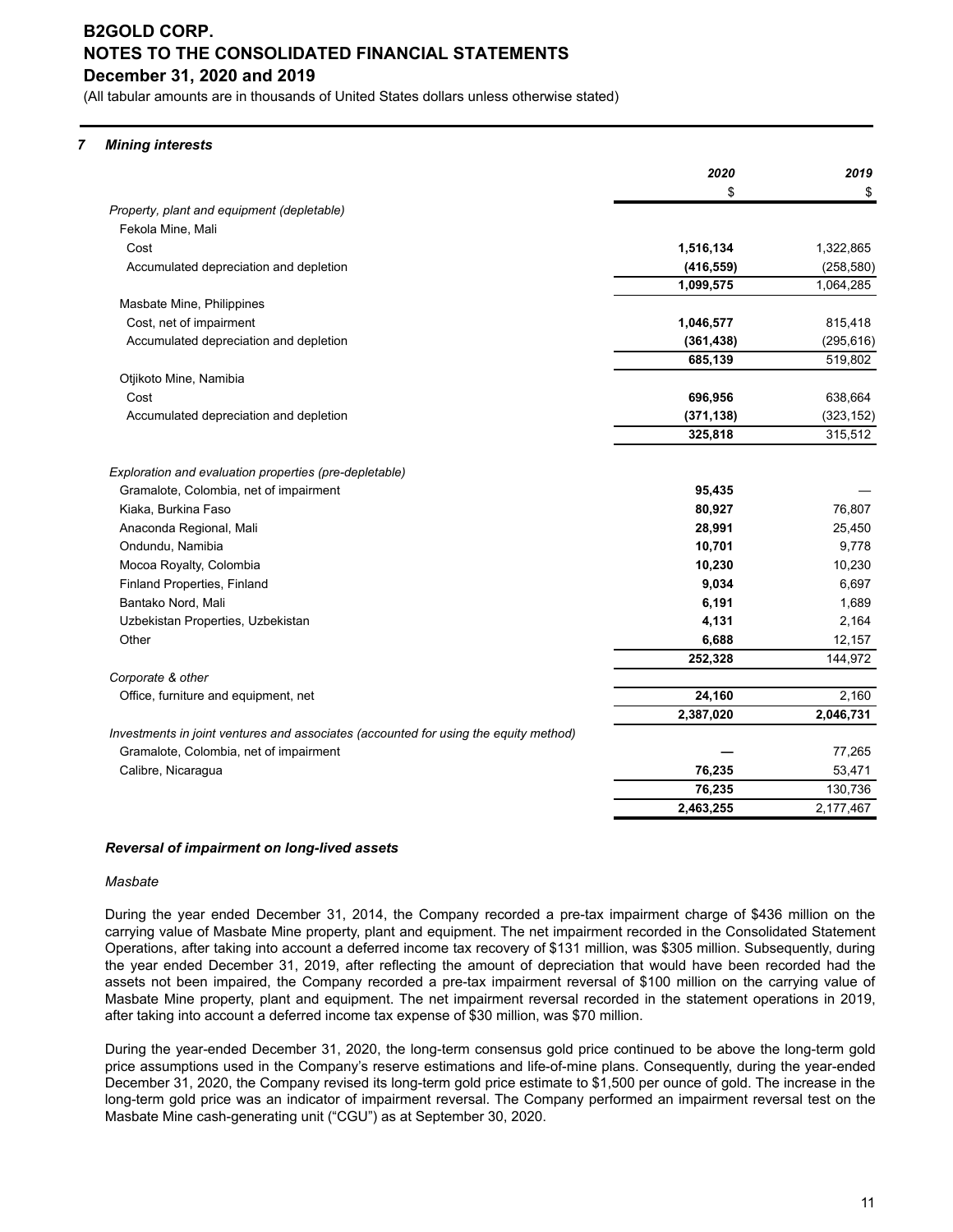(All tabular amounts are in thousands of United States dollars unless otherwise stated)

The carrying values of the Masbate Mine property, plant and equipment were compared to the mine's recoverable amount which was determined to be its FVLCD at September 30, 2020. To estimate the recoverable amount of the Masbate Mine's CGU for impairment reversal, the Company utilized a discounted cash flow model incorporating estimates and assumptions that included such factors as reserves and resources, future production levels, metallurgical recovery estimates, operating and capital costs, future metal prices and the discount rate. Management's estimate of the FVLCD of its CGUs is classified as level 3 in the fair value hierarchy. The Company's estimate of future cash flows is subject to risks and uncertainty and, therefore, could change in the future if the underlying assumptions change.

Key assumptions used for the impairment tests were:

|                                    | 2020          | 2019          |
|------------------------------------|---------------|---------------|
| Long-term gold price               | \$1,500/ounce | \$1,350/ounce |
| Silver price                       | \$17/ounce    | \$17/ounce    |
|                                    |               |               |
| Estimated final year of production | 2036          | 2036          |
| Discount rate                      | 5%            | 5%            |

The Company concluded that the carrying values of the Masbate Mine property, plant and equipment at September 30, 2020 was lower than the FVLCD and, combined with the previous impairment reversal, resulted in a complete reversal of the remainder of the original impairment loss recorded in 2014. After reflecting the amount of depreciation that would have been recorded had the assets not been impaired, the Company recorded a pre-tax impairment reversal of \$174 million in the Consolidated Statement of Operations for the year. The net impairment reversal recorded in the Consolidated Statement of Operations for the year, after taking into account a deferred income tax expense of \$52 million, was \$122 million.

#### *Sensitivities*

The recoverable amount for the Masbate Mine CGU is most sensitive to changes in the long-term gold price and the discount rate. A decrease in the long-term gold price would have resulted in the Company making amendments to the mine plans that would partially offset the effect of a lower long-term gold price through lower operating and capital costs. Ignoring the impact on the life-of-mine plans, in isolation, a \$100 per ounce decrease in the long-term gold price assumption would not have resulted in any change in the impairment reversal as there is sufficient headroom in the model to offset the impact of the reduction. A 50 basis point increase in the discount rate would also have resulted in no change to the impairment reversal.

#### *Mineral interest updates*

#### *Gain on disposal of Nicaraguan Group*

On October 15, 2019, the Company completed the sale of El Limon Mine, La Libertad Mine and other additional concessions in Nicaragua (collectively, the "Nicaraguan Group") to Calibre for consideration measured at \$116 million (net of transaction costs), including settlement for certain working capital items. The measurement of the consideration was as follows:

- \$40 million received in cash upon the closing of the transaction;
- \$40 million in the form of 87,986,666 shares in Calibre (valued at Cdn. \$0.60 per share using a foreign exchange rate of Cdn. \$1.32 to \$1) issued upon closing;
- \$10 million deferred consideration payable one year from closing in either cash or shares measured at \$9 million after discounting using the Company's estimate of Calibre's borrowing rate of 9.75%;
- \$10 million in a 2 years convertible debenture bearing interest at 2% per annum, convertible at the option of B2Gold at a conversion price equal to Cdn. \$0.75. The debenture was also convertible at the option of Calibre at a conversion price equal to Cdn. \$0.81 providing the ten day volume-weighted average share price of Calibre shares is above the conversion price. In either scenario, the number of shares to be issued is adjusted based on the US \$ / Cdn. \$ exchange rate on the conversion date. The Company determined that the fair value of the debenture is equal to its face value; and
- \$18 million for the working capital settlement, \$13 million received 15 business days after closing and \$5 million (\$5 million after discounting at the estimated borrowing rate of 9.75%) payable one year from closing (Note 5). The working capital payment covers local cash, the book value of accounts receivable and prepaid expenses and the fair value of in-circuit, dore and bullion inventory.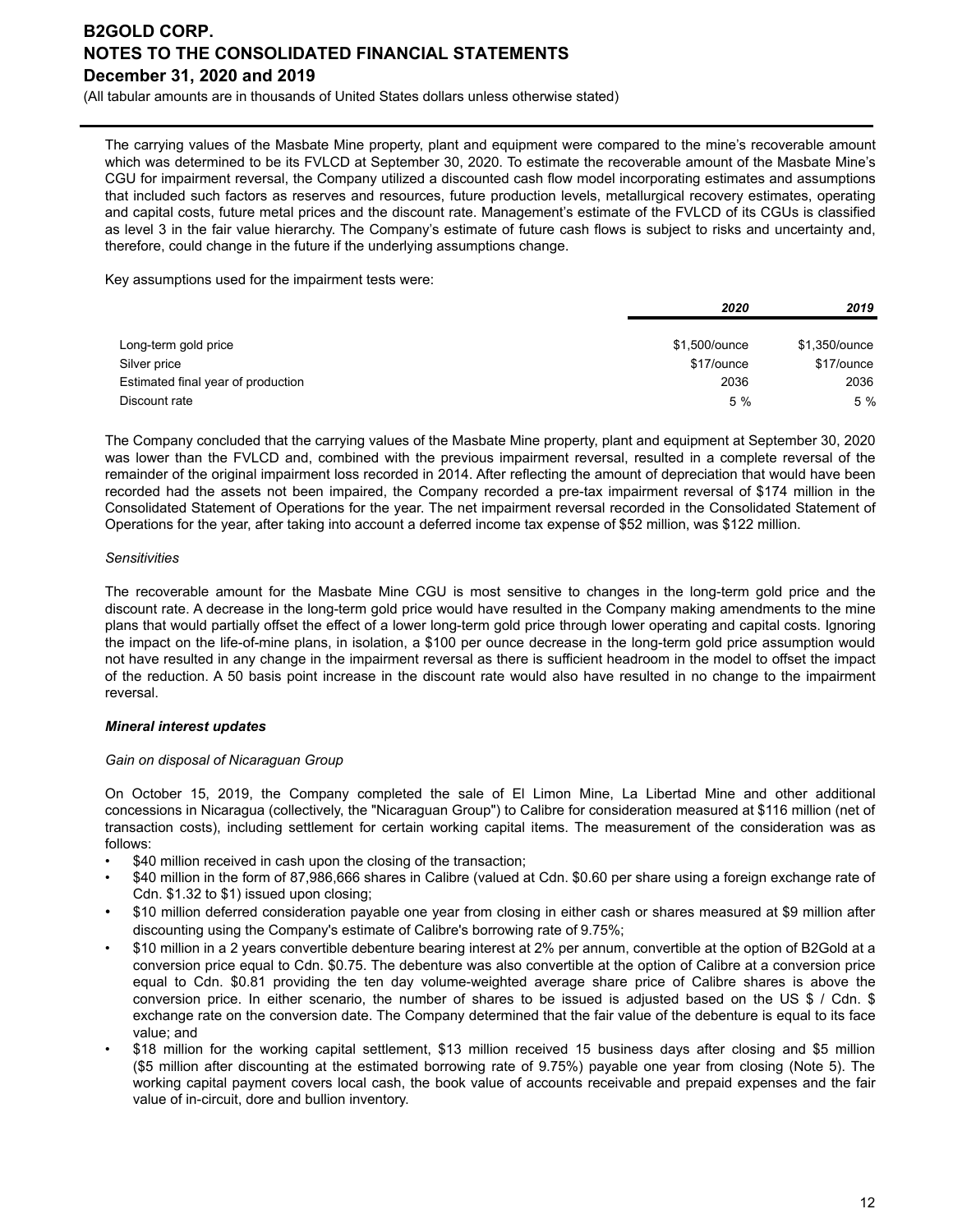(All tabular amounts are in thousands of United States dollars unless otherwise stated)

The gain on the disposal of the Nicaraguan Group was \$40 million, as outlined below:

| Proceeds from sale:                                                |           |
|--------------------------------------------------------------------|-----------|
| Cash consideration, received upon closing                          | 40,000    |
| Common shares of Calibre, issued upon closing                      | 39,997    |
| Cash consideration, one year from closing discounted at 9.75%      | 9,112     |
| Convertible debenture                                              | 10,000    |
| Working capital settlement, receivable portion discounted at 9.75% | 17,867    |
| <b>Transaction costs</b>                                           | (1,303)   |
| Total proceeds from sale, net of transaction costs                 | 115,673   |
| Total assets sold                                                  | 165,751   |
| Total liabilities sold                                             | (90, 207) |
| Net assets sold                                                    | 75,544    |
| Gain on sale of Nicaraguan Group                                   | 40,129    |

#### *Operating results of Nicaraguan Group*

In accordance with IFRS 5, *Non-current assets held for sale and discontinued operations*, the Nicaraguan Group has been accounted for as a discontinued operation for the year ended December 31, 2019. The results of the Nicaraguan Group for the period to the date of sale have been presented as discontinued operations in the Consolidated Statement of Operations and the Consolidated Statement of Cash Flows. The following outlines the operating results of the Nicaraguan Group for the period ended October 14, 2019:

|                                                         | 2019       |
|---------------------------------------------------------|------------|
|                                                         | \$         |
| <b>Gold revenue</b>                                     | 162,010    |
| <b>Cost of sales</b>                                    |            |
| <b>Production costs</b>                                 | (111, 403) |
| Depreciation and depletion                              | (17, 685)  |
| Royalties and production taxes                          | (5, 727)   |
| <b>Total cost of sales</b>                              | (134, 815) |
| <b>Gross profit</b>                                     | 27,195     |
| General and administrative                              | (3,237)    |
| Share-based payments                                    | (1,827)    |
| Community relations                                     | (1, 574)   |
| Foreign exchange losses                                 | (1, 107)   |
| Other                                                   | (507)      |
| <b>Operating income</b>                                 | 18,943     |
| Interest and financing expense                          | (872)      |
| Other                                                   | 170        |
| Income before taxes                                     | 18,241     |
| Current income tax, withholding and other taxes expense | (7, 995)   |
| Deferred income tax expense                             | (3, 264)   |
| Net income from discontinued operations                 | 6,982      |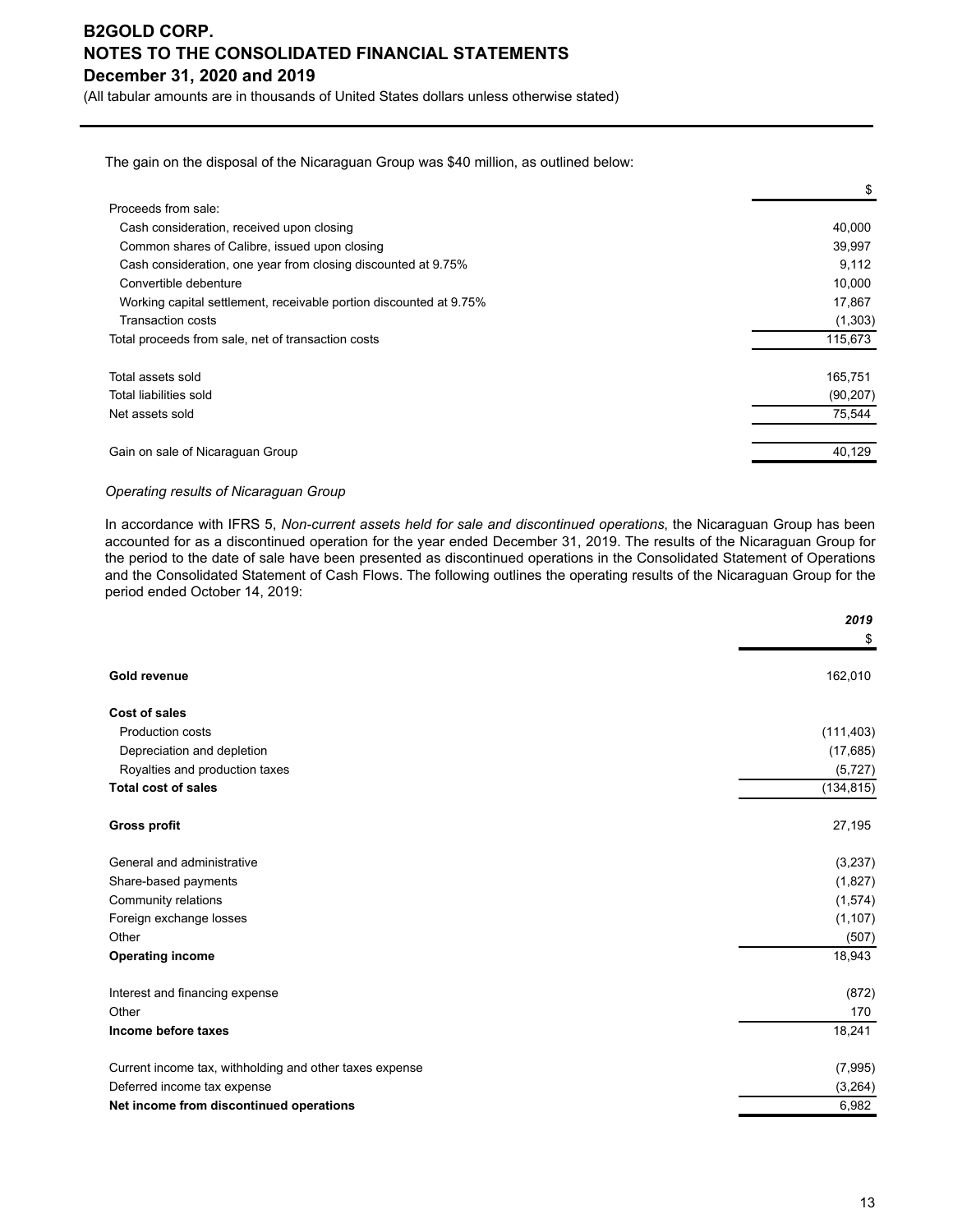(All tabular amounts are in thousands of United States dollars unless otherwise stated)

#### *Investment in associate*

Subsequent to the disposal of the Nicaraguan Group, the Company owned approximately 30.1% of the outstanding common shares of Calibre. The Company determined that, effective October 15, 2019, it had significant influence over the decisionmaking process of Calibre as a result of the increase in share ownership and having an executive of the Company sit on Calibre's Board of Directors. Consequently, the Company is using the equity basis of accounting to account for this investment. The Company adjusts Calibre's financial results, where appropriate, to give effect to uniform accounting policies.

In November 2019, Calibre exercised its right to redeem the outstanding principal amount owing pursuant to the convertible debenture issued by Calibre to the Company as part of the purchase consideration. Accordingly, the Company received an additional 17,618,667 common shares of Calibre, thereby increasing the Company's ownership interest to approximately 33.8% of the outstanding common shares of Calibre at December 31, 2019. Due to subsequent stock issuance by Calibre, the Company's ownership interest has now diluted to 33.2%

Calibre is a Canadian gold mining and exploration company with two 100%-owned operating gold mines in Nicaragua. Calibre's head office is located in Canada and is a public company listed on the Toronto Stock Exchange. The trading price of Calibre on December 31, 2020 was Cdn \$2.42 per share which corresponds to a quoted market value of \$211 million (at a closing exchange rate of Cdn \$1.28 per US\$) for the Company's investment in Calibre.

The following table summarizes the change in the carrying amount of the Company's investment in associate:

| Balance at December 31, 2018                           |        |
|--------------------------------------------------------|--------|
| Transfers from long-term investments (Note 8)          | 2,421  |
| Shares issued in consideration for Nicaraguan Group    | 39,997 |
| Shares issued upon conversion of convertible debenture | 9,939  |
| Share of net income for the year                       | 1,114  |
| Balance at December 31, 2019                           | 53,471 |
| Share of net income for the year                       | 22,167 |
| Gain on dilution                                       | 597    |
| Balance at December 31, 2020                           | 76,235 |

The equity accounting for Calibre is based on its published results to September 30, 2020 and an estimate of results for the period of October 1, 2020 to December 31, 2020. The following is a summary of the Condensed Interim Consolidated Balance Sheet of Calibre at September 30, 2020 on a 100% basis: Current assets - \$101 million, non-current assets - \$226 million, total assets - \$327 million, current liabilities - \$42 million, non-current liabilities - \$83 million and net assets - \$202 million. The following is a summary of the Condensed Interim Consolidated Statement of Operations of Calibre for the nine months ending September 30, 2020 on a 100% basis: Revenues - \$163 million, production costs - \$72 million, royalties and production taxes - \$7 million, depreciation and depletion - \$9 million, general and administrative expense - \$6 million, stockbased compensation - \$5 million, care and maintenance costs - \$7 million, current income tax expense - \$10 million, deferred income tax expense \$7 million and net income - \$40 million. The Company's equity share of Calibre's estimated net income for the year ended December 31, 2020 was \$22 million (from October 15 to December 31, 2019 was \$1 million).

#### *Toega*

On April 28, 2020, the Company and its 10% partner GAMS-Mining F&I Ltd ("GAMS") entered into a definitive agreement with West African Resources Limited ("West African") for the sale of the Toega property located in Burkina Faso. The purchase consideration, due 90% to B2Gold and 10% to GAMS, consists of: an initial non-refundable cash payment of \$10 million; a further payment of \$10 million in cash or shares due upon completion of a feasibility study within 2 years (at which time the permits comprising the Toega project will be transferred to West African); production payments of \$25 million in the form of a 3% net smelter returns ("NSR") royalty on production from the Toega project area; and a further 0.5% NSR royalty (to commence after the 3% NSR outlined above has been fully paid) which is capped at 1.5 million ounces.

As a result of the transaction, the Company's \$9 million share of the non-refundable cash payment has been credited to the carrying value of the mineral property and the remaining value of the Toega property of \$12 million (December 31, 2019 - \$22 million) has been classified as an asset held for sale on the Consolidated Balance Sheet at December 31, 2020.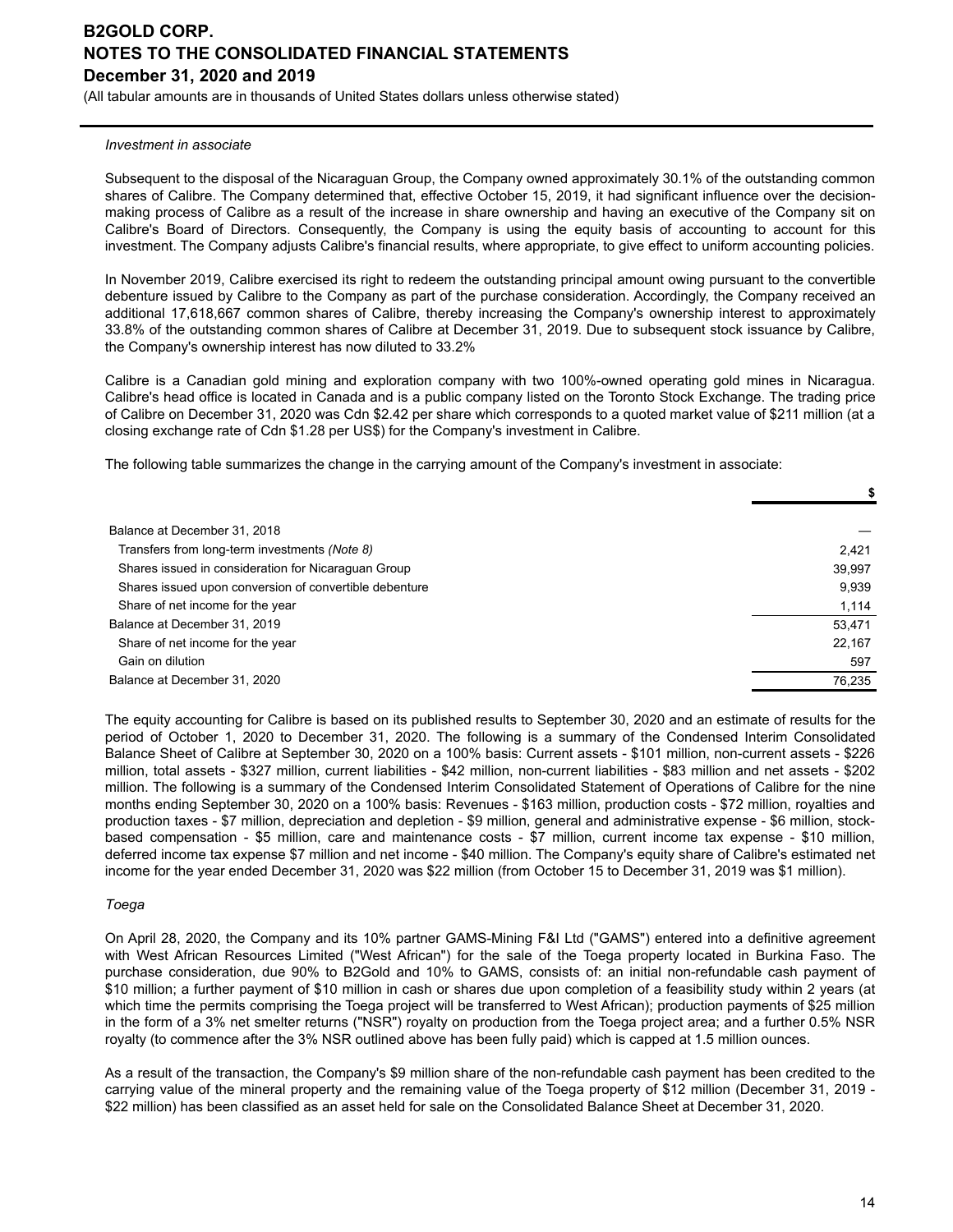(All tabular amounts are in thousands of United States dollars unless otherwise stated)

#### *Gramalote*

On December 23, 2019, the Company and AngloGold entered into an amended and restated shareholders agreement for the Gramalote Project in Colombia. Under the revised agreement, B2Gold agreed to sole fund the first \$13.9 million of 2020 budgeted expenditures on the Gramalote Project in Colombia, following which B2Gold and AngloGold will each hold a 50% ownership interest in the joint arrangement (\$10.9 million of the sole fund amount) and B2Gold would continue its role of manager of the Gramalote joint arrangement, which it assumed on January 1, 2020 (\$3 million of the sole fund amount). During the year ended December 31, 2020, the Company completed its sole-funding of the full \$13.9 million, and the Company's interest in the joint arrangement was increased to 50% effective June 30, 2020. As a result of this and other changes in the amended shareholder agreement the Company determined that the Gramalote Project met the definition of a Joint Operation in accordance with IFRS 11, *Joint Arrangements*, effective June 30, 2020, and the Company has consolidated its share of the assets and liabilities of the Gramalote Project from this date. Each of B2Gold and its partner AngloGold Ashanti are now funding their share of expenditures pro rata.

#### *Other*

During the year-ended December 31, 2020, the Company wrote-off \$11 million relating to non-core properties in Mali, Burkina Faso, Botswana and Ghana (2019 - \$7 million).

#### *8 Other assets*

|                                             | 2020   | 2019   |
|---------------------------------------------|--------|--------|
|                                             | \$     | \$     |
|                                             |        |        |
| Low-grade stockpile                         | 28,322 | 24,153 |
| <b>Reclamation deposits</b>                 | 19,099 | 6,653  |
| Debt service reserve account (Note 9)       | 9,805  | 11,783 |
| Long-term investments                       | 9,354  | 2,816  |
| Deferred financing costs                    | 5,449  |        |
| Loan receivable, including accrued interest |        | 3,984  |
| Other                                       | 4,467  | 226    |
|                                             | 76,496 | 49,615 |

#### *9 Long-term debt*

|                                                                         | 2020      | 2019     |
|-------------------------------------------------------------------------|-----------|----------|
|                                                                         | \$        |          |
| Revolving credit facility:                                              |           |          |
| Principal amount                                                        |           | 200,000  |
| Less: unamortized transaction costs                                     |           | (7, 713) |
|                                                                         |           | 192,287  |
| Equipment loans/finance lease obligations:                              |           |          |
| Fekola equipment loan facilities (net of unamortized transaction costs) | 71,261    | 43,061   |
| Masbate equipment loan facility (net of unamortized transaction costs)  | 7,254     | 10,799   |
| Otijkoto equipment loan facility (net of unamortized transaction costs) |           | 5,973    |
| Lease liabilities                                                       | 31,507    | 9,731    |
|                                                                         | 110,022   | 69,564   |
|                                                                         | 110,022   | 261,851  |
| Less: current portion                                                   | (34, 111) | (26,030) |
|                                                                         | 75,911    | 235,821  |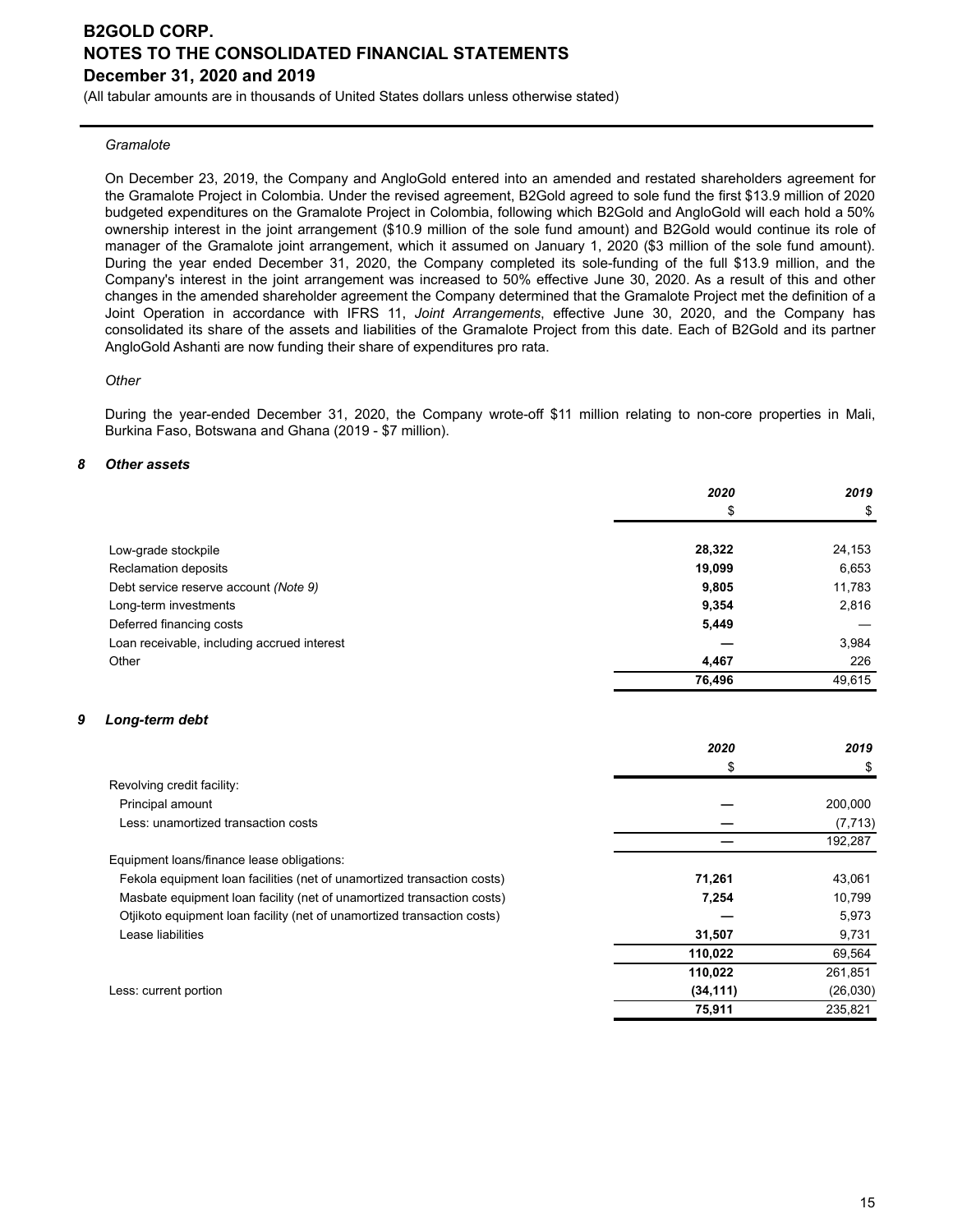(All tabular amounts are in thousands of United States dollars unless otherwise stated)

The following is a continuity schedule of the Company's debt balances:

|                                                                 | <b>Revolving</b><br>credit facility | <b>Equipment</b><br>loans | Lease<br><b>Liabilities</b> | <b>Nicaraguan</b><br>equipment<br>loans | <b>Total</b> |
|-----------------------------------------------------------------|-------------------------------------|---------------------------|-----------------------------|-----------------------------------------|--------------|
|                                                                 |                                     | \$                        | \$                          | \$                                      | \$           |
| Balance at December 31, 2018                                    | 395,822                             | 81,129                    | 2,186                       | 398                                     | 479,535      |
| Adoption of IFRS 16                                             |                                     |                           | 7,535                       |                                         | 7,535        |
| Drawdowns                                                       |                                     | 3,463                     |                             |                                         | 3,463        |
| Lease liabilities incurred                                      |                                     |                           | 2,219                       |                                         | 2,219        |
| Debt repayments                                                 | (200,000)                           | (24, 140)                 | (3, 146)                    | (316)                                   | (227, 602)   |
| Foreign exchange losses                                         |                                     | (1, 213)                  | 319                         |                                         | (894)        |
| Deferred transaction costs incurred                             | (5, 574)                            |                           |                             |                                         | (5, 574)     |
| Non-cash interest and financing<br>expense                      | 2,039                               | 594                       | 618                         |                                         | 3,251        |
| Debt sold with Nicaraguan Group                                 |                                     |                           |                             | (82)                                    | (82)         |
| Balance at December 31, 2019                                    | 192,287                             | 59,833                    | 9.731                       |                                         | 261,851      |
| Drawdowns                                                       | 250,000                             | 42,065                    |                             |                                         | 292,065      |
| Lease liabilities incurred                                      |                                     |                           | 22,879                      |                                         | 22,879       |
| Debt repayments                                                 | (450,000)                           | (28, 445)                 | (3,637)                     |                                         | (482, 082)   |
| Foreign exchange losses                                         |                                     | 5,054                     | 1,270                       |                                         | 6,324        |
| Reclass of deferred financing costs to<br>other assets (Note 8) | 6,018                               |                           |                             |                                         | 6,018        |
| Deferred transaction costs incurred                             |                                     | (649)                     |                             |                                         | (649)        |
| Non-cash interest and financing<br>expense                      | 1.695                               | 657                       | 1.264                       |                                         | 3,616        |
| Balance at December 31, 2020                                    |                                     | 78,515                    | 31,507                      |                                         | 110,022      |
| Less: current portion                                           |                                     | (29, 815)                 | (4, 296)                    |                                         | (34, 111)    |
|                                                                 |                                     | 48,700                    | 27,211                      |                                         | 75,911       |

#### *Revolving credit facility*

On May 10, 2019, the Company entered into a revised revolving credit facility ("RCF") agreement with its existing syndicate of banks plus one new lender. The maximum available for drawdown under the facility was increased from \$500 million to \$600 million with an accordion feature, available on the receipt of additional binding commitments, for a further \$200 million.

The RCF bears interest on a sliding scale of between LIBOR plus 2.125% to 2.75% based on the Company's consolidated net leverage ratio. Commitment fees for the undrawn portion of the facility are also on a similar sliding scale basis of between 0.478% and 0.619%. The term of the RCF is four years, maturing on May 9, 2023. Transaction costs on the RCF of \$9 million are being amortized over the remainder of the facility term.

The Company has provided security on the RCF in the form of a general security interest over the Company's assets and pledges creating a charge over the shares of certain of the Company's direct and indirect subsidiaries. In connection with the RCF, the Company must also maintain certain ratios for leverage and interest coverage. As at December 31, 2020, the Company was in compliance with these debt covenants.

At December 31, 2020, the Company had drawn \$nil on the RCF with the entire facility of \$600 million remaining available for future drawdowns.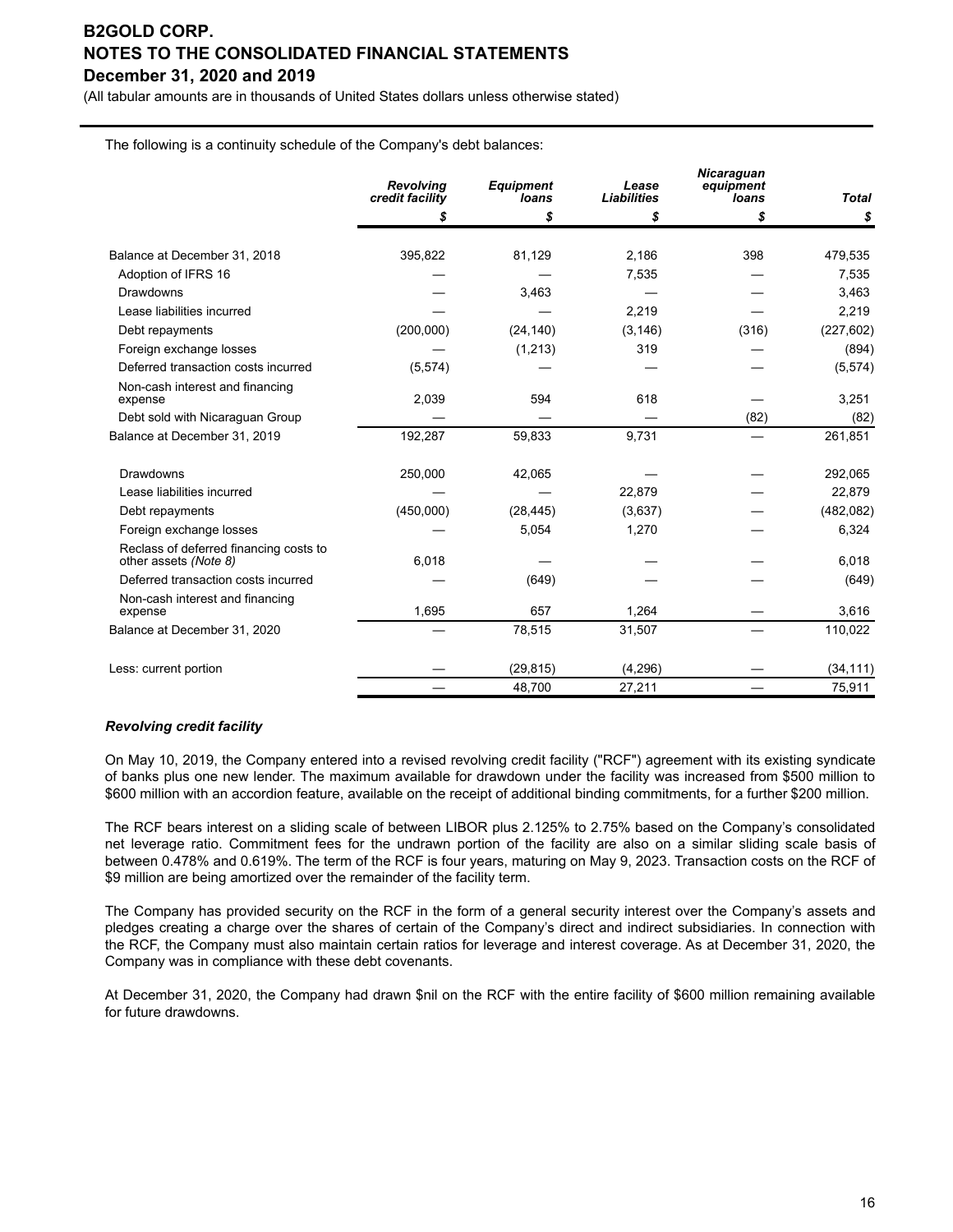(All tabular amounts are in thousands of United States dollars unless otherwise stated)

#### *Fekola equipment loan facilities*

During 2016, the Company entered into a Euro 71 million term equipment facility (the "first equipment facility") with Caterpillar Financial SARL, as Mandated Lead Arranger, and Caterpillar Financial Services Corporation, as original lender. The aggregate principal amount of up to Euro 71 million was available to the Company's subsidiary, Fekola SA (the "Borrower") to finance or refinance the mining fleet and other mining equipment at the Company's Fekola Mine in Mali. During the year ended December 31, 2019, the Company drew down the final Euro 2 million or \$2 million equivalent under the first equipment facility.

The Company is required to maintain a deposit in a debt service reserve account ("DSRA") equal at all times to the total of the principal, interest and other payments that become payable over the next six months. At December 31, 2020, the balance in the DSRA account was Euro 8 million (\$10 million equivalent). At December 31, 2019, the balance in the DSRA account was Euro 8 million (\$9 million equivalent).

Each equipment loan under the first equipment facility is repayable in 20 equal quarterly installments. The final repayment date shall be five years from the first disbursement under each equipment loan. The interest rate on each loan is a rate per annum equal to EURIBOR plus a margin of 5.10%. The Company and the Company's subsidiary, Mali Mining Investments Limited, have guaranteed the first equipment facility and security is given over the equipment of the Borrower which has been financed by the first equipment facility, related warranty and insurance, and over the DSRA.

On September 29, 2020, the Company entered into a second term equipment facility (the "second equipment facility") with Caterpillar Financial Services Corporation for aggregate principal amount of up to the Euro equivalent of \$40 million. The second equipment facility is available to the Company's majority-owned subsidiary, Fekola SA (the "Borrower") to finance or refinance up to 75% of the cost of the mining fleet and other mining equipment at the Company's Fekola Mine in Mali. The second equipment facility is available from the date of the agreement and ends on the earlier of the day when the new equipment facility is fully drawn and 12 months from date of the agreement. The second equipment facility may be drawn in installments of not less than Euro 5 million, and each such installment shall be treated as a separate equipment loan. On October 26, 2020, the Borrower drew down the entire amount under the new equipment facility for proceeds of Euro 36 million.

Each equipment loan is repayable in 20 equal quarterly installments. The final repayment date shall be five years from the first disbursement under each equipment loan. The interest rate on each loan is a rate per annum equal to EURIBOR plus a margin of 4.25%. The Company and its wholly-owned subsidiary, Mali Mining Investments Limited, have guaranteed the second equipment facility and security is given over the equipment of the Borrower which has been financed by the second equipment facility, related warranty and insurance. There is no requirement to maintain a DSRA for the second equipment financing.

#### *Otjikoto equipment loan facility*

On March 30, 2020 the Company elected to voluntarily repay the outstanding balance on the Otjikoto equipment loan facility. The facility had an interest rate of LIBOR plus a margin of 3.85% on loans advanced under the facility and a commitment fee of 1.2% per annum on the undrawn balance of the facility, each payable quarterly.

The Company was required to maintain a deposit in a DSRA equal at all times to the total of the principal, interest and other payments that become payable over the next 6 months. At December 31, 2020, the balance in the DSRA had been entirely released (December 31, 2019 balance was \$2 million).

#### *Masbate equipment loan facility*

On June 1, 2017, the Company entered into an \$18 million term equipment facility with Caterpillar Financial Services Philippines Inc. The aggregate principal amount is available to the Company's Philippines subsidiaries to finance or refinance the mining fleet and other mining equipment at the Company's Masbate Mine. During the year ended December 31, 2019, the Company drew down the final \$1 million under the facility.

Each equipment loan is repayable in 20 equal quarterly installments. The final repayment date shall be five years from the first disbursement under each equipment loan. The interest rate on each loan is a rate per annum equal to LIBOR plus a margin of 3.85%. The Company has guaranteed the equipment facilities and security is given over the equipment of the Borrower which has been financed by the equipment facility.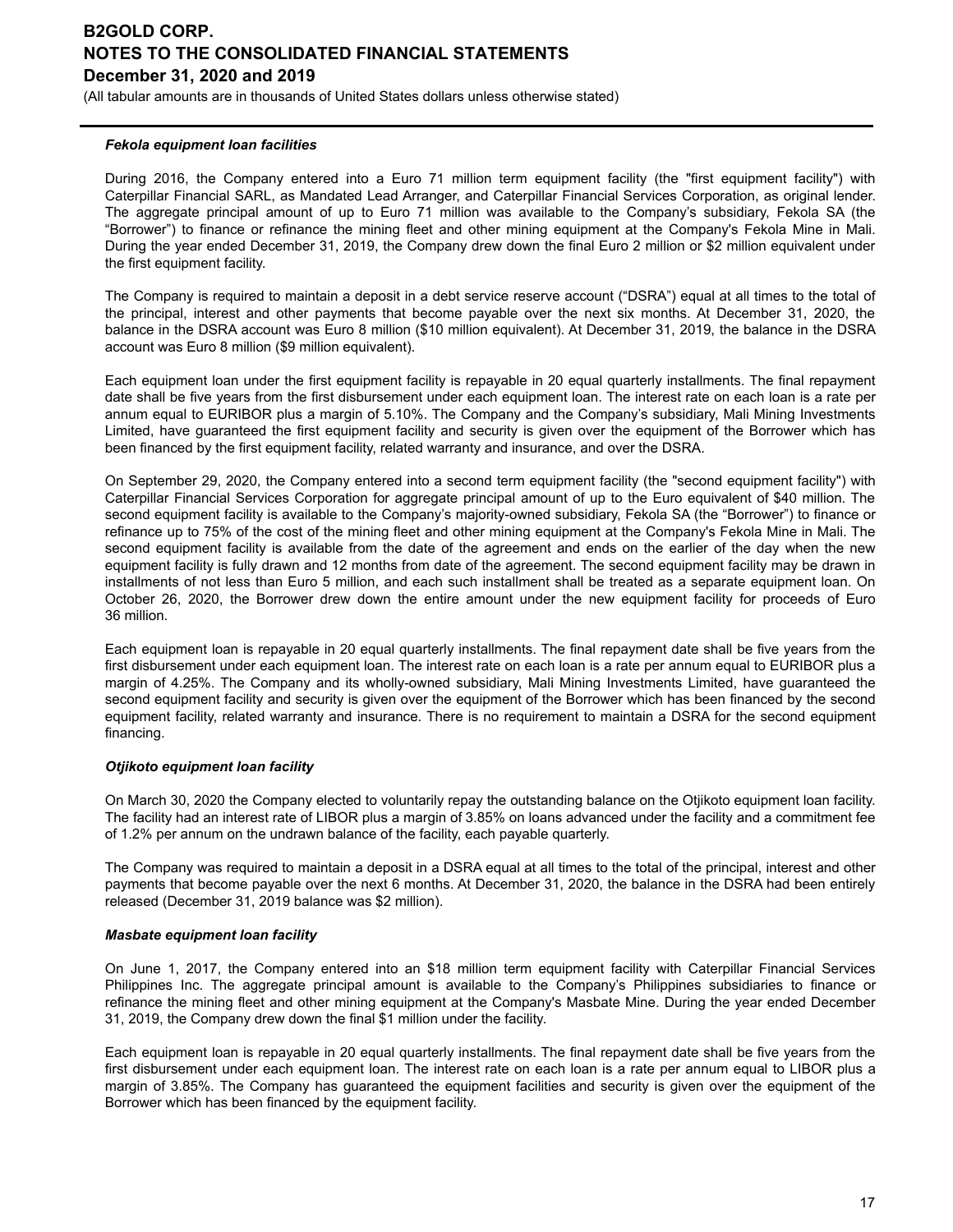(All tabular amounts are in thousands of United States dollars unless otherwise stated)

#### *Lease liabilities*

For the year ended December 31, 2020, the Company recognized depreciation expense of \$3 million (2019 - \$2 million) on right-of-use assets recognized under IFRS 16, *Leases* in the Consolidated Statement of Operations and made payments on these leases of \$4 million (2019 - \$3 million).

The expected timing of undiscounted lease payments at December 31, 2020 for leases accounted for under IFRS 16 is as follows:

|                      | \$     |
|----------------------|--------|
|                      |        |
| Less than one year   | 3,291  |
| One to five years    | 14,145 |
| More than five years | 20,884 |
|                      | 38,320 |

For the year ended December 31, 2020, payments totalling \$4 million (2019 - \$4 million) relating to short-term leases (those with a term of 12 months or less) and \$10 million (2019 - \$45 million) relating to variable lease payments (including both lease and non-lease components) have been expensed in the Consolidated Statement of Operations, including those during the year-ended December 31, 2019 related to the Nicaraguan Group included as part of income from discontinued operations during that period. During the year ended December 31, 2020, the Company recognised new leases totalling \$23 million primarily related to new corporate office space. The valuation of the new office lease was based on an initial term of 10 years plus one 5 year extension with average annual rental payments of approximately \$2 million per year.

The following table summarizes the Company's scheduled debt repayments on its outstanding debt as at December 31, 2020:

|                                   | 2021   | 2022   | 2023   | 2024   | 2025  | <b>Total</b> |
|-----------------------------------|--------|--------|--------|--------|-------|--------------|
|                                   | \$     | \$     | \$     | \$     | \$    | \$           |
| Fekola equipment loan facilities: |        |        |        |        |       |              |
|                                   |        |        |        |        |       |              |
| Principal                         | 26,301 | 19,392 | 11,101 | 8,965  | 7,267 | 73,026       |
| Interest (estimated)              | 3,230  | 1,953  | 1,143  | 631    | 170   | 7,127        |
| Masbate equipment loan facility:  |        |        |        |        |       |              |
| Principal                         | 3,513  | 3,076  | 766    | 106    |       | 7,461        |
| Interest (estimated)              | 397    | 167    | 26     | 2      |       | 592          |
| Lease liabilities                 |        |        |        |        |       |              |
| Principal                         | 3,955  | 3,204  | 2,678  | 2,186  | 1,377 | 13,400       |
| Interest (estimated)              | 29     | 12     |        |        |       | 41           |
|                                   | 37,425 | 27,804 | 15,714 | 11,890 | 8,814 | 101,647      |

During the year ended December 31, 2020, the Company entered into an additional binding rental agreement for office space. The lease has a term of 10 years expected to begin in 2022 with annual rental payments of approximately \$2 million per year.

#### *10 Mine restoration provisions*

The Company's mine restoration provisions consist primarily of costs associated with mine reclamation and closure activities. These activities, which are site specific, generally include costs for earthworks, including detoxification and recontouring, revegetation, water treatment and demolition. In calculating the present value of the Company's mine restoration provisions as at December 31, 2020, management used a risk-free rate applicable to each location's functional currency ranging from 0.94% to 1.25% and an inflation rate of 2.3%. The undiscounted cash flows, before inflation adjustments, estimated to settle the mine restoration provisions was approximately \$89 million at December 31, 2020 (2019 - \$73 million). Due to the nature of mine closure plans, cash expenditures are expected to occur over a significant period of time with the majority of the expenditures expected to occur in the years from 2030 to 2046.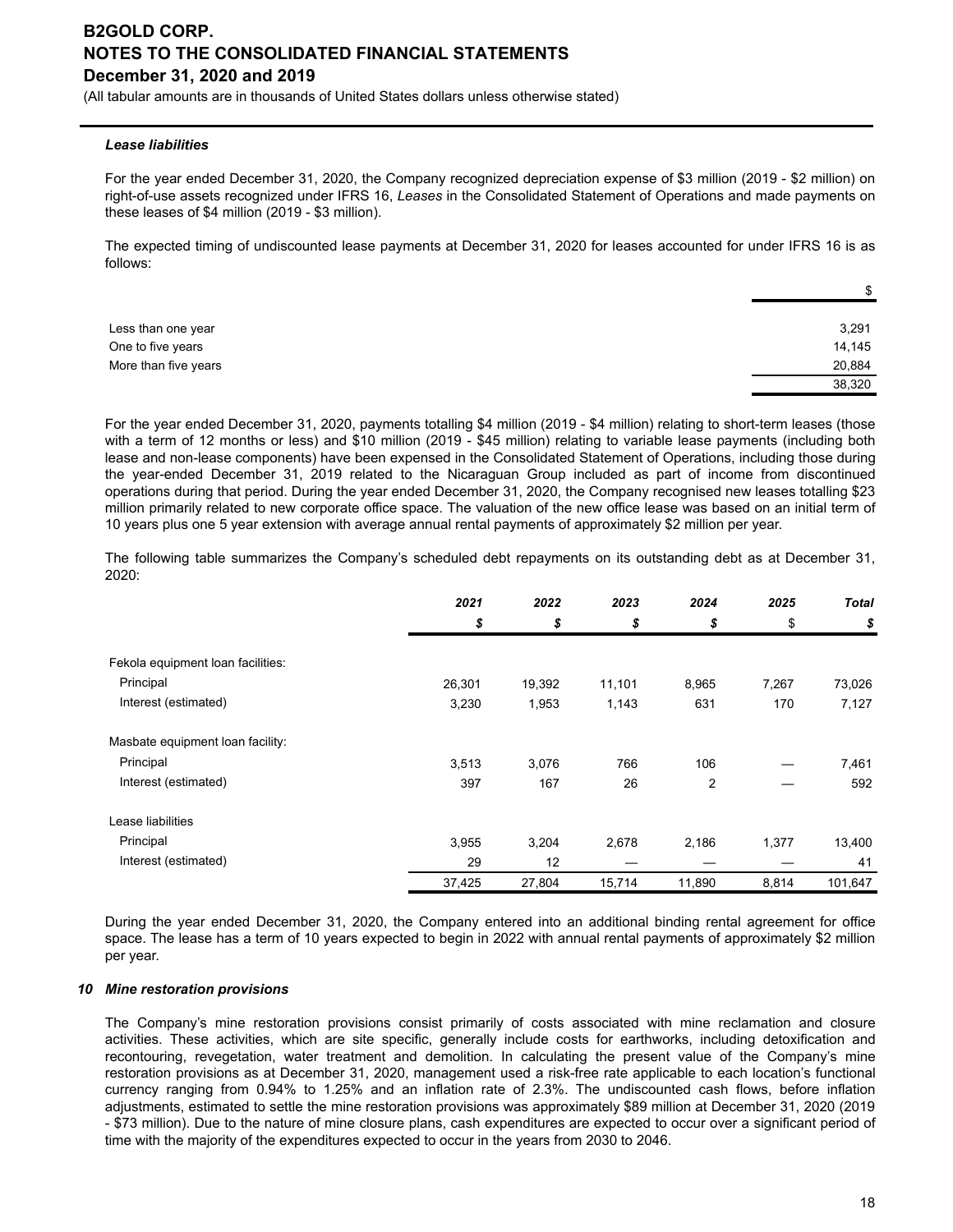(All tabular amounts are in thousands of United States dollars unless otherwise stated)

The following table shows the movement in the provision for mine restoration provisions:

|                                                 | 2020    | 2019      |
|-------------------------------------------------|---------|-----------|
|                                                 | \$      | \$        |
| Balance, beginning of year                      | 75,419  | 117,221   |
| Reclamation spending at continuing operations   | (425)   | (124)     |
| Reclamation spending at discontinued operations |         | (1,016)   |
| Accretion expense                               | 917     | 2,459     |
| Change in obligation                            | 28,371  | 9.790     |
| Obligations sold with Nicaraguan Group (Note 7) |         | (52, 911) |
| Balance, end of year                            | 104,282 | 75,419    |

#### *11 Share capital*

The Company's authorized share capital consists of an unlimited number of common shares and an unlimited number of preferred shares. As at December 31, 2020, the Company had 1,051,138,175 common shares outstanding, including 1,705,000 common shares held in trust under the Company's Incentive Plan (described below). No preferred shares were outstanding.

On March 23, 2020, the Company paid a dividend of \$0.01 per share totaling, \$10 million. On July 7, 2020, the Company paid a second dividend of \$0.02 per share, totaling \$21 million. On September 30, 2020, the Company paid a third dividend of \$0.04 per share, totaling \$43 million. On December 18, 2020, the Company paid a fourth dividend of \$0.04 per share, totaling \$42 million. The total dividends of \$116 million for the year ended December 31, 2020 have been recognized in retained earnings in the Consolidated Statement of Changes in Equity during the period. On December 13, 2019, the Company paid a dividend of \$0.01 per share. The total dividend of \$10 million was recognized in retained earnings in the Consolidated Statement of Changes in Equity during the year ended December 31, 2019.

Subsequent to December 31, 2020, on February 23, 2021, B2Gold's Board of Directors declared a cash dividend for the first quarter of 2021 of \$0.04 per common share, payable on March 16, 2021 to shareholders of record as of March 8, 2021.

During 2020, the Company received \$45 million (2019 - \$72 million) pursuant to the exercise of 19 million (2019 – 34 million) stock options. Cash proceeds for the year ended December 31, 2020 were \$46 million and also included proceeds of \$1 million from options exercised during 2019 but for which the shares were still pending issuance at December 31, 2019.

#### *Stock options*

During 2020, 395,000 stock options were granted to employees with exercise prices ranging from Cdn. \$5.02 to Cdn. \$8.53 per share. These stock options have a term of up to five years and vest over a period of up to three years. The estimated fair value when granted of these options totalling \$1 million is being recognized over the vesting period. The fair value was calculated using the Black-Scholes option pricing model based on a risk-free annual interest rate of up to 1.6%, an expected life of approximately 3 years, an expected volatility of approximately 45% and a dividend yield rate of approximately 1%.

During 2019, approximately 5 million stock options were granted to employees and directors with exercise prices ranging from Cdn. \$3.30 to Cdn. \$4.65 per share. These stock options have a term of up to ten years and vest over a period of up to eight years. The estimated fair value when granted of these options totalling \$7 million is being recognized over the vesting period. The fair value was calculated using the Black-Scholes option pricing model based on a risk-free annual interest rate of up to 1.9%, an expected life of up to 10 years, an expected volatility of approximately 54% and a dividend yield rate of nil or 1% depending on the timing of the grant.

Option pricing models require the input of highly subjective assumptions regarding the expected volatility. Changes in assumptions can materially affect the fair value estimate.

For the year ended December 31, 2020, share-based payments expense, relating to the vesting of stock options, was \$5 million (2019 - \$9 million), net of \$0 million (2019 - \$2 million) capitalized to mining interests and \$0 million (2019 - \$2 million) included in the results from discontinued operations.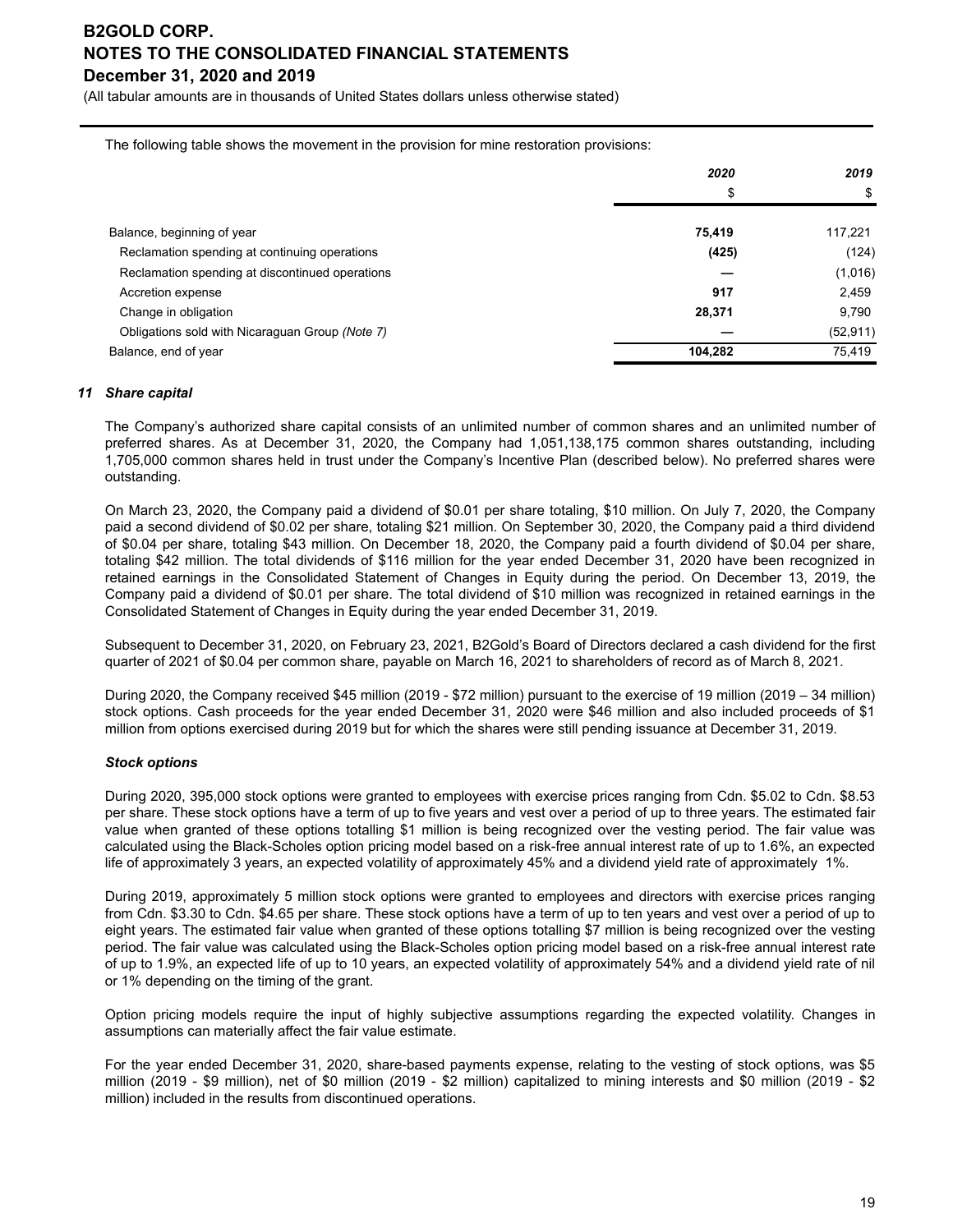(All tabular amounts are in thousands of United States dollars unless otherwise stated)

A summary of changes to stock options outstanding is as follows:

|                                  | <b>Number of</b><br>outstanding<br>options | <b>Weighted-</b><br>average<br>exercise price |
|----------------------------------|--------------------------------------------|-----------------------------------------------|
|                                  | ('000's)                                   | $(in$ $Cdn.$ \$)                              |
| Outstanding at December 31, 2018 | 67,632                                     | 2.96                                          |
| Granted                          | 4,764                                      | 4.28                                          |
| Exercised                        | (35, 340)                                  | 2.78                                          |
| Forfeited or expired             | (990)                                      | 3.42                                          |
| Outstanding at December 31, 2019 | 36,066                                     | 3.29                                          |
| Granted                          | 395                                        | 6.21                                          |
| Exercised                        | (19, 265)                                  | 3.11                                          |
| Forfeited or expired             | (343)                                      | 3.48                                          |
| Outstanding at December 31, 2020 | 16,853                                     | 3.56                                          |

During 2020, 19 million (2019 – 35 million) stock options were exercised. The weighted average share price at the time of exercise was Cdn. \$7.12 (2019 – Cdn. \$4.41).

Stock options outstanding and exercisable as at December 31, 2020 are as follows:

| <b>Range of exercise</b><br>prices<br>$(in$ $Cdn.$ $\$ | Number of<br>outstanding options<br>('000's) | <b>Weighted-</b> average<br>years to expiry | Weighted-average<br>exercise price<br>(in Cdn. \$) | Number of<br>exercisable options<br>('000's) | Weighted-average<br>exercise price<br>(in Cdn. \$) |
|--------------------------------------------------------|----------------------------------------------|---------------------------------------------|----------------------------------------------------|----------------------------------------------|----------------------------------------------------|
|                                                        |                                              |                                             |                                                    |                                              |                                                    |
| $1.12 - 1.99$                                          | 1.043                                        | 0.10                                        | 1.12                                               | 1.043                                        | 1.12                                               |
| $2.00 - 2.99$                                          | 33                                           | 2.75                                        | 2.94                                               | 20                                           | 2.94                                               |
| $3.00 - 3.99$                                          | 11.949                                       | 2.31                                        | 3.41                                               | 8,856                                        | 3.42                                               |
| $4.00 - 4.99$                                          | 3,499                                        | 7.82                                        | 4.56                                               | 330                                          | 4.26                                               |
| $5.00 - 8.53$                                          | 329                                          | 4.27                                        | 6.34                                               |                                              |                                                    |
|                                                        | 16,853                                       | 3.36                                        | 3.56                                               | 10.249                                       | 3.21                                               |
|                                                        |                                              |                                             |                                                    |                                              |                                                    |

#### *Restricted share unit plan*

The Company has a Restricted Share Unit Plan (the "RSU Plan") whereby restricted share units ("RSUs") may be granted to directors, executive officers and employees of the Company. The RSU Plan reflects the Company's commitment to a long term incentive compensation structure that aligns the interests of its directors, executive officers and employees with the interests of its shareholders. Once vested, each RSU is redeemable for one common share entitling the holder to receive the common share for no additional consideration.

During the year ended December 31, 2020, the Company granted approximately 2 million (2019 – 3 million) RSUs to executive officers and employees of the Company. One-third of the RSUs vested one year from the grant date, another onethird will vest two years from the grant date with the remainder vesting three years from the grant date. The total estimated fair value of the RSU granted was approximately \$6 million (2019 - \$8 million) based on the market value of the Company's shares at the grant date. The fair value of each RSU is recorded as a share-based payments expense (and either charged to operations or capitalized to mining interests) over the vesting period.

For the year ended December 31, 2020, share-based payments expense relating to the vesting of RSUs was \$7 million (2019 - \$6 million).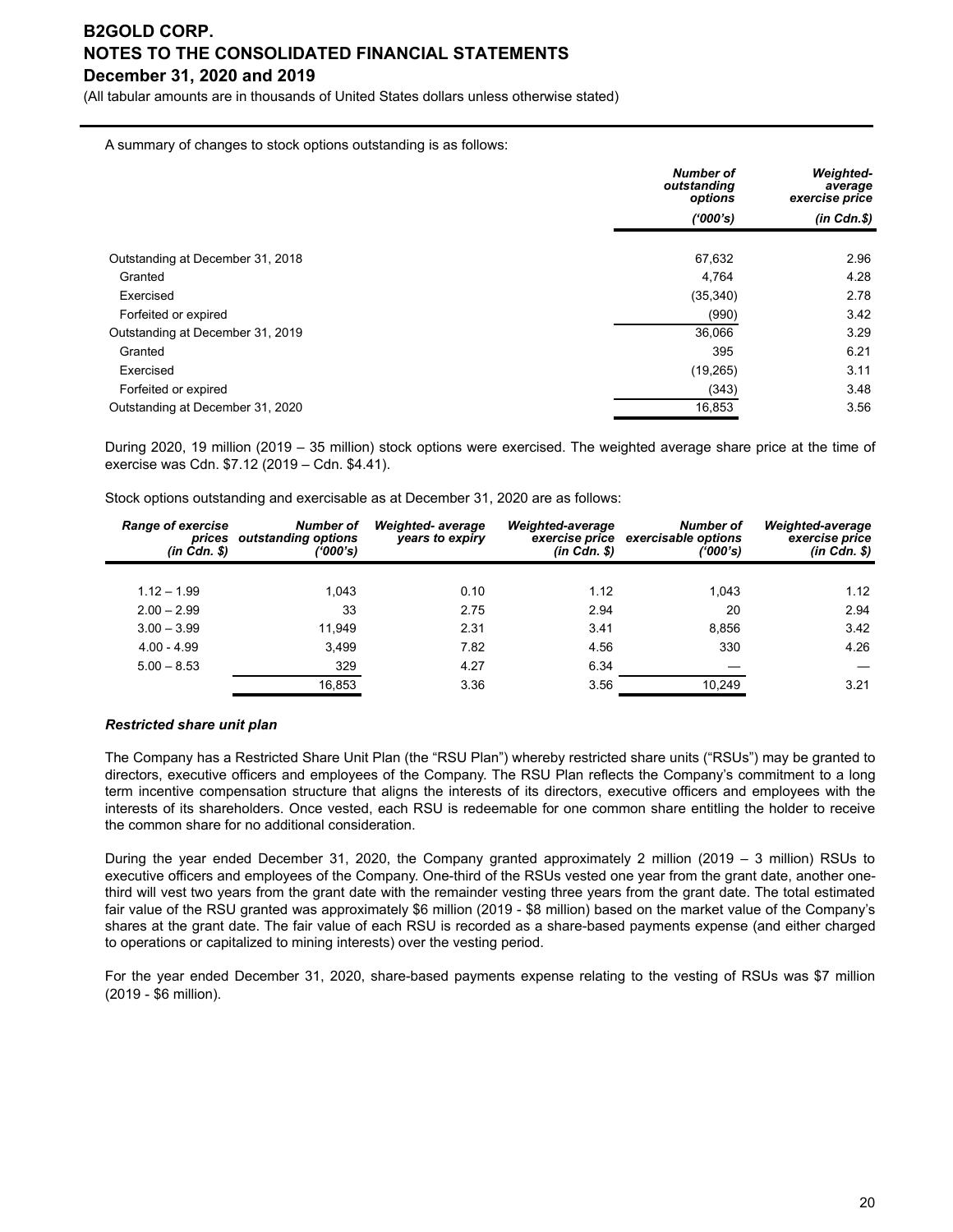(All tabular amounts are in thousands of United States dollars unless otherwise stated)

Summary of changes to RSUs outstanding:

|                                       | Number of<br>outstanding<br><b>RSUs</b> |
|---------------------------------------|-----------------------------------------|
|                                       | ('000's)                                |
|                                       |                                         |
| Outstanding at December 31, 2018      | 2,054                                   |
| Granted                               | 2,963                                   |
| Vested and converted to common shares | (1,083)                                 |
| Outstanding at December 31, 2019      | 3,934                                   |
| Granted                               | 1,777                                   |
| Vested and converted to common shares | (1, 473)                                |
| Reinvested dividend equivalents       | 96                                      |
| Outstanding at December 31, 2020      | 4,334                                   |

#### *Incentive plan*

On June 29, 2007, the Company established the B2Gold Incentive Plan (the "Incentive Plan") for the benefit of directors, officers, employees and service providers of the Company and issued to the trustees of the Incentive Plan options to acquire 4,955,000 common shares. On October 12, 2007, following the exercise of these options, an aggregate of 4,955,000 common shares were issued to and paid for by the trustees of the Incentive Plan. These shares were held in trust by the trustees pursuant to the terms of the Incentive Plan. The Company is required under IFRS to consolidate the trust. The Company recognizes a share-based compensation expense with respect to these incentive shares, when these shares are granted to the ultimate beneficiaries by the trust. As at December 31, 2020, there are 1,705,000 common shares remaining in the trust.

#### *Deferred share unit plan*

The Company has a Deferred Share Unit plan (the "DSU plan") for the benefit of the directors of the Company. Pursuant to the plan, eligible directors can elect to receive all or part of their total cash compensation in the form of deferred share units ("DSUs"). The number of DSUs granted to an eligible director is determined by dividing the portion of the compensation to be paid in DSUs by the volume weighted average trading price of the common shares on the stock exchange on which the majority of the volume of trading of the shares occurred over the relevant period for the five trading days immediately preceding the date of grant. In addition, the Board may, at its discretion, grant additional DSUs to plan participants. Each eligible director is required to hold DSUs received until the eligible director ceases to be a director of the Company, following which the DSUs will be settled in cash.

For the year ended December 31, 2020, the Company issued 360,000 DSUs (2019 - 346,000) with a fair market value of \$1 million (2019 - \$1 million) to directors of the Company. For the year ended December 31, 2020, share-based payments expense relating to DSUs was \$3 million (2019 - \$2 million).

#### *Performance share unit plan*

During the year ended December 31, 2019, the Company established a Performance Share Unit plan (the "PSU plan") for the benefit of officers, employees and other eligible consultants. Under the plan, eligible participants will receive shares based on the achievement of certain defined performance measures over a defined period of time. The number of shares receivable shall be 0% to 200% of the performance share units ("PSUs") awarded, with the factor applied being dependent on the extent to which the defined performance measures have been achieved.

On March 17, 2020, the Company granted approximately 2 million PSUs to employees. The number of shares to be issued will be 0% to 200% of the number of PSUs depending on total shareholder return compared to a group of peer companies over the period January 1, 2020 to December 31, 2022. The estimated fair value when granted of \$8 million is being recognized over the vesting period. The fair value was calculated using a risk-neutral Monte Carlo simulation based on a correlated Geometric Brownian Motion. The model used historical share price volatility ranging from 25% to 68% for the group, a Canadian risk-free annual interest rate of 0.87%, and a United States risk-free annual interest rate of 0.61%.

As at December 31, 2020, 2 million PSUs had been issued under the plan.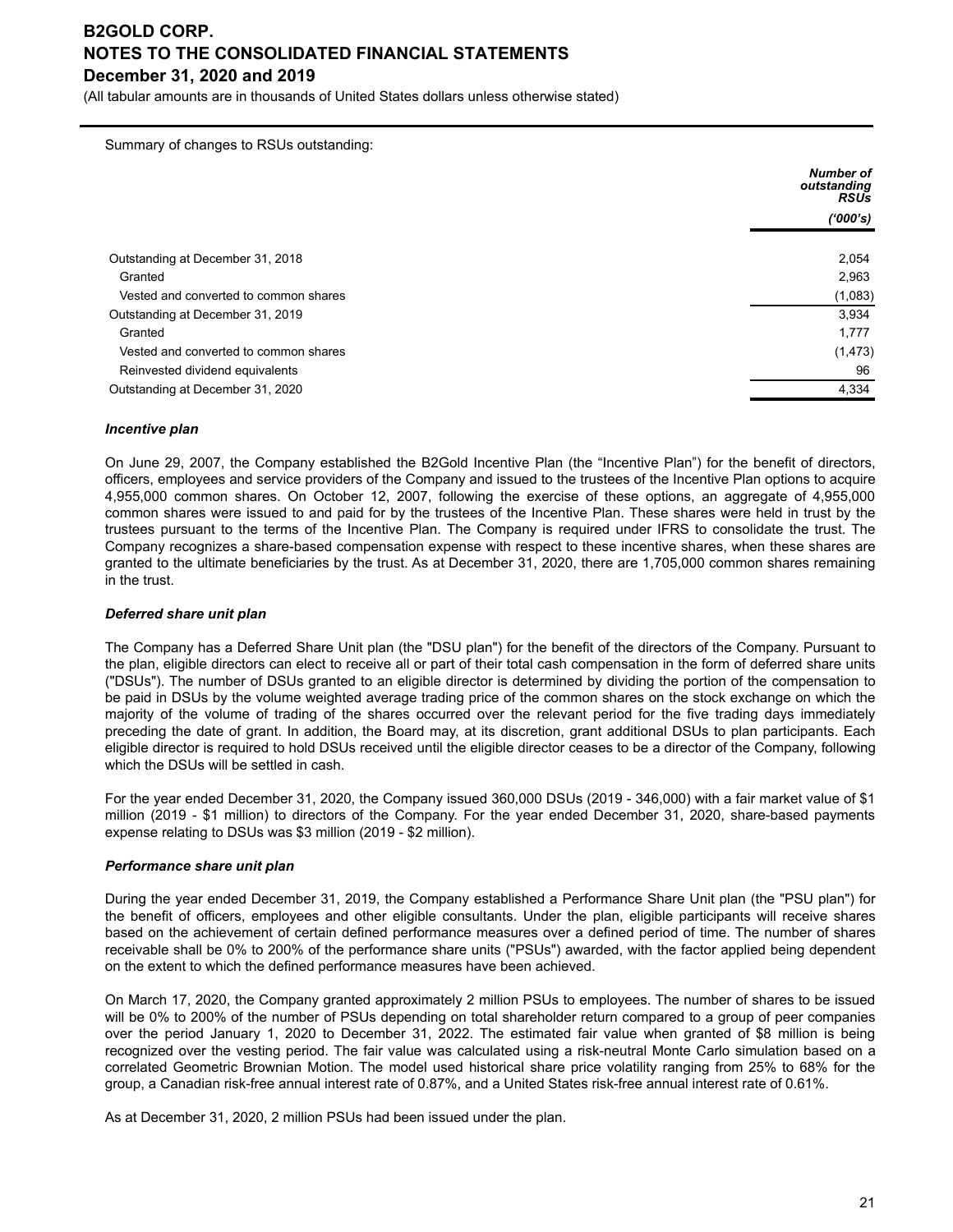(All tabular amounts are in thousands of United States dollars unless otherwise stated)

#### *Earnings per share*

The following is the calculation of net income from continuing operations and diluted net income from continuing operations attributable to shareholders of the Company:

|                                                                                                               | 2020 |           | 2019      |  |
|---------------------------------------------------------------------------------------------------------------|------|-----------|-----------|--|
|                                                                                                               |      | D         |           |  |
| Net income from continuing operations                                                                         | S    | 672.413   | 308.859   |  |
| Non-controlling interests                                                                                     |      | (44, 350) | (22, 459) |  |
| Net income and diluted net income from continuing operations (attributable to<br>shareholders of the Company) | S    | 628.063   | 286.400   |  |
| Income from discontinued operations attributable to shareholders of the Company                               |      |           | 6,982     |  |
| Net income and diluted net income (attributable to shareholders of the Company)                               |      | 628.063   | 293,382   |  |

The following is the calculation of diluted weighted average number of common shares outstanding for the year:

|                                                                                                | 2020       | 2019       |
|------------------------------------------------------------------------------------------------|------------|------------|
|                                                                                                | S          | \$         |
| Basic weighted average number of common shares outstanding (in thousands)                      | 1,043,385  | 1,014,100  |
| Effect of dilutive securities:                                                                 |            |            |
| Stock options                                                                                  | 8,541      | 8,021      |
| Restricted share units                                                                         | 2,461      | 794        |
| Performance share units                                                                        | 1,915      |            |
| Diluted weighted average number of common shares outstanding (in thousands)                    | 1,056,302  | 1,022,915  |
|                                                                                                | 2020<br>S  | 2019<br>\$ |
| Earnings per share from continuing operations (attributable to shareholders of the<br>Company) |            |            |
| Basic                                                                                          | \$<br>0.60 | \$<br>0.28 |
| <b>Diluted</b>                                                                                 | \$<br>0.59 | \$<br>0.28 |
| The following is the basic and diluted earnings per share:                                     |            |            |
|                                                                                                | 2020       | 2019       |
|                                                                                                | S          | \$         |
| <b>Earnings per share</b> (attributable to shareholders of the Company)                        |            |            |
| <b>Basic</b>                                                                                   | \$<br>0.60 | \$<br>0.29 |
| <b>Diluted</b>                                                                                 | \$<br>0.59 | \$<br>0.29 |

#### *12 Prepaid Sales*

In March 2016, the Company entered into Prepaid Sales transactions totalling \$120 million, for the delivery of 103,266 ounces, with its RCF Bank Syndicate. During the year ended December 31, 2017, the Company entered into further Prepaid Sales contracts totalling \$30 million for delivery of 25,282 ounces of gold. The Prepaid Sales, in the form of metal sales forward contracts, allowed the Company to deliver pre-determined volumes of gold on agreed future delivery dates in exchange for an upfront cash pre-payment. The full amount of the proceeds was recorded as a Prepaid Sales liability at the time of the transaction. Settlement is in the form of physical deliveries of unallocated gold from any of the Company's mines.

During the year ended December 31, 2019, the Company delivered 25,282 ounces into contracts valued at \$30 million. As the Company physically delivered ounces into the contracts, the portion of the Prepaid Sales relating to the delivered ounces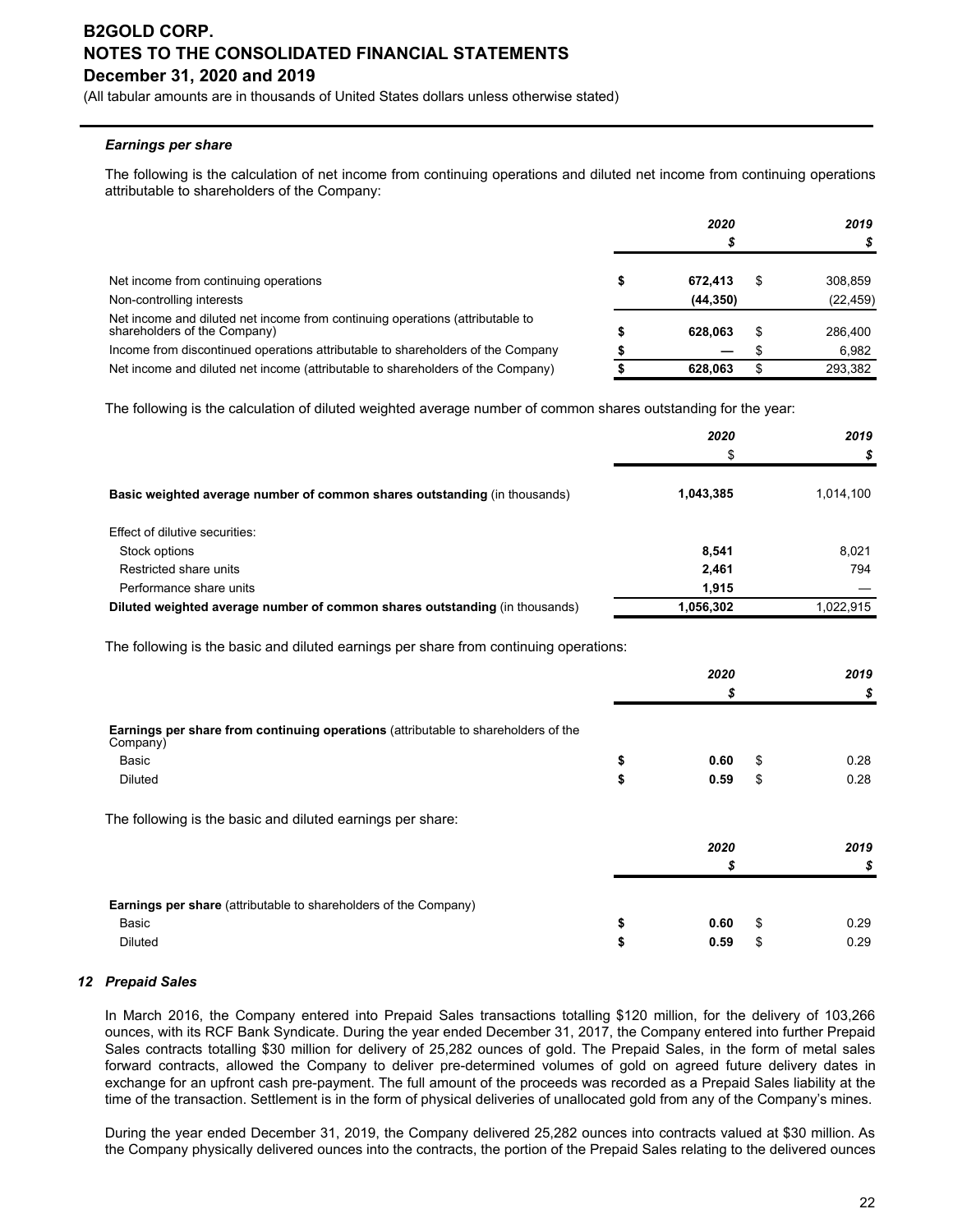(All tabular amounts are in thousands of United States dollars unless otherwise stated)

was recognized as gold revenue in the Consolidated Statement of Operations. The Company delivered into all the remaining Prepaid sales contracts during the year-ended December 31, 2019 and had no contracts outstanding.

#### *13 Non-controlling interest*

The following is a continuity schedule of the Company's non-controlling interests:

|                                                 | Fekola   | <b>Masbate</b> | <b>Otjikoto</b> | <b>Other</b> | <b>Total</b> |
|-------------------------------------------------|----------|----------------|-----------------|--------------|--------------|
|                                                 | \$       | S              |                 |              |              |
|                                                 |          |                |                 |              |              |
| Balance at December 31, 2018                    | 15,867   | 13,705         | 11,084          | 1,250        | 41,906       |
| Share of net income (loss)                      | 17,518   | 2,484          | 2,793           | (336)        | 22,459       |
| Interest on loan to non-controlling<br>interest | (2,956)  |                |                 |              | (2,956)      |
| Balance at December 31, 2019                    | 30,429   | 16,189         | 13,877          | 914          | 61,409       |
| Share of net income (loss)                      | 35,742   | 113            | 9,856           | (1, 361)     | 44,350       |
| Interest on loan to non-controlling<br>interest | (3,082)  |                |                 |              | (3,082)      |
| Distributions to non-controlling interest       | (11,097) |                | (3, 143)        |              | (14, 240)    |
| Other                                           |          |                | 137             |              | 137          |
| Balance at December 31, 2020                    | 51,992   | 16,302         | 20,727          | (447)        | 88,574       |

As at December 31, 2020, there is \$5 million due to the State of Mali for their share of dividends declared by Fekola. This amount has been included in other current liabilities in the Consolidated Balance Sheets.

#### *14 Derivative financial instruments*

#### *Fuel derivatives*

During the year ended December 31, 2020, the Company entered into additional series of forward contracts for the purchase of 81.1 million litres of gas oil and 97.0 million litres of fuel oil with scheduled settlement between May 2020 and January 2023. These derivative instruments were not designated as hedges by the Company and were recorded at FVTPL.

For the year ended December 31, 2020, the Company recorded an unrealized derivative gain of \$6 million (2019 – gain of \$1 million) and a realized derivative loss of \$6 million (2019 - gain of \$3 million) in the Consolidated Statement of Operations on these contracts.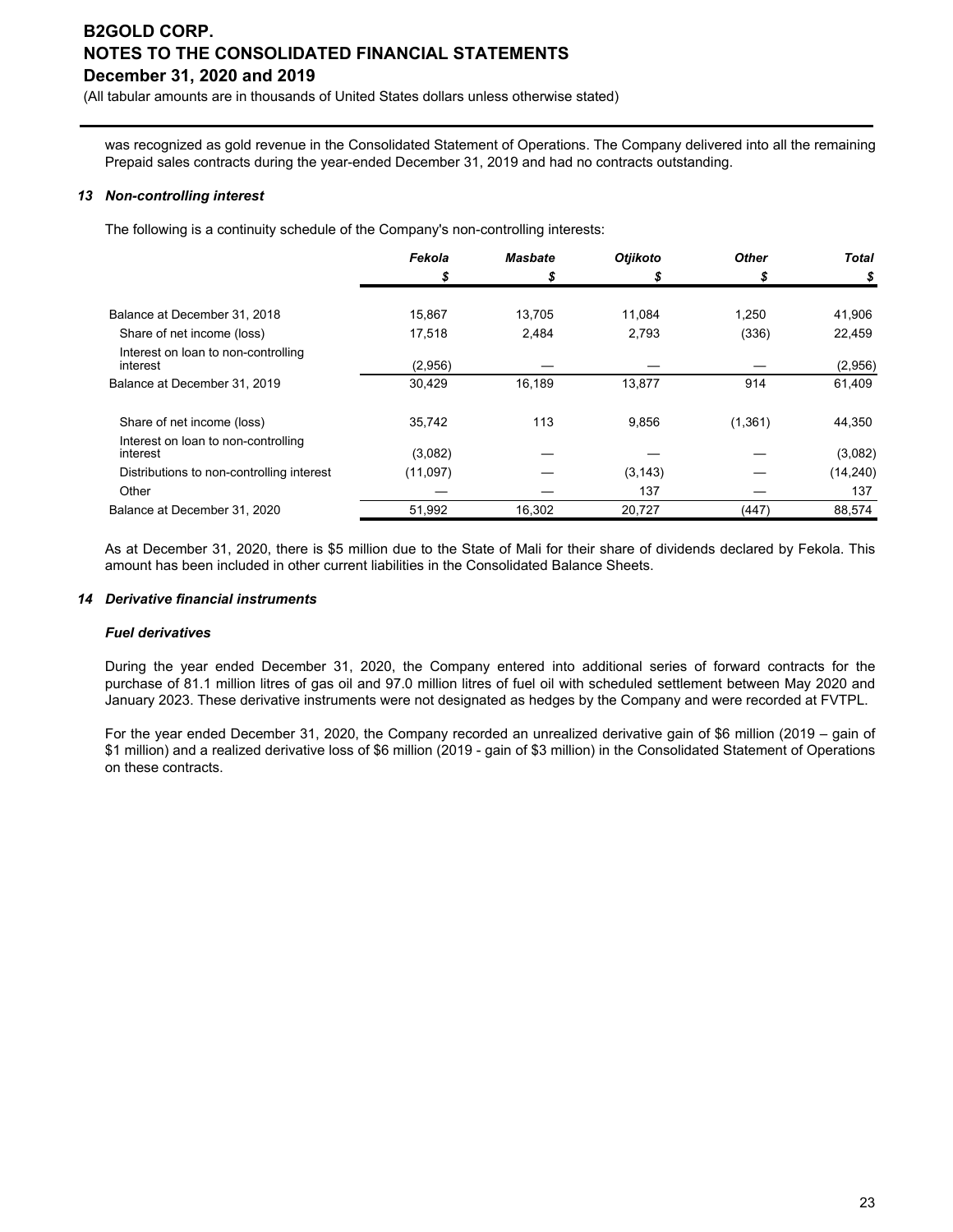(All tabular amounts are in thousands of United States dollars unless otherwise stated)

The following is a summary, by maturity dates, of the Company's fuel derivative contracts outstanding as at December 31, 2020:

|                       | 2021       | 2022       | 2023       | Total      |
|-----------------------|------------|------------|------------|------------|
| Forward - fuel oil:   |            |            |            |            |
| Litres (thousands)    | 46,547     | 29,980     | 2,272      | 78,799     |
| Average strike price  | \$<br>0.25 | \$<br>0.27 | \$<br>0.29 | \$<br>0.26 |
| Forward - gas oil:    |            |            |            |            |
| Litres (thousands)    | 43,274     | 27,842     | 2,146      | 73,262     |
| Average strike price  | \$<br>0.33 | \$<br>0.34 | \$<br>0.37 | \$<br>0.33 |
| Collars - fuel oil    |            |            |            |            |
| Litres (thousand)     | 9,086      |            |            | 9,086      |
| Average ceiling price | \$<br>0.26 | \$         | \$         | \$<br>0.26 |
| Average floor price   | \$<br>0.39 | \$         | \$         | \$<br>0.39 |
| Collars - diesel      |            |            |            |            |
| Litres (thousand)     | 6,439      |            |            | 6,439      |
| Average ceiling price | \$<br>0.40 | \$         | \$         | \$<br>0.40 |
| Average floor price   | \$<br>0.57 | \$         | \$         | \$<br>0.57 |

The unrealized fair value of these contracts at December 31, 2020 was \$5 million (see Note 5).

#### *Interest rate swaps*

On January 24, 2019, the Company entered into a series of interest rate swaps with a notional amount of \$125 million with settlements scheduled between April 2019 and July 2021. Under these contracts, the Company receives a floating rate equal to the 3 month United States dollar LIBOR rate and pays a fixed rate of between 2.36% and 2.67%. The new interest rate swaps cancelled the existing contracts and embedded the positive unrealized fair value into the new series of contracts. The fair value of these contracts at December 31, 2020 was \$(2) million. These derivative instruments were not designated as hedges by the Company and were recorded at FVTPL.

#### *15 Financial instruments*

The Company's financial assets and liabilities consist of cash and cash equivalents, accounts receivable, loan receivable, long-term investments, accounts payable and accrued liabilities, fuel derivative contracts, interest rate swaps, and long-term debt.

#### *Fair values*

The Company's financial assets and liabilities are classified based on the lowest level of input significant to the fair value measurement based on the fair value hierarchy:

Level 1 – quoted prices in active markets for identical assets or liabilities;

Level 2 – inputs other than quoted prices included in Level 1 that are observable for the asset or liability, either directly (i.e. as prices) or indirectly (i.e. derived from prices); and

Level 3 – inputs for the asset or liability that are not based on observable market data.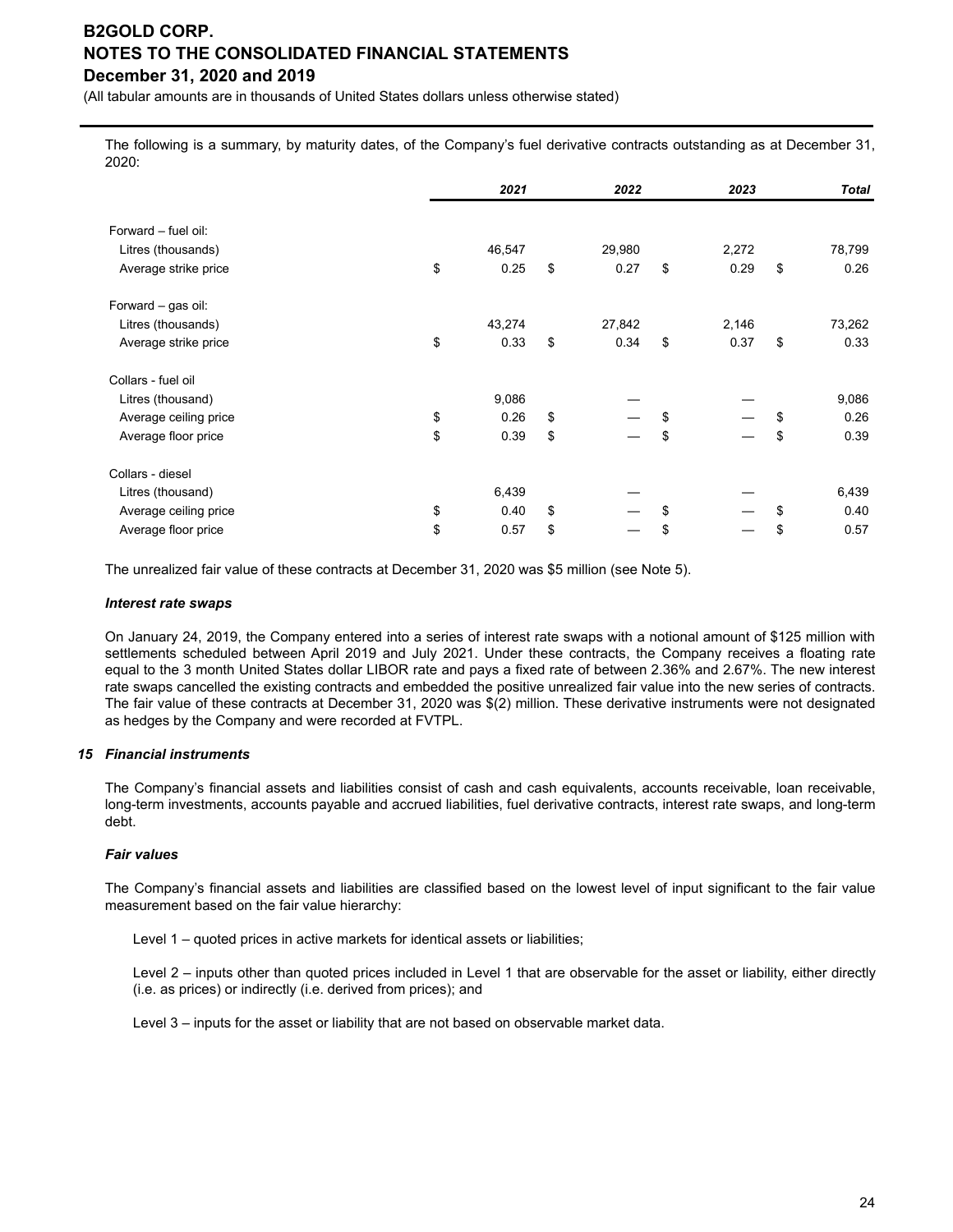(All tabular amounts are in thousands of United States dollars unless otherwise stated)

As at December 31, 2020, the Company's financial assets and liabilities measured at fair value are categorized as follows:

|                                     |         | As at December 31, 2020 |         | As at December 31, 2019 |
|-------------------------------------|---------|-------------------------|---------|-------------------------|
|                                     | Level 1 | Level 2                 | Level 1 | Level 2                 |
|                                     | S       | S                       | \$      | S                       |
| Long-term investments (Note 8)      | 9,354   |                         | 2.816   |                         |
| Fuel derivative contracts (Note 14) |         | 4,600                   |         | (1,292)                 |
| Interest rate swaps (Note 14)       |         | (2,059)                 |         | (1,504)                 |

The fair value of the Company's long-term investments were determined using market quotes from an active market for each investment.

The fair value of the Company's fuel derivative contracts and interest rate swaps were determined using prevailing market rates for instruments with similar characteristics.

The fair value of the Company's long-term debt also approximates its carrying value as it has a floating interest rate and the Company's credit spread has remained approximately consistent. The fair value of the Company's other financial instruments approximate their carrying value due to their short-term nature.

#### *Capital risk management*

The Company's objectives when managing its capital is to ensure it will be able to continue as a going concern while maximizing the return to shareholders including the payment of dividends. The selling price of gold and minimizing production costs and capital expenditures are key factors in helping the Company reach its capital risk management objectives. The capital structure of the Company includes shareholders' equity and debt.

#### *Credit risk*

As at December 31, 2020, the Company's maximum exposure to credit risk was the book value of cash and cash equivalents, accounts receivable, value added and other taxes receivable, loans receivable and the carrying value of its derivative portfolio. The Company limits its credit exposure on cash and cash equivalents by holding its deposits mainly with high credit quality financial institutions as determined by credit rating agencies.

#### *Liquidity risk*

The Company manages its liquidity risk through its budgeting and forecasting process. Budgets are prepared annually and forecasts are prepared and reviewed on a regular basis, to help determine the funding requirements to support the Company's current operations and expansion and development plans and by managing its capital structure as described above.

As at December 31, 2020, the Company had cash and cash equivalents of \$480 million. Cash provided by operating activities totalled \$951 million for the year ended December 31, 2020. As at December 31, 2020, the Company had a \$600 million revolving credit facility of which the entire balance of \$600 million is undrawn.

As at December 31, 2020, the Company had drawn down the full amount under its equipment loan facilities at Fekola and Masbate.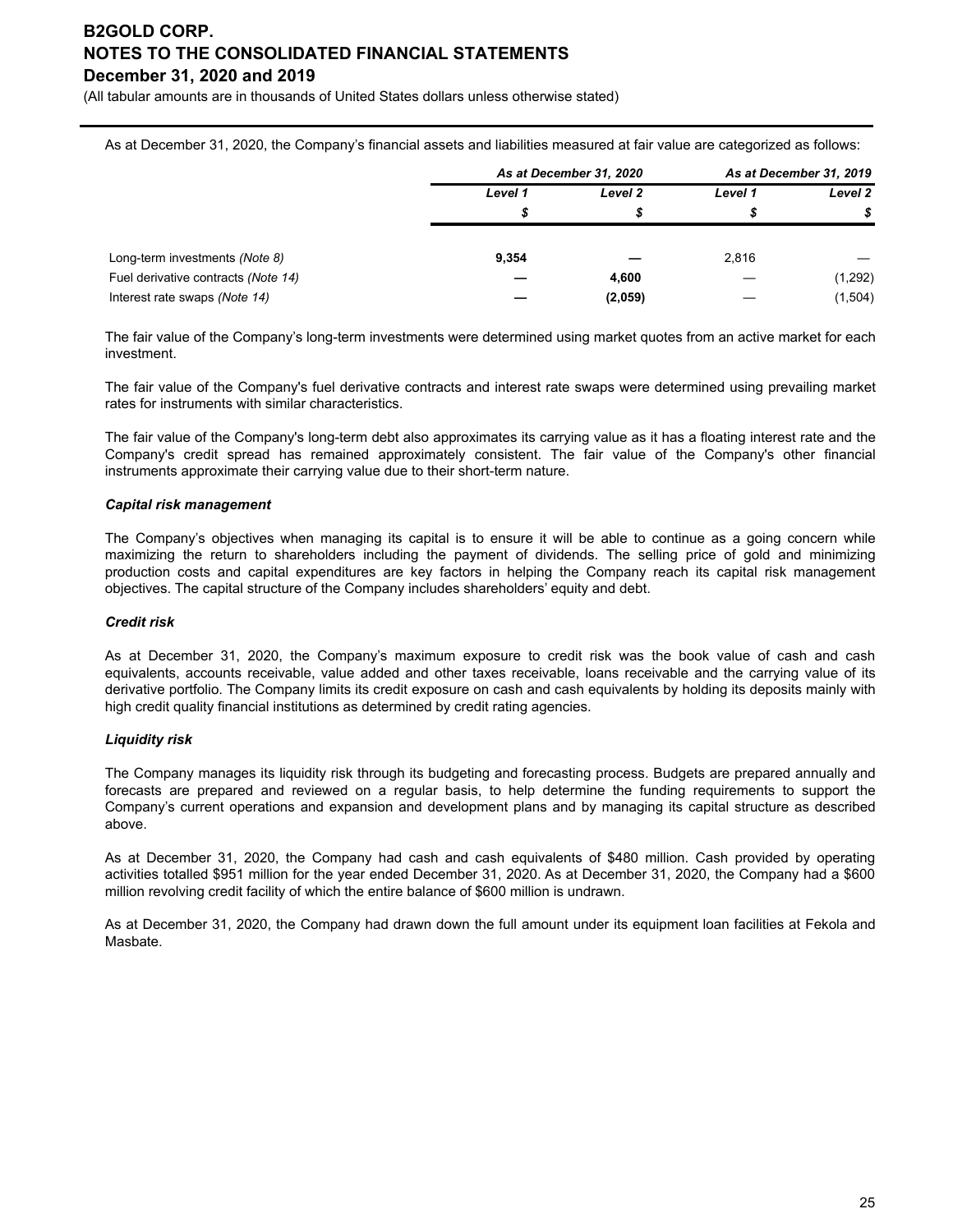(All tabular amounts are in thousands of United States dollars unless otherwise stated)

As at December 31, 2020, the Company's significant commitments are disclosed in the table below. In addition, significant commitments are disclosed in Note 9 for debt repayments and Note 21 for capital expenditure commitments.

|                                              | 2021    | 2022   | 2023   | 2024   | 2025  | <b>Total</b> |
|----------------------------------------------|---------|--------|--------|--------|-------|--------------|
|                                              | \$      | \$     | \$     | \$     | \$    | \$           |
|                                              |         |        |        |        |       |              |
| Accounts payable and accrued liabilities     | 89,062  |        |        |        |       | 89,062       |
| Derivative liabilities                       | 2,059   |        |        |        |       | 2,059        |
| Fekola equipment loan facilities:            |         |        |        |        |       |              |
| Principal                                    | 26,301  | 19,392 | 11,101 | 8,965  | 7,267 | 73,026       |
| Interest (estimated)                         | 3,230   | 1,953  | 1,143  | 631    | 170   | 7,127        |
| Masbate equipment loan facility:             |         |        |        |        |       |              |
| Principal                                    | 3,513   | 3,076  | 766    | 106    |       | 7,461        |
| Interest (estimated)                         | 397     | 167    | 26     | 2      |       | 592          |
| Lease liabilities                            |         |        |        |        |       |              |
| Principal                                    | 3,955   | 3,204  | 2,678  | 2,186  | 1,377 | 13,400       |
| Interest (estimated)                         | 29      | 12     |        |        |       | 41           |
|                                              | 128,546 | 27,804 | 15,714 | 11,890 | 8,814 | 192,768      |
| Capital expenditure commitments              | 35,576  | 33,660 |        |        |       | 69,236       |
|                                              |         |        |        |        |       |              |
| Commitment fees on revolving credit facility | 2,869   | 2,869  | 1,489  |        |       | 7,227        |
| Employee future benefits                     | 179     | 179    | 179    | 179    | 179   | 895          |
| Other liabilities                            | 6,925   |        |        |        |       | 6,925        |
|                                              | 174,095 | 64,512 | 17,382 | 12,069 | 8,993 | 277,051      |

#### *Market risk*

Market risk includes currency and price risk.

The Company's operations in foreign countries are subject to currency fluctuations and such fluctuations may materially affect the Company's financial position and results. The Company reports its financial results in United States dollars and incurs expenses in European euros, CFA francs, Namibian dollars, South African rand, Philippine pesos, United States dollars, Canadian dollars and Colombian pesos. As these exchange rates fluctuate against the United States dollar, the Company will experience foreign exchange gains and losses.

The Company also holds cash and cash equivalents that are denominated in non-United States dollar currencies which are subject to currency risk. As at December 31, 2020, \$368 million of the Company's \$480 million in cash and cash equivalents was held in United States dollars. A 10% movement in foreign exchange rates versus the United States dollar would result in approximately a \$11 million change in the Company's cash position.

The Company maintains a portfolio of fuel derivatives and LIBOR denominated interest rate swaps that are measured at FVTPL. A 10% change in the forward price of fuel would result in a \$5 million change in the value of the fuel derivative portfolio. A 10% change in interest rates would result in an insignificant change in the value of the Company's interest rate swaps.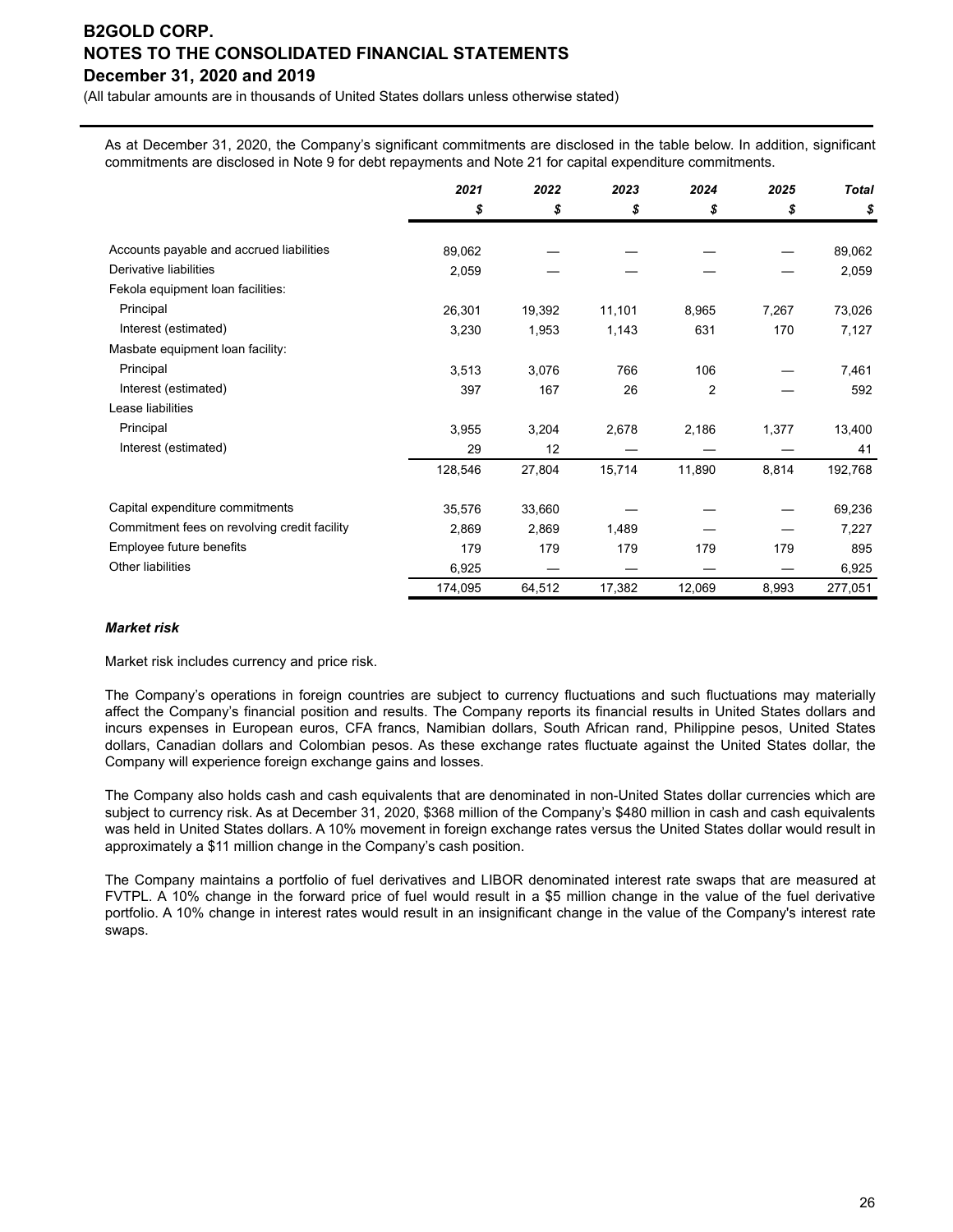(All tabular amounts are in thousands of United States dollars unless otherwise stated)

#### *16 Income and other taxes*

Income tax expense differs from the amount that would result from applying the Canadian federal and provincial income tax rates to earnings from operations before taxes. These differences result from the following items:

|                                                   | 2020      | 2019      |
|---------------------------------------------------|-----------|-----------|
|                                                   | \$        | \$        |
| Income from continuing operations before taxes    | 1,034,428 | 482,389   |
| Canadian federal and provincial income tax rates  | 27.00 %   | 27.00 %   |
| Income tax expense at statutory rates             | 279,296   | 130,245   |
| Increase (decrease) attributable to:              |           |           |
| Effects of different foreign statutory tax rates  | 54,294    | 15,997    |
| Future withholding tax                            | 24,300    |           |
| Non-deductible expenditures                       | 29,499    | 26,364    |
| Losses for which no tax benefit has been recorded | 4.487     | 527       |
| Benefit of tax incentives                         | (19, 185) | (11, 474) |
| Withholding tax                                   | 13,682    | 7,278     |
| Change due to foreign exchange                    | (23, 718) | 5,550     |
| Non-taxable portions of gains                     | (3,073)   |           |
| Change in accruals for tax audits                 | 2,757     |           |
| Amounts over provided for in prior years          | (324)     | (957)     |
| Income tax expense                                | 362,015   | 173,530   |
|                                                   |           |           |
| Current income tax, withholding and other taxes   | 309,913   | 114,449   |
| Deferred income tax expense                       | 52,102    | 59,081    |
| Income tax expense                                | 362,015   | 173,530   |

Included in current income tax expense for the year-ended December 31, 2020, is \$49 million (2019 - \$20 million), related to the State of Mali's 10% priority dividend on its free carried interest in the Fekola Mine. This priority dividend is accounted for as an income tax in accordance with IAS 12, *Income Taxes.*

During the year ended December 31, 2020, the company recorded a deferred tax expense of \$24 million related to future withholding tax expected to be incurred on retained earnings the Company is planning to repatriate from its foreign subsidiaries in the foreseeable future. As a result of higher gold prices, the Company's foreign subsidiaries have begun to accumulate earnings in excess of their expected needs for reinvestment. The deferred tax expense will eventually be a current tax expense as dividends from foreign subsidiaries and the associated withholding taxes are paid.

Deferred tax liabilities of approximately \$99 million (2019 – \$70 million) have not been recognized on the repatriation of earnings from foreign subsidiaries where the Company controls the timing of the reversal of the temporary differences but it is probable that such differences will not reverse in the foreseeable future.

Total income tax expense attributable to geographical jurisdiction is as follows:

|             | 2020<br>S | 2019<br>\$ |
|-------------|-----------|------------|
|             |           |            |
| Mali        | 215,115   | 103,049    |
| Philippines | 83,904    | 46,046     |
| Namibia     | 63,879    | 23,807     |
| Other       | (883)     | 628        |
|             | 362,015   | 173,530    |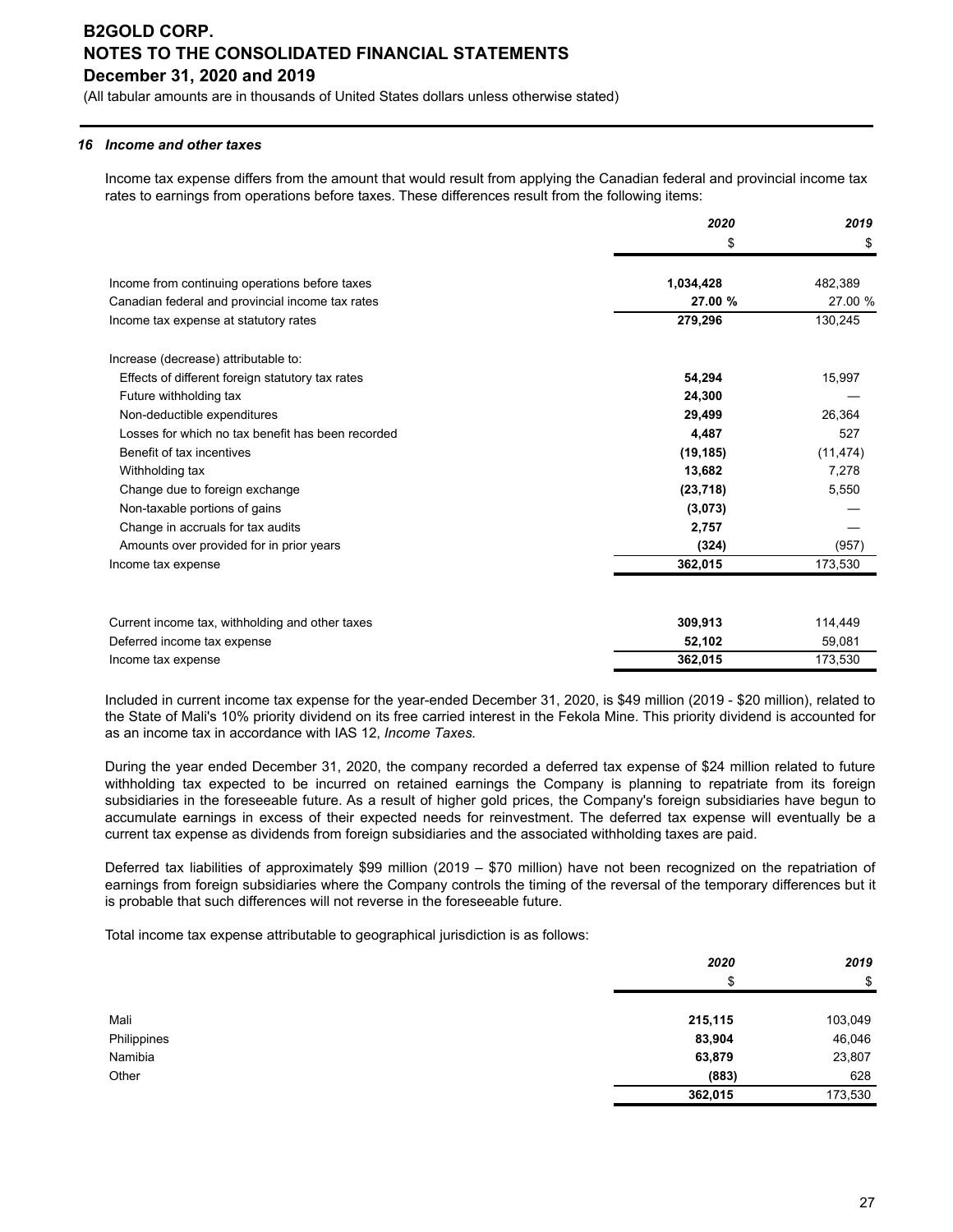(All tabular amounts are in thousands of United States dollars unless otherwise stated)

The composition of the Company's net deferred income tax (liabilities) assets and deferred tax expense (recovery) is as follows:

|                                |                               | Deferred tax<br>(liabilities)/assets |          | Deferred income tax expense/<br>(recovery) |
|--------------------------------|-------------------------------|--------------------------------------|----------|--------------------------------------------|
|                                | As at<br>December 31.<br>2020 | As at<br>December 31.<br>2019        | 2020     | 2019                                       |
|                                | \$                            | \$                                   | \$       | \$                                         |
| Operating loss carry-forwards  | 21,105                        | 13,454                               | (7,651)  | 13,794                                     |
| Current assets and liabilities | 5,005                         | 7,678                                | 2,673    | (1,682)                                    |
| Mining interests               | (226, 571)                    | (181, 230)                           | 45,341   | 42,755                                     |
| Mine restoration provisions    | 30,445                        | 24,910                               | (5, 535) | (3,013)                                    |
| Future withholding tax         | (24, 300)                     |                                      | 24,300   |                                            |
| Unrealized gains               | (3,085)                       | (10, 118)                            | (7,033)  | 10,118                                     |
| Other                          | 1,045                         | 1,052                                |          | (2,891)                                    |
|                                | (196, 356)                    | (144,254)                            | 52,102   | 59,081                                     |

Represented on the balance sheet as:

|                        | 2020      | 2019     |
|------------------------|-----------|----------|
|                        | \$        | \$       |
| Deferred tax asset     | (24, 547) | (1, 336) |
| Deferred tax liability | 220,903   | 145,590  |
| Balance, end of year   | 196,356   | 144,254  |

The Company has the following unrecognized deferred tax assets:

|                                    | 2020    | 2019    |
|------------------------------------|---------|---------|
|                                    | \$      | \$      |
| Capital and non-capital tax losses | 117,734 | 117,837 |
| Current assets                     | 864     |         |
| Long-term debt                     | 6,449   |         |
| Mining interests and other         | 2,524   | 5,045   |
|                                    | 127,571 | 122,882 |

The Company has not recognized the potential deferred tax assets of \$128 million (2019 - \$123 million) as it is not probable that future taxable profits will be available against which the Company can utilize the potential deferred tax assets.

The change for the year in the Company's net deferred tax liability was as follows:

|                                                                                    | 2020    | 2019      |
|------------------------------------------------------------------------------------|---------|-----------|
|                                                                                    | \$      |           |
| Balance, beginning of year                                                         | 144,254 | 92,477    |
| Deferred income tax expense                                                        | 52,102  | 59,081    |
| Deferred income tax expense included with the results from discontinued operations |         | 3,264     |
| Deferred tax payable included in the sale of the Nicaraguan Group                  |         | (10, 568) |
|                                                                                    | 52,102  | 51,777    |
| Balance, end of year                                                               | 196,356 | 144.254   |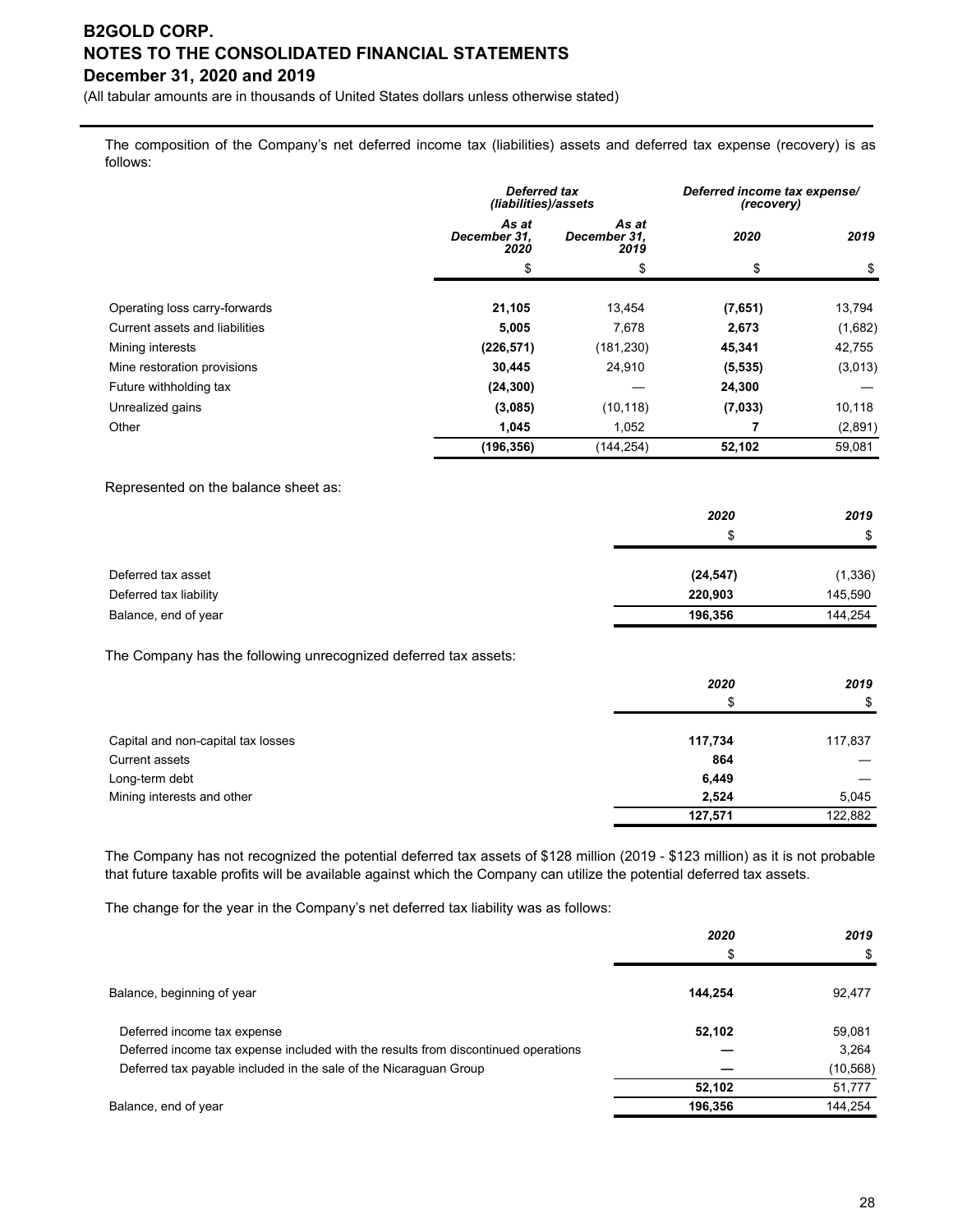(All tabular amounts are in thousands of United States dollars unless otherwise stated)

At December 31, 2020, the Company had non-capital tax losses which are not recognized as deferred tax assets. The Company recognizes the tax benefit of the non-capital tax losses only to the extent of anticipated future taxable income that can be reduced by non-capital tax losses. The gross amount of the non-capital tax losses for which a tax benefit has not been recorded are \$282 million (2019 - \$262 million) in Canada which expire between 2027 and 2040, and \$17 million (2019 - \$3 million) in Colombia which have no expiry date .

At December 31, 2020 the Company had capital losses in Canada of \$326 million which have no expiry date and can be applied against future capital gains. No deferred income tax asset has been recorded with respect to these losses.

The Gramalote Joint Venture received notice from the Colombian Tax Office (DIAN) that it disagreed with the Joint Venture's tax treatment of certain items in the 2013 and 2014 income tax returns, resulting in assessments with additional income taxes and penalty fines. These assessments are currently being appealed by the Gramalote Joint Venture and the outcome of these appeals cannot be determined at this time. The Company does not believe that its share of any taxes payable under the assessments are material and no provision for any amounts that may be payable have been recorded at this time, pending the outcome of the appeal process.

During the year ended December 31, 2020 the Company paid \$217 million (2019 - \$128 million) of current income tax, withholding and other taxes in cash.

#### *17 Supplementary cash flow information*

Supplementary disclosure of cash flow information is provided in the table below:

#### *Non-cash (credits) charges:*

|                                                            | 2020       | 2019       |
|------------------------------------------------------------|------------|------------|
|                                                            | \$         | \$         |
| Depreciation and depletion                                 | 301,491    | 251,306    |
| Share-based payments (Note 11)                             | 17,129     | 17,139     |
| Reversal of impairment of long-lived assets, net (Note 7)  | (174, 309) | (100, 477) |
| Gain on sale of Nicaraguan Group (Note 7)                  |            | (40, 129)  |
| Share of net income of associate (Note 7)                  | (22, 167)  | (1, 114)   |
| Write-down of mineral property interests (Note 7)          | 11,353     | 7,277      |
| Interest and financing expense                             | 12,806     | 23,913     |
| Unrealized (gain) loss on derivative instruments (Note 14) | (5, 336)   | 1,699      |
| Deferred income tax expense (Note 16)                      | 52,102     | 59,081     |
| Delivery into prepaid sales (Note 12)                      |            | (30,000)   |
| Other                                                      | 4,989      | (975)      |
|                                                            | 198,058    | 187,720    |

#### *Changes in non-cash working capital:*

|                                          | 2020      | 2019      |
|------------------------------------------|-----------|-----------|
|                                          | \$        | \$        |
| Accounts receivable and prepaids         | 3,977     | (16, 182) |
| Value-added and other tax receivables    | (727)     | (2,899)   |
| Inventories                              | (24, 823) | (18, 445) |
| Accounts payable and accrued liabilities | 7,038     | 5,305     |
| Current income and other taxes payable   | 101,312   | (12, 828) |
|                                          | 86,777    | (45, 049) |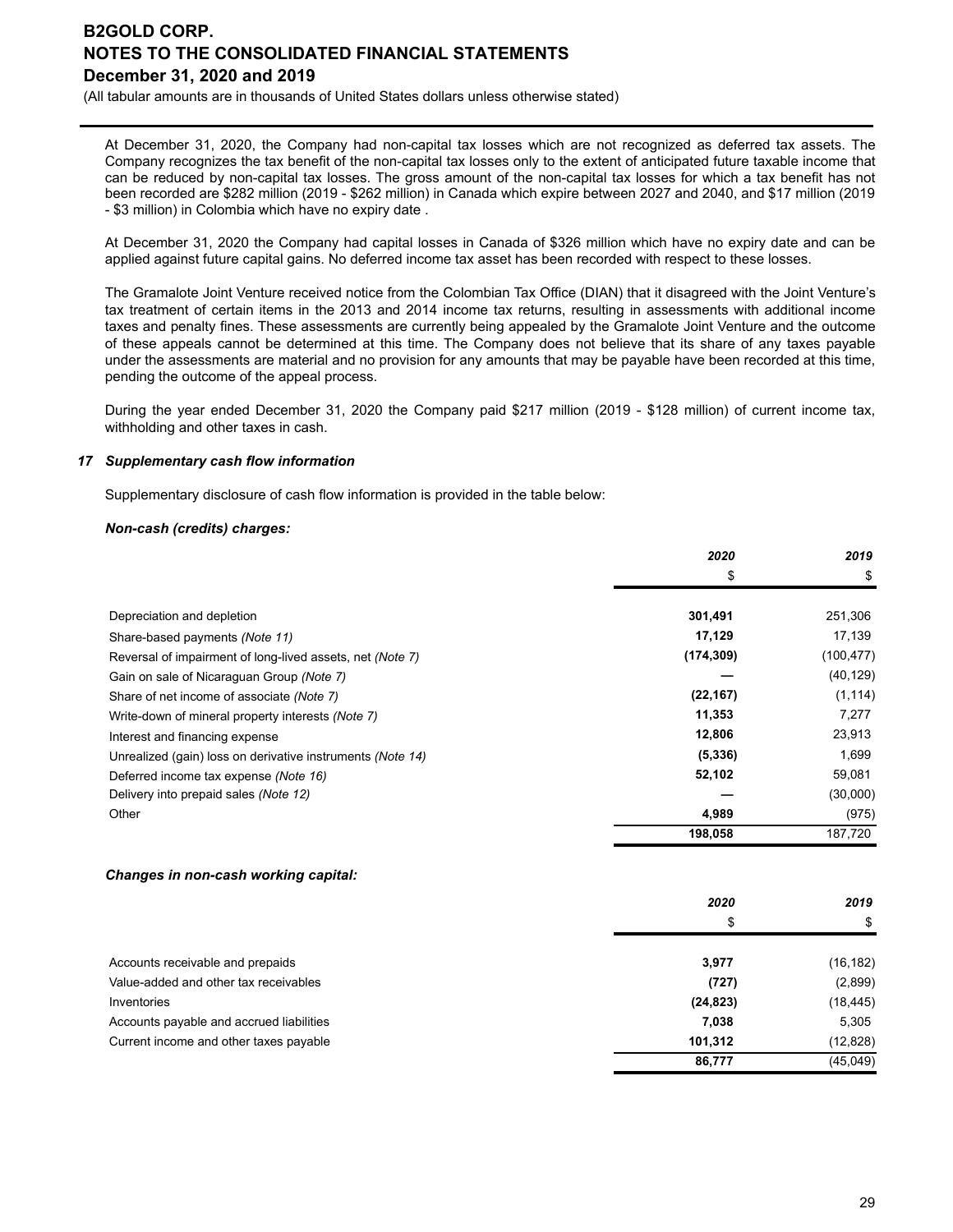(All tabular amounts are in thousands of United States dollars unless otherwise stated)

#### *Other exploration and development:*

|                                 | 2020      | 2019      |
|---------------------------------|-----------|-----------|
|                                 | \$        | \$        |
|                                 |           |           |
| Fekola Mine, exploration        | (14, 718) | (14, 487) |
| Masbate Mine, exploration       | (8, 266)  | (3,971)   |
| Otjikoto Mine, exploration      | (3, 183)  | (2, 455)  |
| Anaconda Regional, exploration  | (4, 489)  | (2, 424)  |
| Kiaka Project, exploration      | (4,032)   | (3, 332)  |
| Ondundu Project, exploration    | (922)     | (1,505)   |
| Finland Properties, exploration | (2, 336)  | (750)     |
| Bantako Nord, exploration       | (3, 199)  | (1,689)   |
| Uzbekistan, exploration         | (1, 967)  | (2, 164)  |
| Other                           | (5,070)   | (8,370)   |
|                                 | (48, 182) | (41, 147) |

#### *Non-cash investing and financing activities:*

|                                                                          | 2020    | 2019   |
|--------------------------------------------------------------------------|---------|--------|
|                                                                          | \$      | \$     |
|                                                                          |         |        |
| Change in current liabilities relating to mineral property expenditures  | (2,931) | 8,533  |
| Interest on loan to non-controlling interest                             | 3,626   | 3,480  |
| Share-based payments, capitalized to mineral property interests          | 400     | 1,303  |
| Foreign exchange (loss) gain on Fekola equipment loan facility           | (5,055) | 1.210  |
| Accrued distributions to non-controlling interests                       | 5,033   |        |
| Share consideration received on sale of Nicaraguan Group (Note 7)        |         | 39,997 |
| Loan receivable received on sale of Nicaraguan group (Note 7)            |         | 9.939  |
| Share consideration received on conversion of Calibre debenture (Note 7) |         | 14.146 |

#### *18 Compensation of key management*

Key management includes the Company's directors, members of the Executive Committee and members of Senior Management. Compensation to key management included:

|                                           | 2020   | 2019   |
|-------------------------------------------|--------|--------|
|                                           | \$     | \$     |
|                                           |        |        |
| Salaries and short-term employee benefits | 8,952  | 10,016 |
| Share-based payments                      | 9,268  | 5,323  |
|                                           | 18,220 | 15,339 |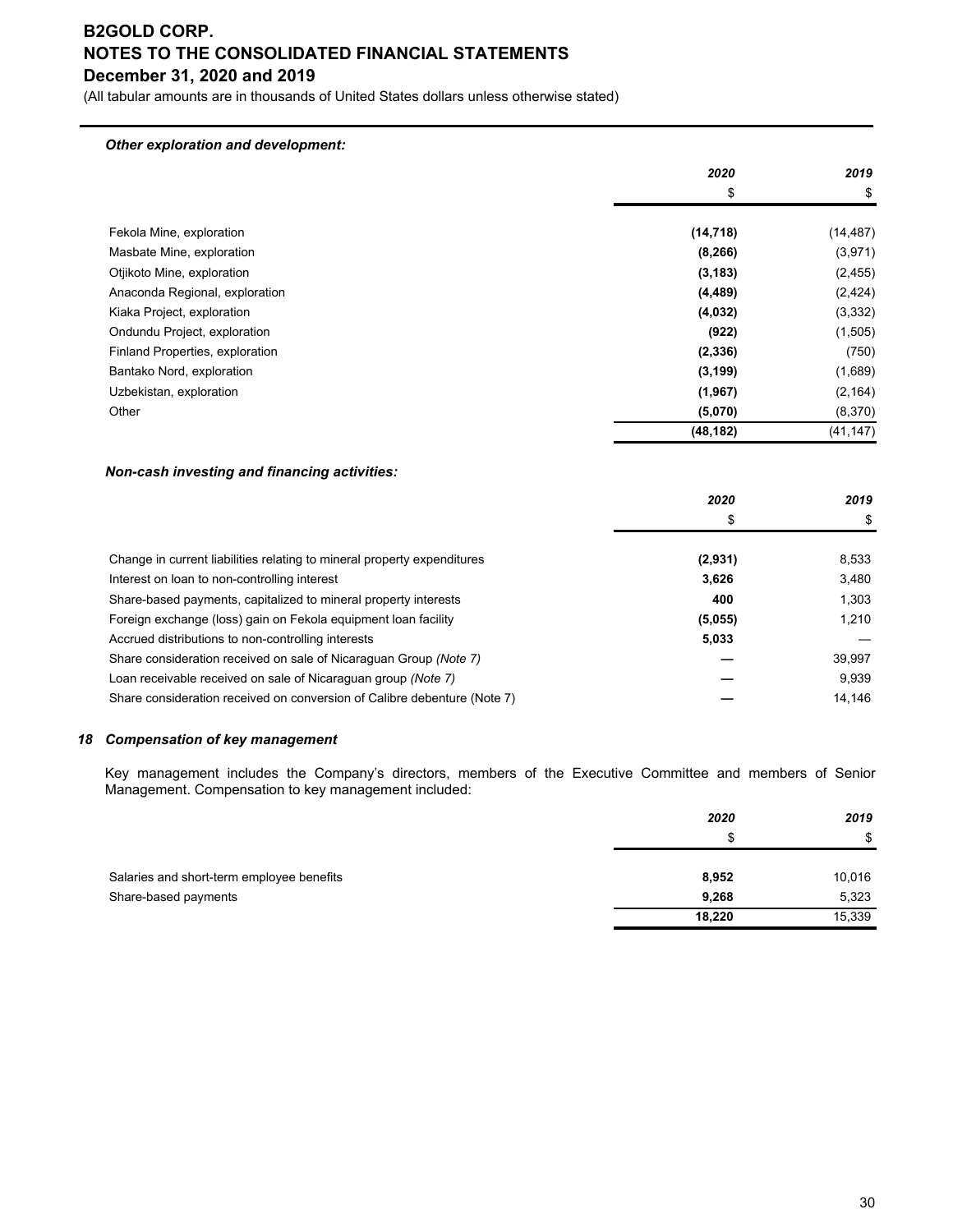(All tabular amounts are in thousands of United States dollars unless otherwise stated)

#### *19 Production costs by nature*

|                                 | 2020      | 2019      |
|---------------------------------|-----------|-----------|
|                                 | \$        | \$        |
|                                 |           |           |
| Raw materials and consumables   | 305,894   | 294,844   |
| Salaries and employee benefits  | 112,124   | 82,824    |
| Contractors                     | 37,183    | 50,084    |
| Equipment rental                | 10,266    | 9,048     |
| Other                           | 34,503    | 28,828    |
| Silver credits                  | (3,401)   | (3,028)   |
| Change in inventories           | (5,707)   | (23, 865) |
| Capitalized to mining interests | (82, 997) | (64, 557) |
|                                 | 407,865   | 374,178   |

Salaries and employee benefits expense included in general and administrative costs were \$28 million for the year ended December 31, 2020 (2019 - \$33 million).

#### *20 Segmented information*

The Company's reportable operating segments for 2020 include its mining operations, namely the Fekola, Masbate and Otjikoto mines. The "Other Mineral Properties" segment consists of the Company's interests in mineral properties which are at various stages of exploration and development, including the Company's interests in the Gramalote Project and Calibre. The "Corporate and Other" segment includes corporate operations.

For 2019, prior to the sale to Calibre, the Company's interest in El Limon and La Libertad mines were accounted for as discontinued operations.

The Company's segments are summarized in the following tables:

|                                                 |                       |                        | 2020             |                                                     |                      |           |
|-------------------------------------------------|-----------------------|------------------------|------------------|-----------------------------------------------------|----------------------|-----------|
|                                                 | Fekola<br><b>Mine</b> | <b>Masbate</b><br>Mine | Otjikoto<br>Mine | <b>Other</b><br><b>Mineral</b><br><b>Properties</b> | Corporate<br>& Other | Total     |
|                                                 | \$                    | \$                     | \$               | \$                                                  | \$                   | \$        |
| External gold revenue                           | 1,113,288             | 368,473                | 307,167          |                                                     |                      | 1,788,928 |
| Production costs                                | 200,228               | 131,780                | 75,857           |                                                     |                      | 407,865   |
| Depreciation & depletion                        | 164,591               | 65,775                 | 71,125           |                                                     | 1,423                | 302,914   |
| Reversal of impairment of long-lived assets     |                       | 174,309                |                  |                                                     |                      | 174,309   |
| Write-down mineral property interests           |                       |                        |                  | 11,353                                              |                      | 11,353    |
| Current income tax, withholding and other taxes | 226,059               | 33,385                 | 50,229           | 240                                                 |                      | 309,913   |
| Net income (loss)                               | 411,251               | 234,145                | 68,075           | 16,477                                              | (57, 535)            | 672,413   |
| Capital expenditures                            | 198,755               | 42,307                 | 69,998           | 41,513                                              | 1.295                | 353,868   |
| Total assets                                    | 1,404,135             | 864,043                | 450,843          | 354,577                                             | 288,781              | 3,362,379 |
|                                                 |                       |                        |                  |                                                     |                      |           |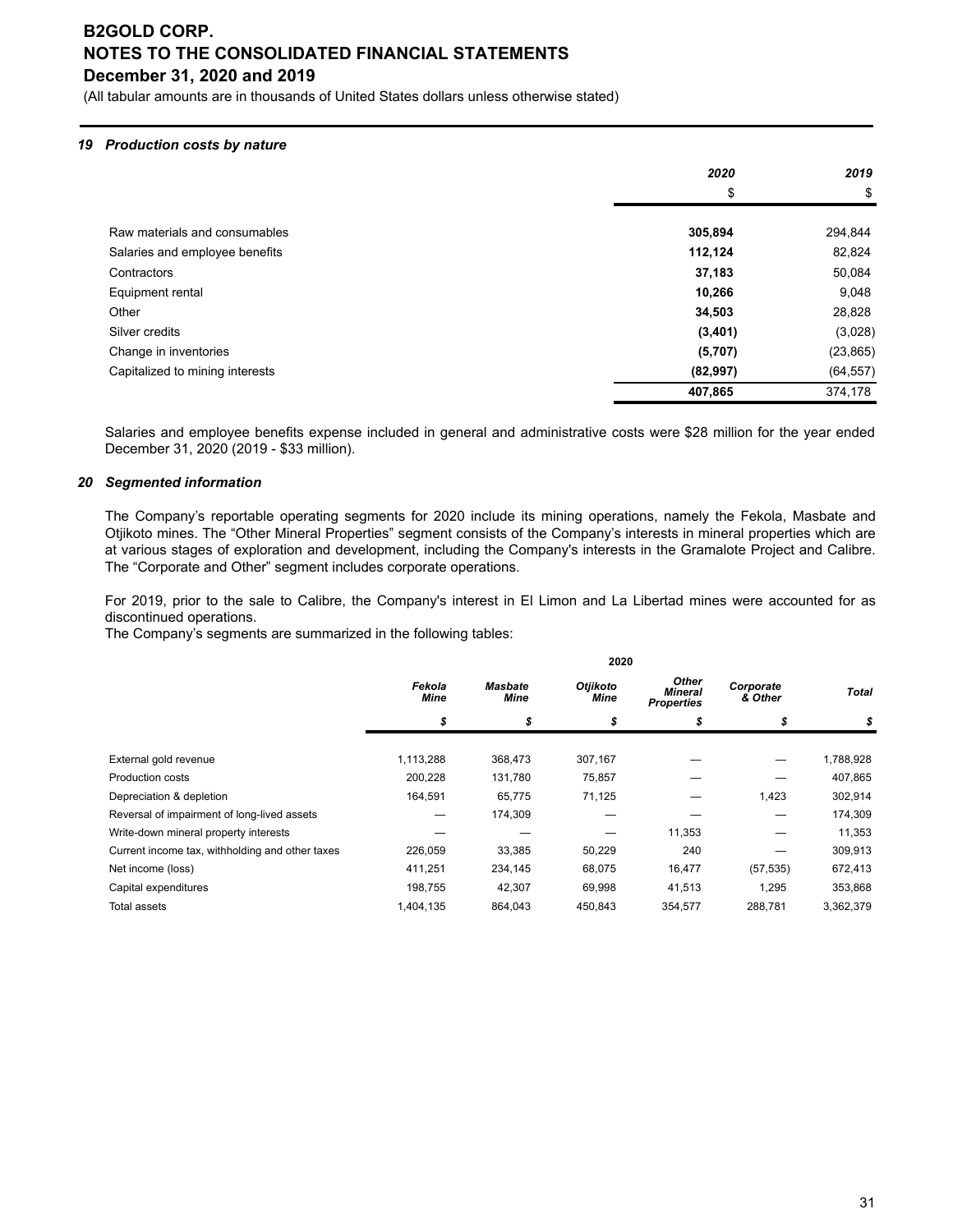(All tabular amounts are in thousands of United States dollars unless otherwise stated)

|                                                    | 2019           |                        |                  |                      |                  |                                              |                      |                               |              |  |
|----------------------------------------------------|----------------|------------------------|------------------|----------------------|------------------|----------------------------------------------|----------------------|-------------------------------|--------------|--|
|                                                    | Fekola<br>Mine | <b>Masbate</b><br>Mine | Otjikoto<br>Mine | Limon<br><b>Mine</b> | Libertad<br>Mine | Other<br><b>Mineral</b><br><b>Properties</b> | Corporate<br>& Other | Discont.<br><b>Operations</b> | <b>Total</b> |  |
|                                                    |                | \$                     | \$               | \$                   | \$               | \$                                           | \$                   | \$                            | \$           |  |
| External gold revenue                              | 617,452        | 293,875                | 247,251          | 47,122               | 81,947           |                                              | 30,000               | (162, 010)                    | 1,155,637    |  |
| Intersegment gold revenue                          |                |                        |                  | 16,532               | 16,409           |                                              | (32, 941)            |                               |              |  |
| Production costs                                   | 167,667        | 124,534                | 81,977           | 36,860               | 74,543           |                                              | –                    | (111, 403)                    | 374,178      |  |
| Depreciation & depletion                           | 116,782        | 50,701                 | 83,823           | 10,730               | 6,955            |                                              | 973                  | (17, 685)                     | 252,279      |  |
| Reversal of impairment of long-lived<br>assets     |                | (100, 477)             |                  |                      |                  |                                              |                      |                               | (100,477)    |  |
| Write-down mineral property interests              |                |                        |                  |                      |                  | 7,277                                        |                      |                               | 7,277        |  |
| Current income tax, withholding and<br>other taxes | 93,483         | 19,619                 | 1,344            | 2,146                | 5,849            |                                              | 3                    | (7,995)                       | 114,449      |  |
| Net income (loss)                                  | 167,389        | 142,913                | 36,918           | 2,288                | 4,694            | (7, 395)                                     | (30, 966)            |                               | 315,841      |  |
| Capital expenditures                               | 147,334        | 29,865                 | 58,540           | 33,521               | 20,390           | 25,922                                       | 319                  | -                             | 315,891      |  |
| Total assets                                       | 1,217,269      | 624,008                | 451,492          |                      |                  | 302,639                                      | 87,663               |                               | 2,683,071    |  |

The Company's mining interests are located in the following geographical locations:

|                     | 2020      | 2019      |
|---------------------|-----------|-----------|
|                     | \$        | \$        |
| Mining interests    |           |           |
| Mali                | 1,134,868 | 1,094,998 |
| Philippines         | 685,139   | 519,802   |
| Namibia             | 336,897   | 325,366   |
| Colombia            | 105,665   | 87,495    |
| <b>Burkina Faso</b> | 81,382    | 79,087    |
| Nicaragua           | 76,235    | 53,471    |
| Canada              | 24,160    | 2,160     |
| Finland             | 9,034     | 6,697     |
| Other               | 9,875     | 8,391     |
|                     | 2,463,255 | 2,177,467 |

#### *21 Commitments*

.

As at December 31, 2020, the Company had the following commitments (in addition to those disclosed elsewhere in these financial statements):

- For payments of \$3 million for the solar plant, \$3 million for major overhauls and \$3 million for other capital projects at the Fekola Mine, all of which is expected to be incurred in 2021.
- For payments of \$55 million for the Wolfshag underground project at the Otjikoto Mine, of which \$22 million is expected to be incurred in 2021 and \$33 million is expected to be incurred in 2022.
- For payments of \$1 million for major overhauls of mobile equipment at the Masbate Mine, all of which is expected to be incurred in 2021.
- For payments of \$3 million for the Gramalote project, all of which is expected to be incurred in 2021.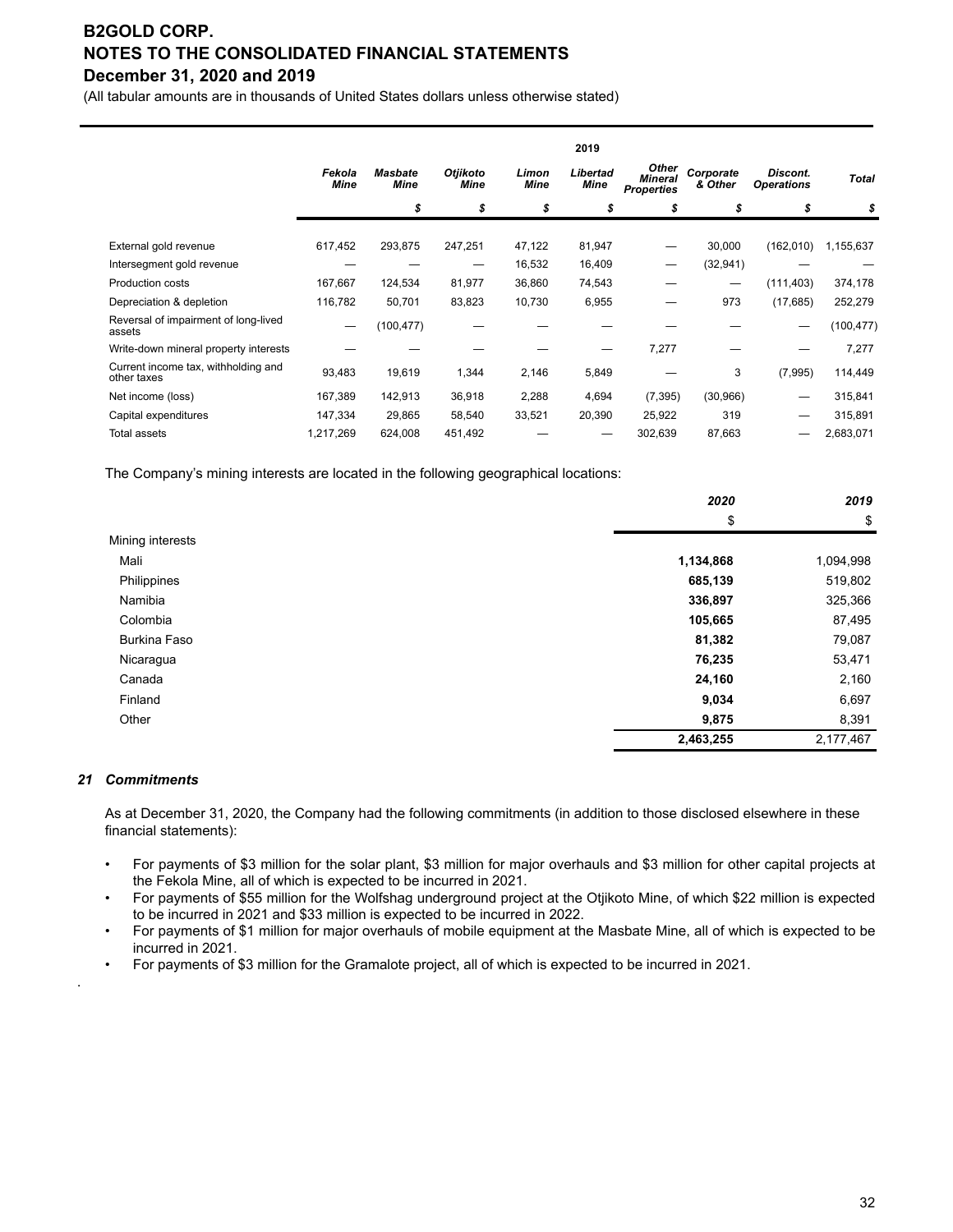## **B2GOLD CORP. MINING INTEREST SCHEDULE (NOTE 22)**

### **For the year ended December 31, 2020**

(All tabular amounts are in thousands of United States dollars unless otherwise stated)

|                                                                                      | Cost                                  |                          |                           |                                            |                                       | <b>Accumulated depreciation</b>       | <b>Net carrying value</b>       |                           |                                       |                        |                        |
|--------------------------------------------------------------------------------------|---------------------------------------|--------------------------|---------------------------|--------------------------------------------|---------------------------------------|---------------------------------------|---------------------------------|---------------------------|---------------------------------------|------------------------|------------------------|
|                                                                                      | <b>Balance</b> at<br>Dec. 31,<br>2019 | <b>Additions</b>         | Disposals /<br>write-offs | Reclass /<br><b>Impairment</b><br>reversal | <b>Balance</b> at<br>Dec. 31,<br>2020 | <b>Balance</b> at<br>Dec. 31,<br>2019 | <b>Depreciation</b>             | Disposals /<br>write-offs | <b>Balance</b> at<br>Dec. 31,<br>2020 | As at Dec.<br>31, 2020 | As at Dec.<br>31, 2019 |
|                                                                                      | S                                     | \$                       | \$.                       | \$                                         | \$                                    |                                       |                                 | \$.                       | S                                     |                        | \$                     |
| Property, plant and equipment (depletable)                                           |                                       |                          |                           |                                            |                                       |                                       |                                 |                           |                                       |                        |                        |
| Fekola                                                                               | 1,322,865                             | 200,540                  | (7, 271)                  |                                            | 1,516,134                             | (258, 580)                            | (164, 898)                      | 6,919                     | (416, 559)                            | 1,099,575              | 1,064,285              |
| Masbate                                                                              | 815,418                               | 57,479                   | (629)                     | 174,309                                    | 1,046,577                             | (295, 616)                            | (66, 347)                       | 525                       | (361, 438)                            | 685,139                | 519,802                |
| Otjikoto                                                                             | 638,664                               | 78,308                   | (20, 016)                 | —                                          | 696,956                               | (323, 152)                            | (67, 304)                       | 19,318                    | (371, 138)                            | 325,818                | 315,512                |
|                                                                                      | 2,776,947                             | 336,327                  | (27, 916)                 | 174,309                                    | 3,259,667                             | (877, 348)                            | (298, 549)                      | 26,762                    | (1, 149, 135)                         | 2,110,532              | 1,899,599              |
| Exploration & evaluation properties (pre-depletable)                                 |                                       |                          |                           |                                            |                                       |                                       |                                 |                           |                                       |                        |                        |
| Gramalote                                                                            | —                                     | 8,689                    |                           | 86,746                                     | 95,435                                |                                       |                                 |                           |                                       | 95,435                 |                        |
| Kiaka                                                                                | 76,807                                | 4,120                    |                           |                                            | 80,927                                |                                       |                                 |                           |                                       | 80,927                 | 76,807                 |
| Anaconda Regional                                                                    | 25,450                                | 3,541                    |                           |                                            | 28,991                                |                                       |                                 |                           |                                       | 28,991                 | 25,450                 |
| Ondundu                                                                              | 9,778                                 | 923                      |                           |                                            | 10,701                                |                                       |                                 |                           | —                                     | 10,701                 | 9,778                  |
| Mocoa Royalty                                                                        | 10,230                                | $\overline{\phantom{0}}$ |                           | —                                          | 10,230                                |                                       |                                 |                           |                                       | 10,230                 | 10,230                 |
| Finland                                                                              | 6,697                                 | 2,337                    |                           |                                            | 9,034                                 |                                       |                                 |                           | —                                     | 9,034                  | 6,697                  |
| <b>Bantako Nord</b>                                                                  | 1,689                                 | 4,502                    |                           | $\qquad \qquad \longleftarrow$             | 6,191                                 |                                       |                                 |                           |                                       | 6,191                  | 1,689                  |
| Uzbekistan                                                                           | 2,164                                 | 1,967                    |                           |                                            | 4,131                                 |                                       |                                 |                           |                                       | 4,131                  | 2,164                  |
| Other                                                                                | 12,157                                | 5,884                    | (11, 353)                 | —                                          | 6,688                                 |                                       |                                 |                           |                                       | 6,688                  | 12,157                 |
|                                                                                      | 144,972                               | 31,963                   | (11, 353)                 | 86,746                                     | 252,328                               |                                       | $\overline{\phantom{0}}$        | $\qquad \qquad -$         | $\overline{\phantom{m}}$              | 252,328                | 144,972                |
| Corporate                                                                            |                                       |                          |                           |                                            |                                       |                                       |                                 |                           |                                       |                        |                        |
| Office, furniture & equipment                                                        | 4,971                                 | 23,423                   |                           |                                            | 28,394                                | (2, 811)                              | (1, 423)                        |                           | (4, 234)                              | 24,160                 | 2,160                  |
|                                                                                      | 2,926,890                             | 391,713                  | (39, 269)                 | 261,055                                    | 3,540,389                             | (880, 159)                            | (299, 972)                      | 26,762                    | (1, 153, 369)                         | 2,387,020              | 2,046,731              |
| Investments in joint ventures and associates (accounted for using the equity method) |                                       |                          |                           |                                            |                                       |                                       |                                 |                           |                                       |                        |                        |
| Gramalote                                                                            | 77,265                                | 13,124                   |                           | (90, 389)                                  |                                       |                                       |                                 |                           |                                       |                        | 77,265                 |
| Calibre                                                                              | 53,471                                | 22,764                   |                           |                                            | 76,235                                |                                       |                                 |                           |                                       | 76,235                 | 53,471                 |
|                                                                                      | 130,736                               | 35,888                   | $\overline{\phantom{m}}$  | (90, 389)                                  | 76,235                                | $\overline{\phantom{m}}$              | $\hspace{0.1mm}-\hspace{0.1mm}$ | $\qquad \qquad -$         | $\overline{\phantom{0}}$              | 76,235                 | 130,736                |
|                                                                                      |                                       |                          |                           |                                            |                                       |                                       |                                 |                           |                                       |                        |                        |
|                                                                                      | 3,057,626                             | 427,601                  | (39, 269)                 | 170,666                                    | 3,616,624                             | (880, 159)                            | (299, 972)                      | 26,762                    | (1, 153, 369)                         | 2,463,255              | 2,177,467              |